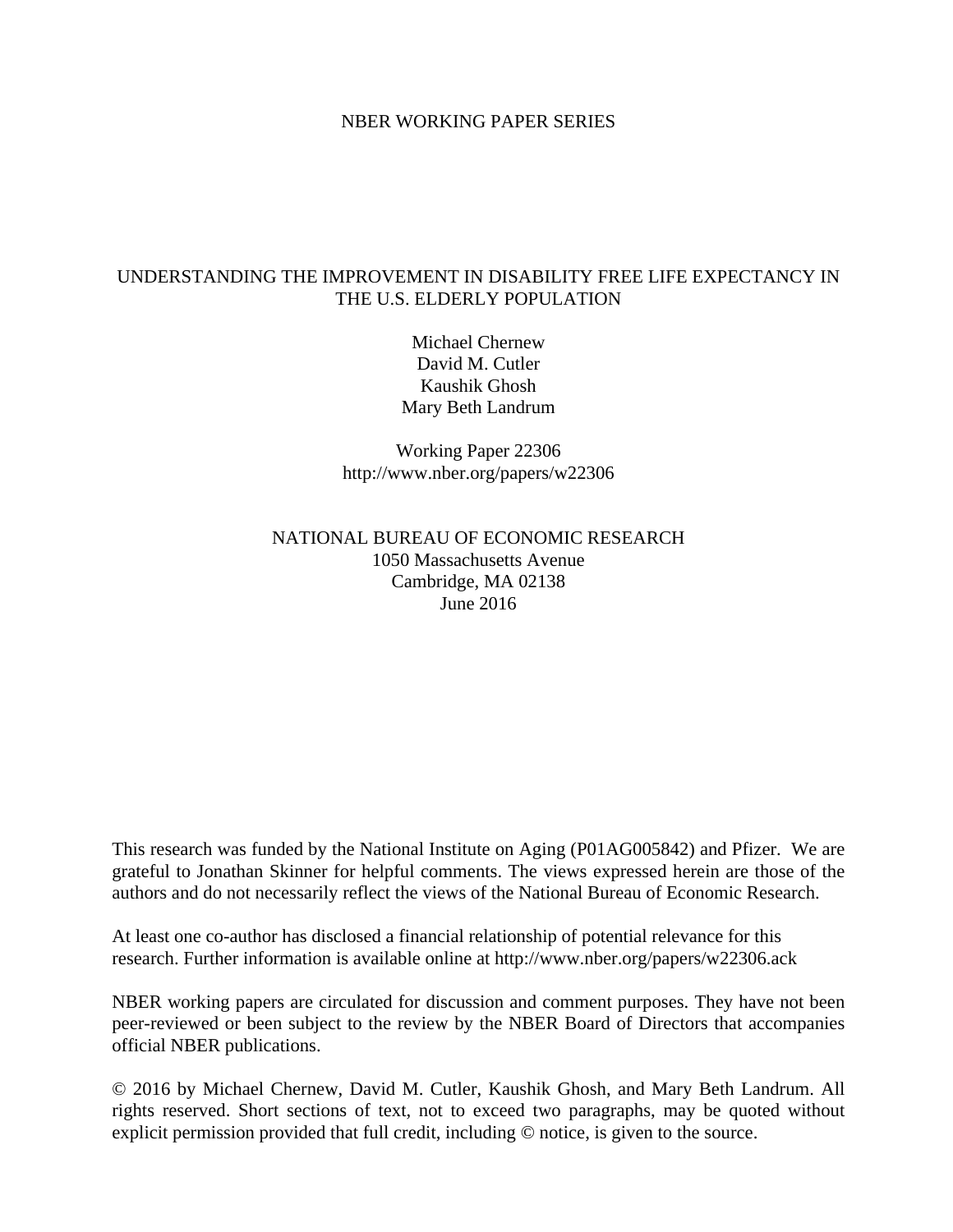Understanding the Improvement in Disability Free Life Expectancy In the U.S. Elderly Population Michael Chernew, David M. Cutler, Kaushik Ghosh, and Mary Beth Landrum NBER Working Paper No. 22306 June 2016 JEL No. I1,I31

### **ABSTRACT**

Understanding how healthy lifespans are changing is essential for public policy. This paper explores changes in healthy lifespan in the U.S. over time and considers reasons for the changes. We reach three fundamental conclusions. First, we show that healthy life increased measurably in the US between 1992 and 2008. Years of healthy life expectancy at age 65 increased by 1.8 years over that time period, while disabled life expectancy fell by 0.5 years. Second, we identify the medical conditions that contribute the most to changes in healthy life expectancy. The largest improvements in healthy life expectancy come from reduced incidence and improved functioning for those with cardiovascular disease and vision problems. Together, these conditions account for 63 percent of the improvement in disability-free life expectancy. Third and more speculatively, we explore the role of medical treatments in the improvements for these two conditions. We estimate that improved medical care is likely responsible for a significant part of the cardiovascular and vision-related extension of healthy life.

Michael Chernew Harvard Medical School Dept. of Health Care Policy 180 Longwood Avenue Boston, MA 02115 and NBER chernew@hcp.med.harvard.edu

David M. Cutler Department of Economics Harvard University 1875 Cambridge Street Cambridge, MA 02138 and NBER dcutler@harvard.edu

Kaushik Ghosh **NBER** 1050 Massachusetts Ave. Cambridge, MA 02138 ghoshk@nber.org

Mary Beth Landrum Harvard Medical School Department of Health Care Policy 180 Longwood Avenue Boston, MA 02115-5899 landrum@hcp.med.harvard.edu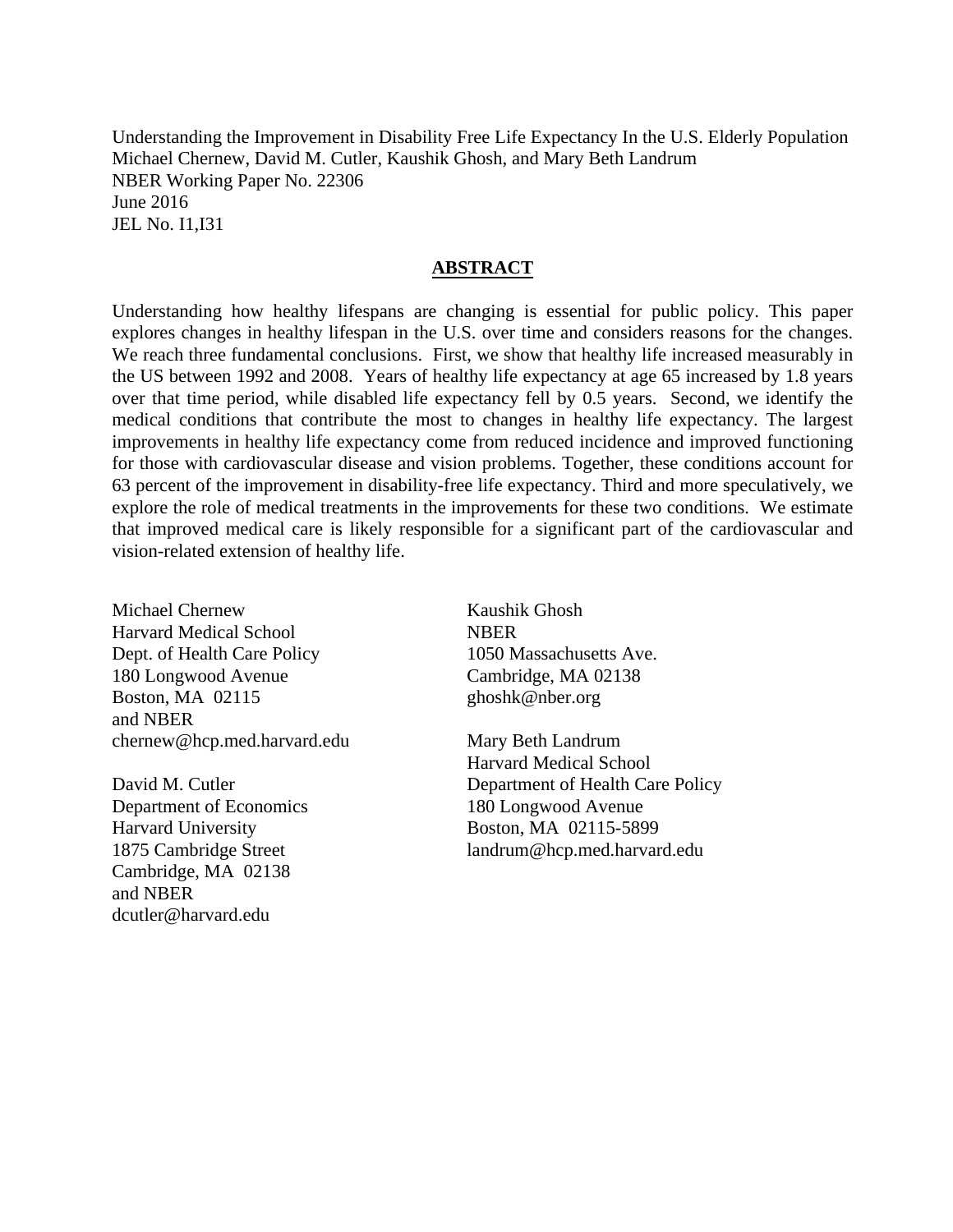Understanding how healthy lifespans are changing over time is central to public policy. For example, policies such as increasing the age of eligibility for Social Security or Medicare only make sense if healthy life expectancy is increasing for the vast bulk of the population. Accurate measurement of healthy life expectancy is thus essential in the welfare evaluation of such policies. Moreover, a good deal of medical spending is predicated on the idea that more intensive treatment improves quality-adjusted life expectancy. Measuring the relationship between medical advances and healthy life expectancy thus contributes to our understanding the value of medical advance and may provide insights to the causes of, and perhaps persistence of improvements in healthy life expectancy.

Data on life expectancy are easy to obtain, but data on healthy life expectancy are more difficult. To a great extent, this is because there is no single measure of good or bad health commonly accepted in the literature. Our past work (Cutler, Ghosh, and Landrum, 2014), along with much of the literature, focuses on disabled and non-disabled life expectancy. We define disability as an indicator for whether an individual has an impairment with any Activity of Daily Living (ADL) or Instrumental Activity of Daily Living (IADL). We calculate the number of years a person turning 65 in different years can expect to live with and without a disability.

Our previous study shows that disability free life expectancy has increased significantly at older ages in the United States. Between 1992 and 2005, for example, life expectancy increased by 0.7 years. Disability-free life expectancy increased by 1.6 years; disabled life expectancy fell by 0.9 years. Other results have reached similar conclusions about increases in disability-free life expectancy over time (Crimmins et al. 1989, 1997, 2001, 2009, Manton et al. 2008, Cai and Lubitz, 2007). However, other work that defines healthy life expectancy based on presence of disease have come to an opposite conclusions finding that length of life with disease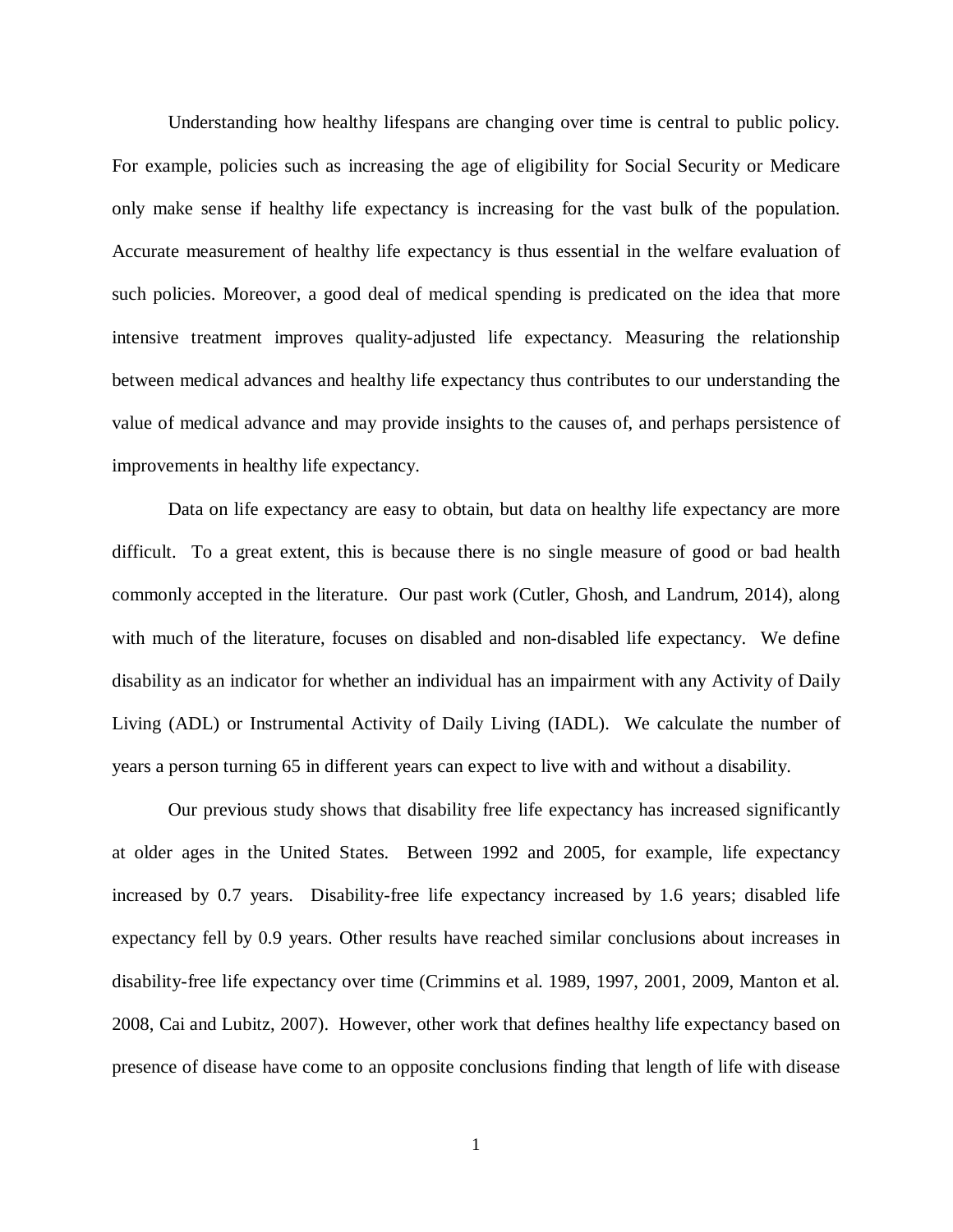has increased (Crimmins and Beltrán, 2011). This is consistent with findings from our previous work and others that while disease prevalence has increased, disability conditional on disease has declined (Cutler, Ghosh, and Landrum, 2014, Freedman et al. 2007, Crimmins et al., 1993, 1997, 2004; Manton et al., 1993, 1997, 2001, 2006). However, little research has examined why disability-free life expectancy has increased so greatly, and in particular, what role medical advance may have played in this.

We address these issues in this paper. Our analysis has three specific goals. First, we calculate disabled and disability-free life expectancy for a longer period than has been done previously. Our past research examined data from 1992 to 2005. In this paper, we extend the analysis to 2008. This by itself does not change the conclusions materially, but the additional three years does encompass an era of relatively low growth in medical spending, so it is important to note that even with slow medical care cost increases, disability-free life expectancy kept increasing.

Second, we examine which medical conditions are associated with the greatest additions to disability-free life expectancy. We decompose both mortality and disability into 15 medical conditions, ranging from acute but recoverable diseases such as heart disease and vision impairment, to chronic degenerative conditions such as Alzheimer's disease and Parkinson's disease, to chronic but non-fatal conditions such as arthritis and diabetes. Our central finding is that the vast bulk of the increase in disability-free life expectancy is due to improvements in acute, recoverable conditions – two in particular: heart disease and vision problems. The prevalence of serious heart disease has declined over time, and for both conditions, people with the condition are in better health than they were formerly.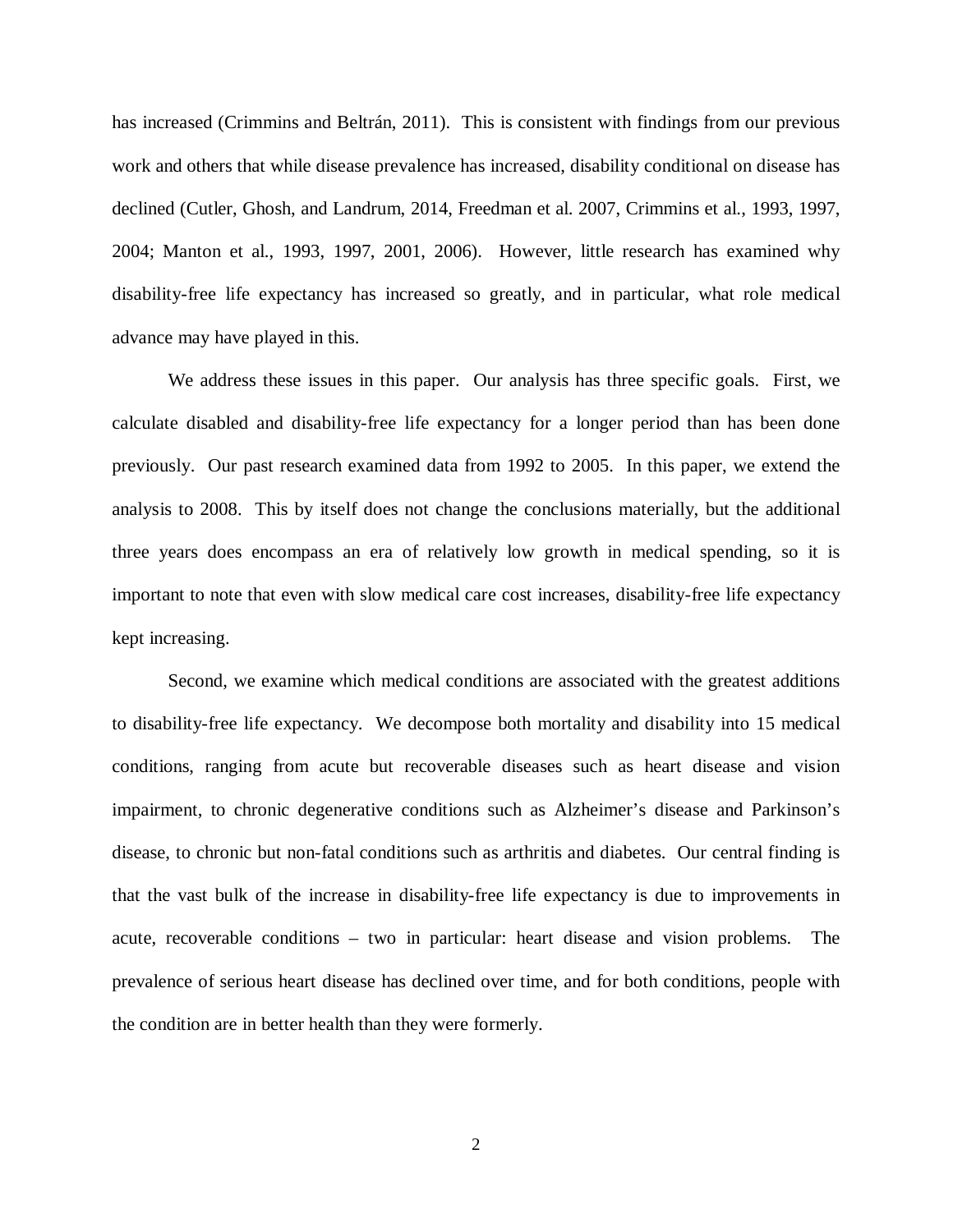Our third goal is the most speculative: we seek to understand how much improvements in medical care have contributed to the health improvements associated with heart disease and vision problems. This analysis is the most speculative because we do not have great causal identification. We can observe trends in treatments and health, but we do not have an ideal way to turn these trends into causal statements. To make a stab at the causal question, we use two methodologies. In the case of cardiovascular disease, we combine trends in treatments over time with clinical trial evidence on the impact of different treatments on mortality and disability. The specific estimates are those used in the IMPACT mortality model, which we parameterize to the elderly population we study. Our results show that use of effective treatments has improved at a rate that the clinical literature suggests would have led to roughly half the health improvements that we observe. Most of the treatment improvements are pharmaceutical – cholesterol-lowering agents and anti-hypertensives are the major ones, but some are surgical as well.

In the case of vision, we focus primarily on increased use of cataract surgery. Fewer people have vision impairments in the late 2000s than did in the early 1990s, and this seems proximately related to the increased use of cataract surgery over time. The clinical literature does not suggest a meaningful impact of cataract surgery on health-related quality of life. However, using data on individual transitions between more and less disabled states, we show significant benefits of cataract surgery on both vision and disability trends. People who receive cataract surgery are less likely to experience adverse disability trends than people who do not receive cataract surgery, controlling for the prior year's level of vision impairment. We thus conclude that it is likely that growing use of cataract surgery explains some of the improvement in health over time.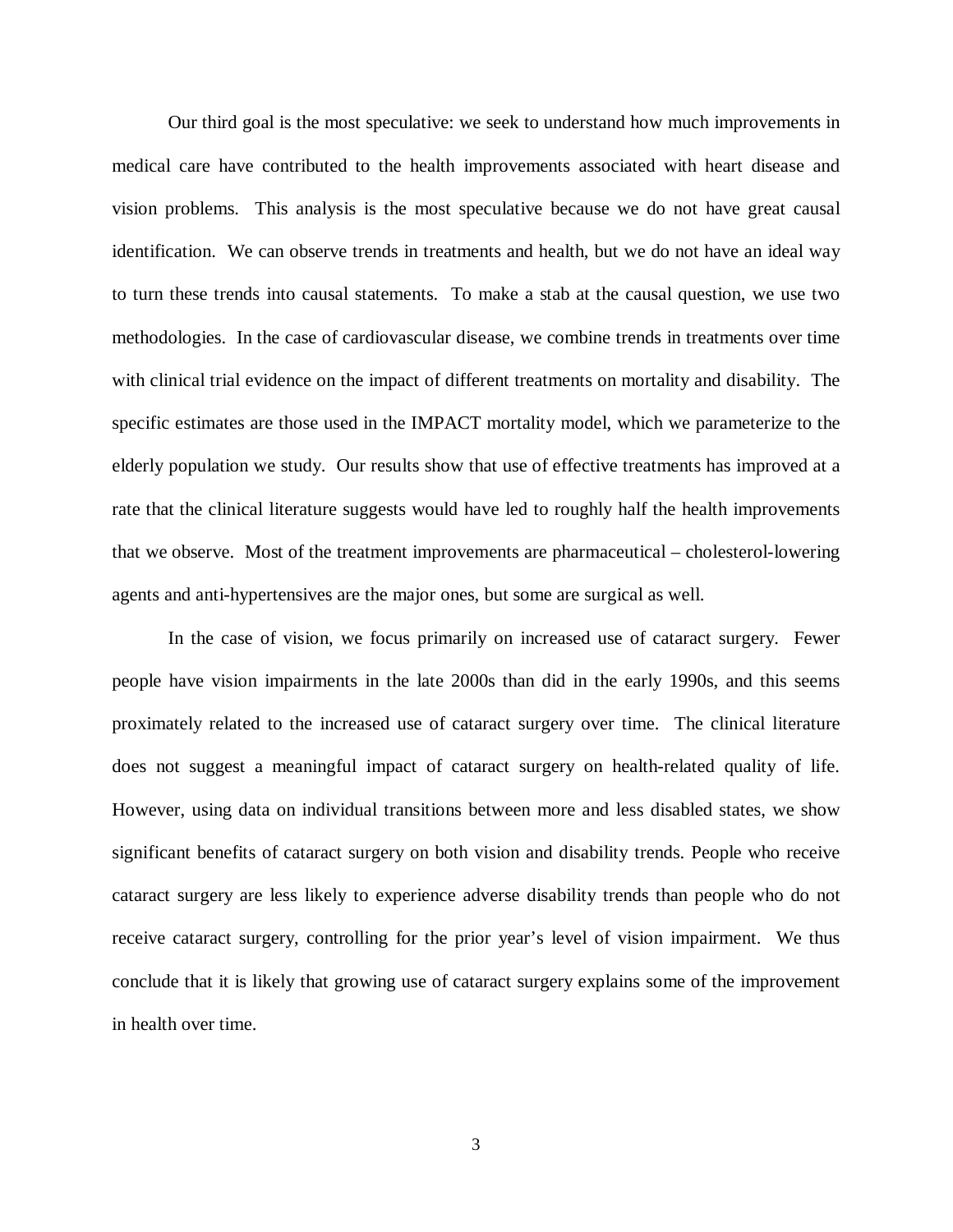The outline of the paper is as follows. In the first section, we examine the overall trends in mortality and disability. Section 2 shows the changes in disability-free and disabled life expectancy. In section 3, we estimate the impact of medical conditions and demographic variables on disability. In Section 4, we calculate the disability-free and disabled life expectancy by disease. Section 5 examines the pharmaceutical and surgical interventions that may have caused the declines in major cardiovascular events and mortality. Section 6 examines the factors responsible for improvements in vision problem. Finally, in section 7 we discuss our findings and conclude.

## **I. Health Trends Among the Elderly**

#### *Life Expectancy*

Life expectancy is a function of mortality rates. The mortality data are standard mortality rates from the National Center for Health Statistics (NCHS). The data on disability comes from the Medicare Current Beneficiary Survey (MCBS), sponsored by Center for Medicare and Medicaid services (CMS).

Life expectancy in most developed countries increases regularly and it has continued to do so in recent years. **Figure 1** shows the trend in life expectancy in the United States at 65 years of age between 1992 and 2008. Over this period, life expectancy increased by 1.3 years (17.5 to 18.8), or nearly one year per decade. Relative to our earlier analysis, which ended in 2005, life expectancy increased by another 0.6 years between 2005 and 2008. Some of this increase is anomalous, given the unusual drop in life expectancy in 2005. Even taking out this year, however, life expectancy increases show no sign of slowing down, even in an era where medical spending increases were very low (Cutler and Sahni, 2013; Hartman et al., 2015).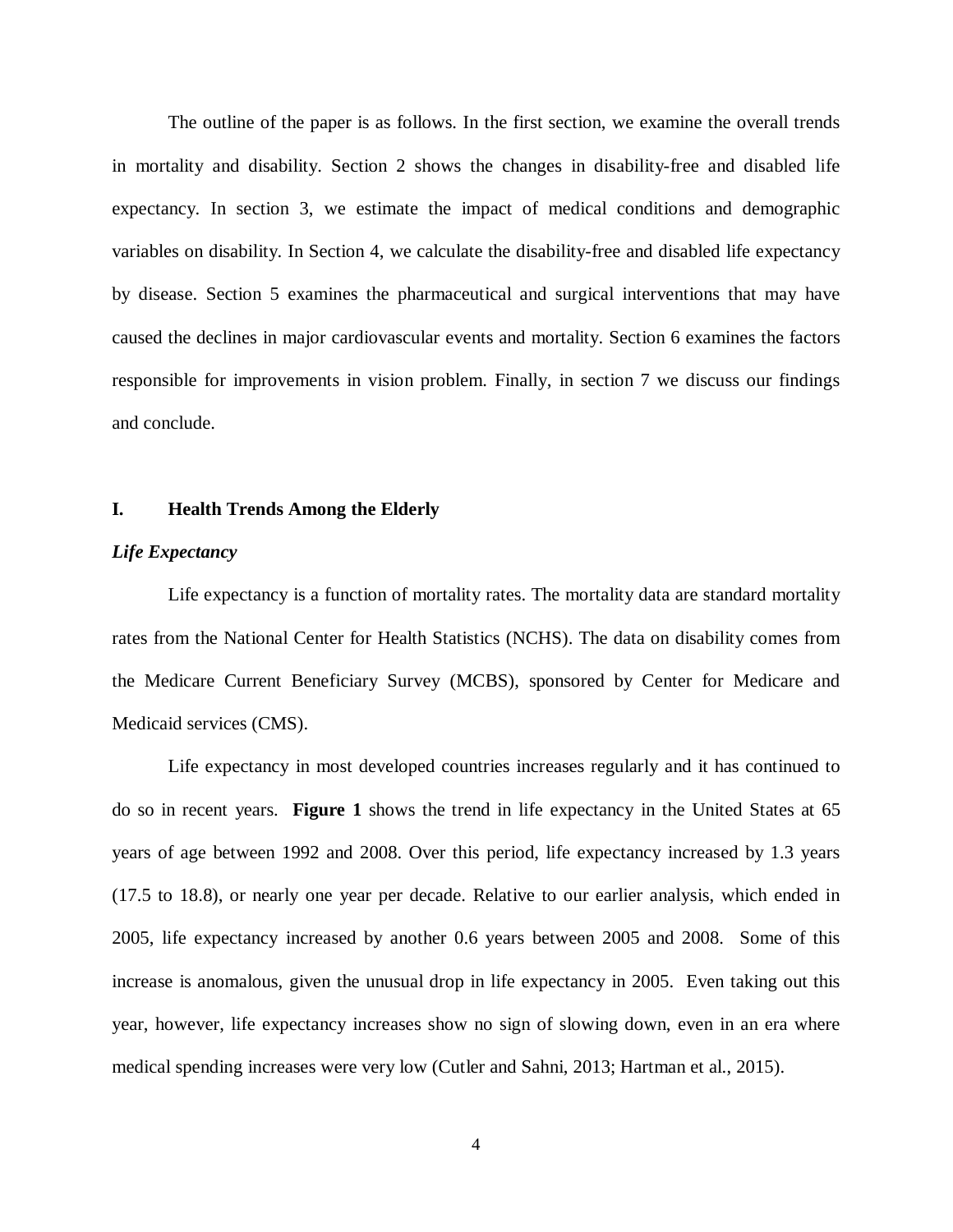For our analysis in this paper, we care about mortality by cause in addition to overall mortality. Cause of death is reported on each death record. On death certificates, the attending physician must write what the underlying cause of death was and what other dominant conditions, if any, led to the immediate cause of death. These causes are not believed to be entirely accurate due to reporting bias (Lakkireddy et al. 2004; Ravakhah, K., 2006; Wexelman et al. 2013). Death is declared when the heart stops, and thus a larger number of deaths are attributed to heart disease than is likely true. Nonetheless, it is not obvious that this will bias trends in mortality reporting over time. Without any better alternative, we utilize the national data on the causes of death data available from the NCHS.

Death codes change over time, and so the mortality rate by cause changes for that reason. Prior to year 1999, deaths were classified by the International Classification of Diseases, Ninth Revision (ICD–9-CM), and from 1999 onward the causes of death are classified by the International Classification of Diseases, Tenth Revision (ICD–10-CM). We use comparability ratio for the cause of death between ICD-9-CM and ICD-10-CM to compare causes of death in different periods. Comparability ratios for the broad aggregates of death that we examine are very close to unity.

We look at 15 specific causes of death. These causes are defined to match the MCBS. We find the closest mortality cause for the questions that people are asked about directly in the MCBS (e.g., "Has a doctor (ever) told [you/(SP)] that (you/he/she) had a myocardial infarction or heart attack?"). Generally, these causes are commonly reported, but not always. For example, the MCBS asks about vision problems. The closest NCHS category is death from "diseases of the eye and adnexa", which is generally not reported separately. We group the 15 causes into several categories, based on organ system: cardiovascular disease (ischemic heart disease and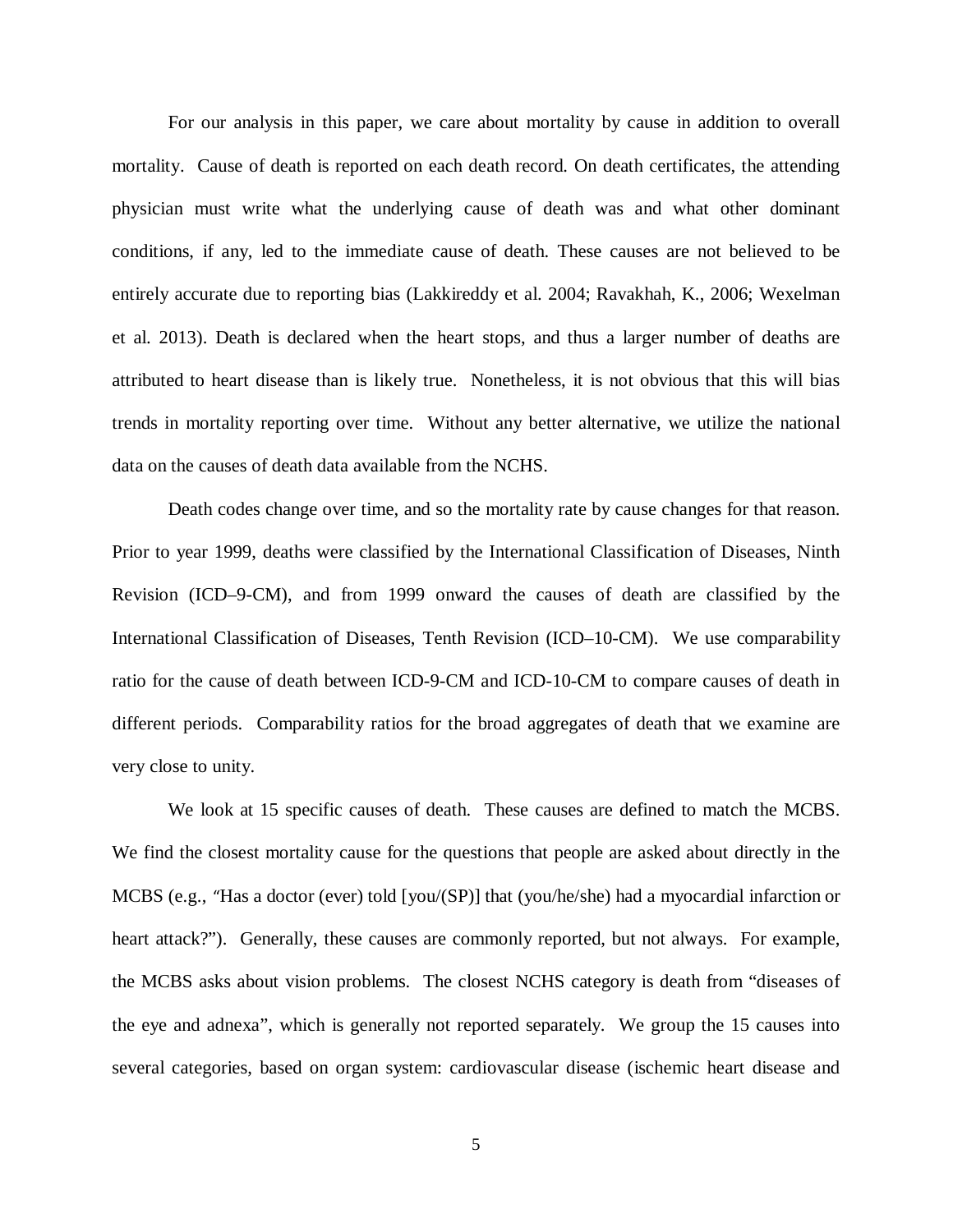stroke); cancer (4 specific sites and all other); central nervous system (Alzheimer's disease and Parkinson's disease); diseases of the respiratory system; musculoskeletal disease (broken hip, rheumatoid arthritis, and non-rheumatoid arthritis); diabetes; and diseases of the eye and adnexa.

Many chronic diseases have low mortality but nonetheless contribute to deaths in other ways. For example, very few people have diabetes as the primary cause of death, but diabetes contributes to heart disease, kidney disease, and other conditions that kill many. A richer model would account for this disease causality, relating chronic diseases to other diseases that ultimately kill them. We do not do that here.

**Figure 2** shows the NCHS mortality rates per 100,000 (age-sex adjusted) by disease for two periods: 1991-1994 and 2006-2009. Each data point is age and sex adjusted to the population in 2000. Within each interval, we take a simple average of death rates in each of the four years. The age-sex-adjusted deaths rates for cardiovascular diseases have the biggest decline (-618), followed by cancer (-83). Of the cancers we can attribute, one of the biggest reductions is in cancer of the trachea, bronchus, and lung – a cause strongly associated with tobacco use. However, mortality from other cancers is declining as well, and preventive efforts and medical treatments likely play a role in declining cancer mortality (Cutler, 2008).

Deaths from diseases of the central nervous system increased the most by 170, with Alzheimer's disease being particularly important. Death from respiratory disease and diabetes increased as well.

Later in the paper, we translate these changes in mortality into changes in life expectancy, using standard cause deletion techniques. To find the increase in life expectancy from one cause, we hold constant death rates from every other cause and change death rates for only the cause we are considering. This step involves an important assumption – that the change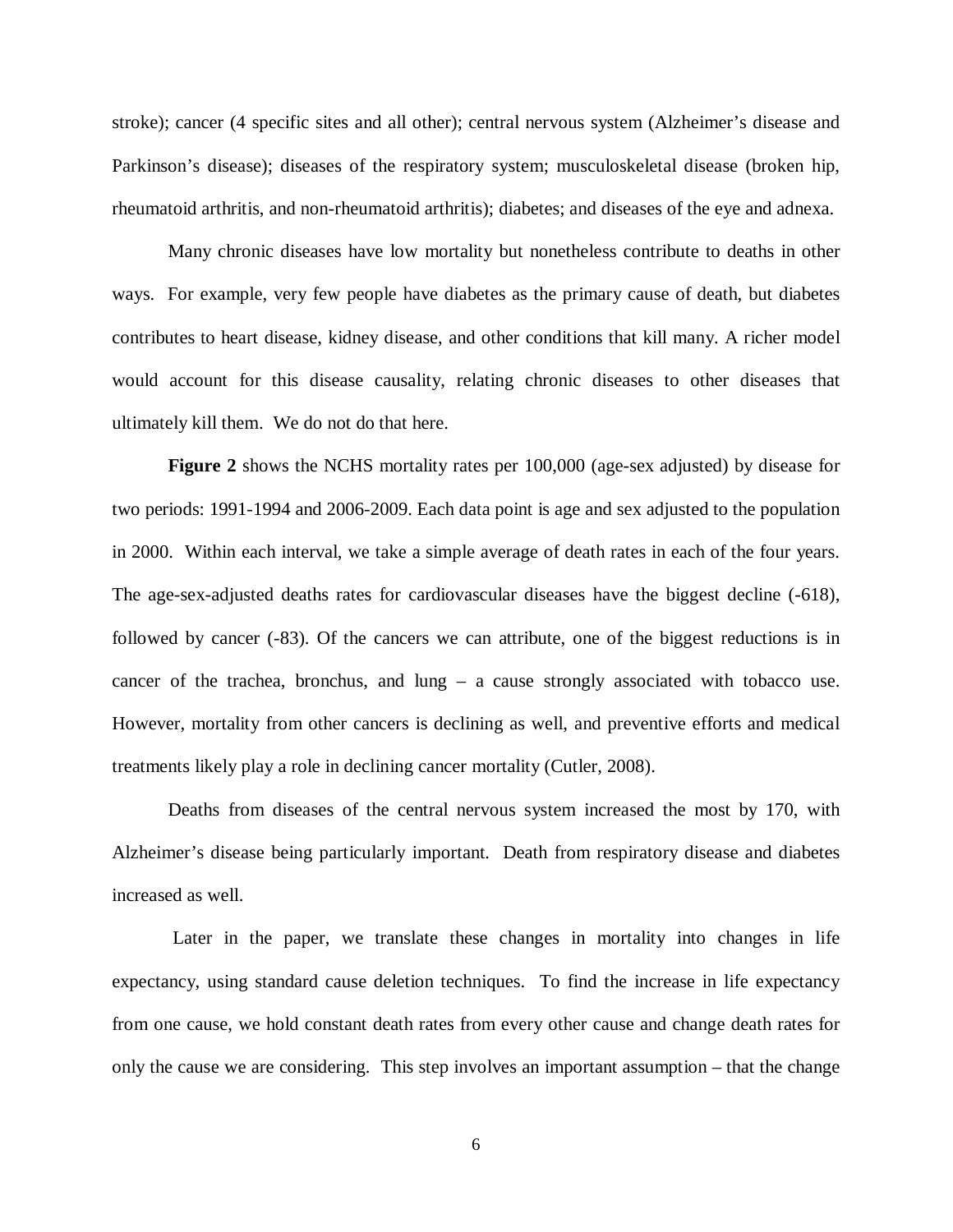in death from one cause does not affect death from other causes. As an example of this, if medical treatment for smokers with cardiovascular disease improves, we might expect age and sex adjusted mortality rates for cancers caused by tobacco use to increase. Absent more detailed knowledge of interactions among causes of death, we make the independence assumption.

### *Disability*

To measure disability, we use data from the Medicare Current Beneficiary Survey (MCBS). The MCBS, sponsored by the Centers for Medicare and Medicaid Services (CMS), is a nationally representative survey of aged, disabled, and institutionalized Medicare beneficiaries that over-samples the very old (aged 85 or older) and disabled Medicare beneficiaries. Since we are interested in health among the elderly, we restrict our sample to the population aged 65 and older. A number of surveys have measures of disability in the elderly population (Freedman et al., 2004); including the National Health Interview Study and the Health and Retirement Study. Still, the MCBS has a number of advantages relative to these other surveys. First, the sample size is large, about 10,000 to 18,000 people annually. In addition, the MCBS samples people regardless of whether they live in a household or a long-term care facility or switch between the two during the course of the survey period. Third, the set of health questions is very broad, encompassing health in many domains. Fourth, and importantly, individuals in the MCBS have been matched to Medicare death records. As a result, we can measure death for over 250,000 person-year observations, even after they have left the survey window.

The MCBS started as a longitudinal survey in 1991. In 1992 and 1993, the only supplemental individuals added were to replace people lost to attrition and to account for newly enrolled beneficiaries. Beginning in 1994, the MCBS began a transition to a rotating panel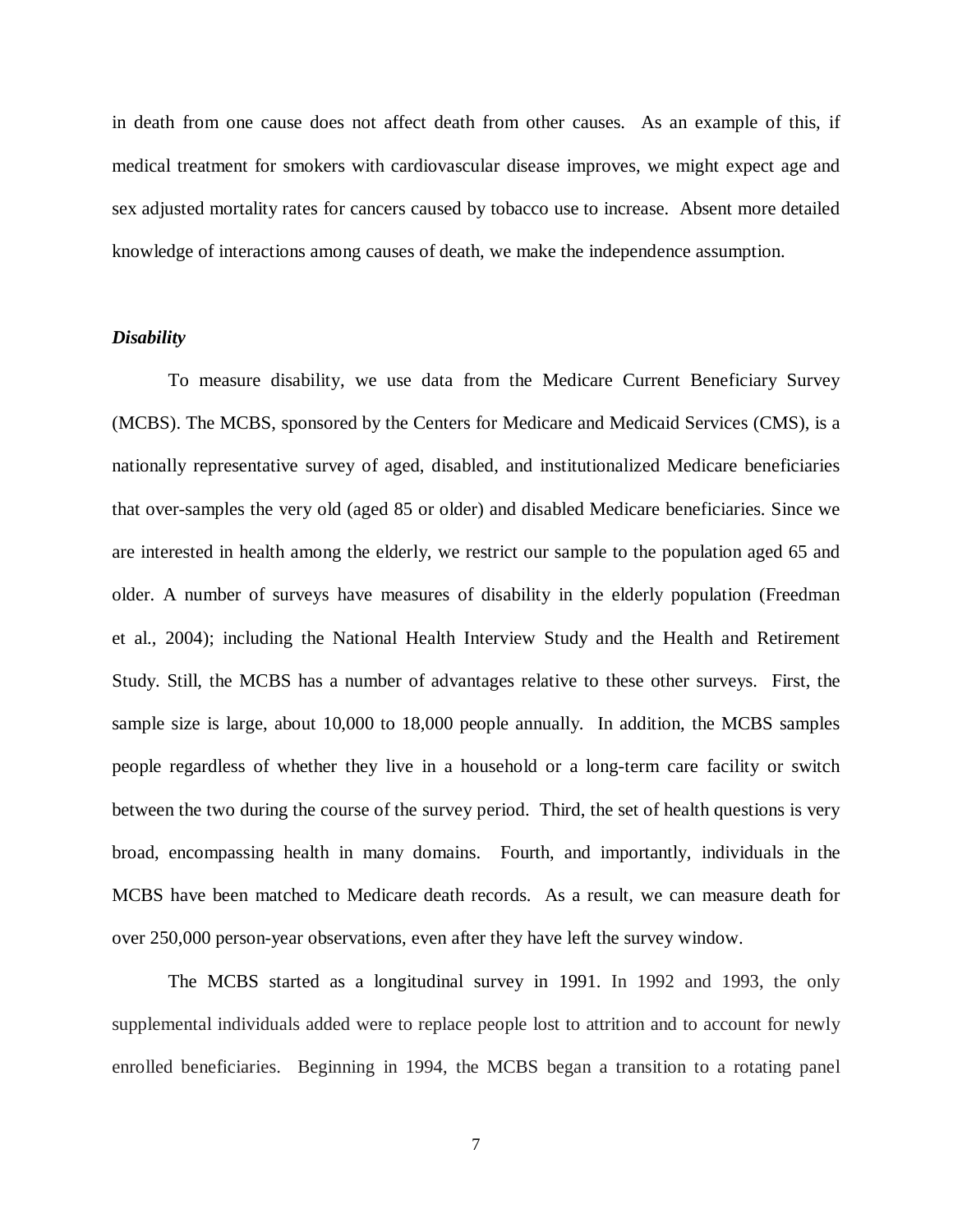design, with a four year sample inclusion. About one-third of the sample was rotated out in 1994, and new members were included in the sample. The remainder of the original sample was rotated out in subsequent years. We use all interviews that are available for each person from the start of the survey in 1991 through 2009.

The MCBS has two samples: a set of people who were enrolled for the entire year (the Access to Care sample) and a set of ever-enrolled beneficiaries (the Cost and Use sample). The latter differs from the former in including people who die during the year and new additions to the Medicare population. The primary data that we use are from the health status questionnaire administered in the fall survey, which defines the Access to Care sample. We thus use the Access to Care data. We date time until death from the exact date at which the Access to Care Survey was administered to the person.

 To account for demographic changes in the Medicare population over this period, we adjust survey weights so that the MCBS population in each year matches the population in the year 2000 by age, gender, and race. All of our tabulations are weighted by these adjusted weights.

MCBS is matched to death records available in the Medicare denominator files. As a result, we can measure death for all beneficiaries, even after they have left the survey. The death dates are available through 2012. For each individual interviewed between 1991 and 2009, we can determine if they died in the next 12 months or survived that period, died between 12-24 months or not, 24 and 36 months or not, or survived at least 36 months.

Trends in the distribution of time until death are shown in **Figure 3**.The share of the population that is within one year of death is declines from approximately 5.5% in 1991 to 4.5% in 2009, reflecting the overall reduction in mortality. The share of the population 1-2 years from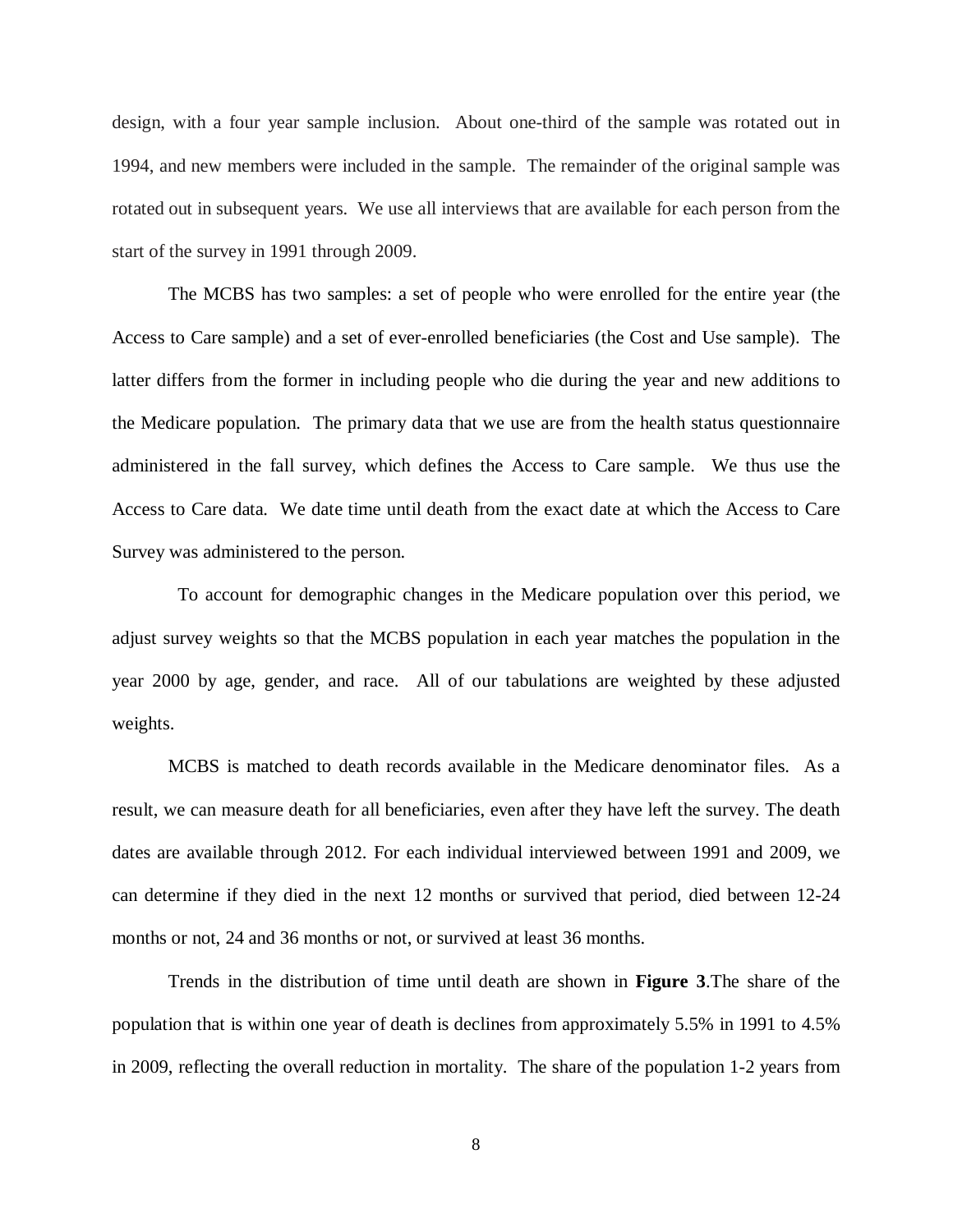death and 2-3 years from death declines as well. Correspondingly, the share of the population that is 3 or more years from death increased by about 0.18 percentage points annually, also shown in **Figure 3**.

The MCBS asks a number of questions about a respondent's ability to function and independently perform basic tasks, shown in **Table 1**. Six questions are asked about each of ADL and IADL limitations. The prevalence of each impairment is also shown in the same table. The most common ADL impairment is difficulty walking, experienced by one-quarter of the population. The most common IADL impairment is doing heavy housework, which is experienced by one-third of the elderly population.

**Figure 4** shows the trends in ADL and IADL limitations from 1991-2009. We show the annual rate in the figure and (in the legend) report the annual percentage point changes between 1991-1994 and 2006-2009 in each impairment. People reporting ADL difficulties in bathing declined the most, by 0.35 percentage points annually. Other ADL difficulties also declined over the 18 years: walking (0.34 percentage point annual decline); going in or out of bed or chairs (0.30 percentage point decline); dressing (0.23 percentage point decline); using the toilet (0.16 percentage point decline); and eating (0.11 percentage point decline annually).

Among IADL limitations, doing heavy housework (like scrubbing floors or washing windows) showed the biggest decline 1991-2009 (7 percentage points overall and 0.41 percentage points annually). Again, this decline is significantly greater in the period between 1991and 1998 than later.

The disability metric we use is the share of the population that reports any ADL or IADL limitation. Using this definition, disability was 49.5% in 1991-1994 and declined roughly by 7 percentage points between 1991-94 and 2006-2009, or 0.5 percentage points annually.

9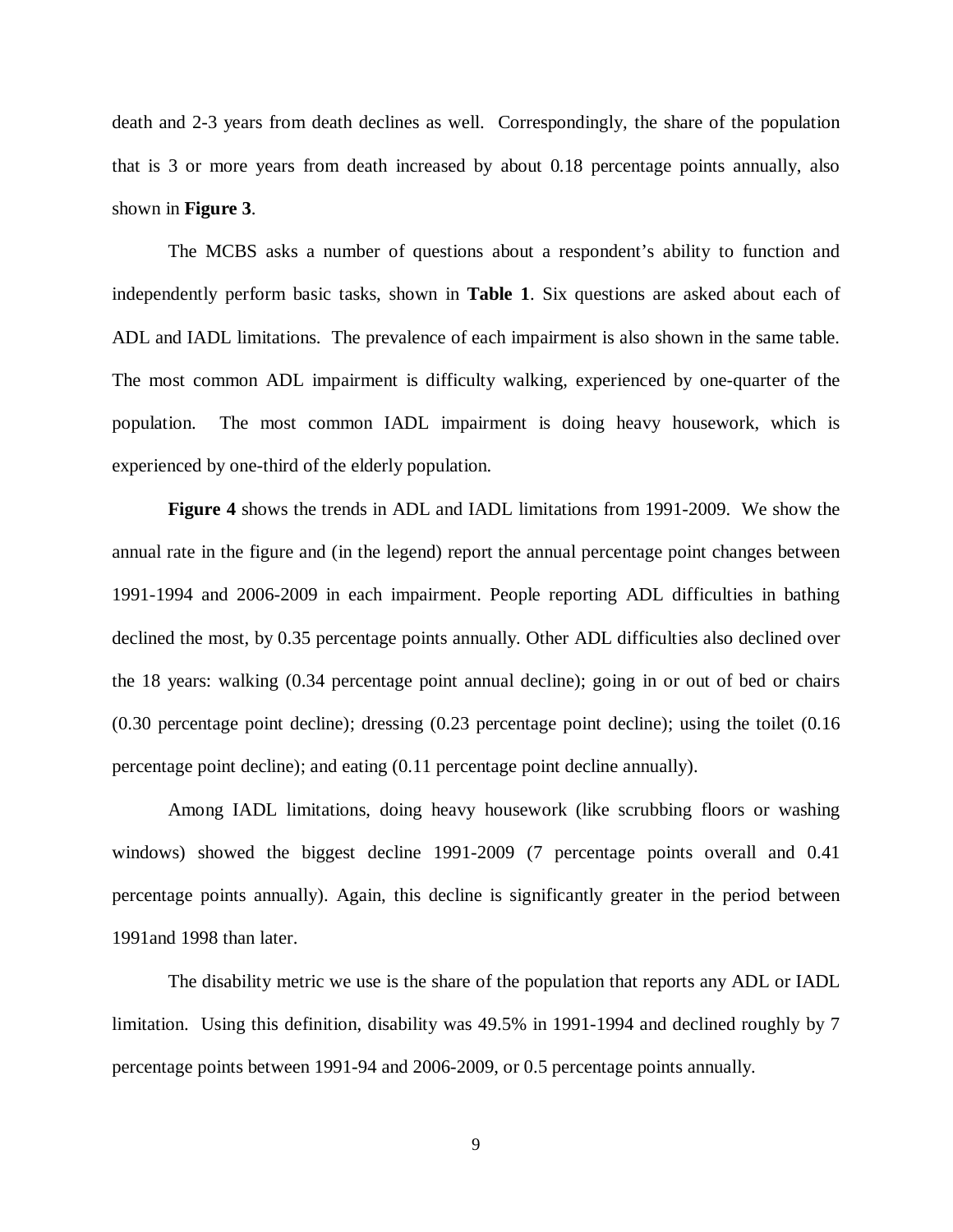This pattern of declining disability is found in most previous studies using multiple nationally representative surveys (Freedman et al., 1998, 2002, 2004; Schoeni et al., 2001; and Cutler, 2001a, 2001b). For example, a working group analyzing trends in disability from the early 1980s to 2001 across five national data sets found a consistent 1% to 2.5% annual decline in ADL disability during the mid to late 1990s (Freedman et al., 2004, Chen and Sloan, 2015). A sharp decline in walking problems and heavy housework between 1992 and 1998 is also reported in some other studies (Crimmins, 2004).

That said, the literature is not entirely uniform. Crimmins (2004) reported that trends in ADL disability is not consistent across studies (Crimmins et al., 2001; Crimmins et al., 1997; Liao et al. , 2001; Manton et al., 2001; Schoeni et al., 2008). Further, an update from the working group (Freedman et al., 2012) found declines in IADL and ADL disability only among those ages 85 and over between 2000 and 2008.

To measure lifetime disability, we need to know disability by time until death. A decline in disability matters less for healthy life expectancy if it occurs at the very end of life than if it represents a sustained period prior to death. To understand the change in disability by time until death, we use the same time windows used in **Figure 3**: < 12 months to death, 12- 24 months to death, 24-36 months to death, and >36 months to death.

**Figure 5** shows the trend in disability by time until death. This figure is similar to that in our earlier paper (Cutler, Ghosh, and Landrum, 2014), but updating the data through 2009. The vast bulk of the reduction in disability is among people a few years away from death. People who are more than 36 months away from death showed an annual decline of 0.5 percentage points between 1991-94 and 2006-09. Disability is high and has remained so for people within one year of death; about 80 percent of this population is disabled, and that has not changed over time.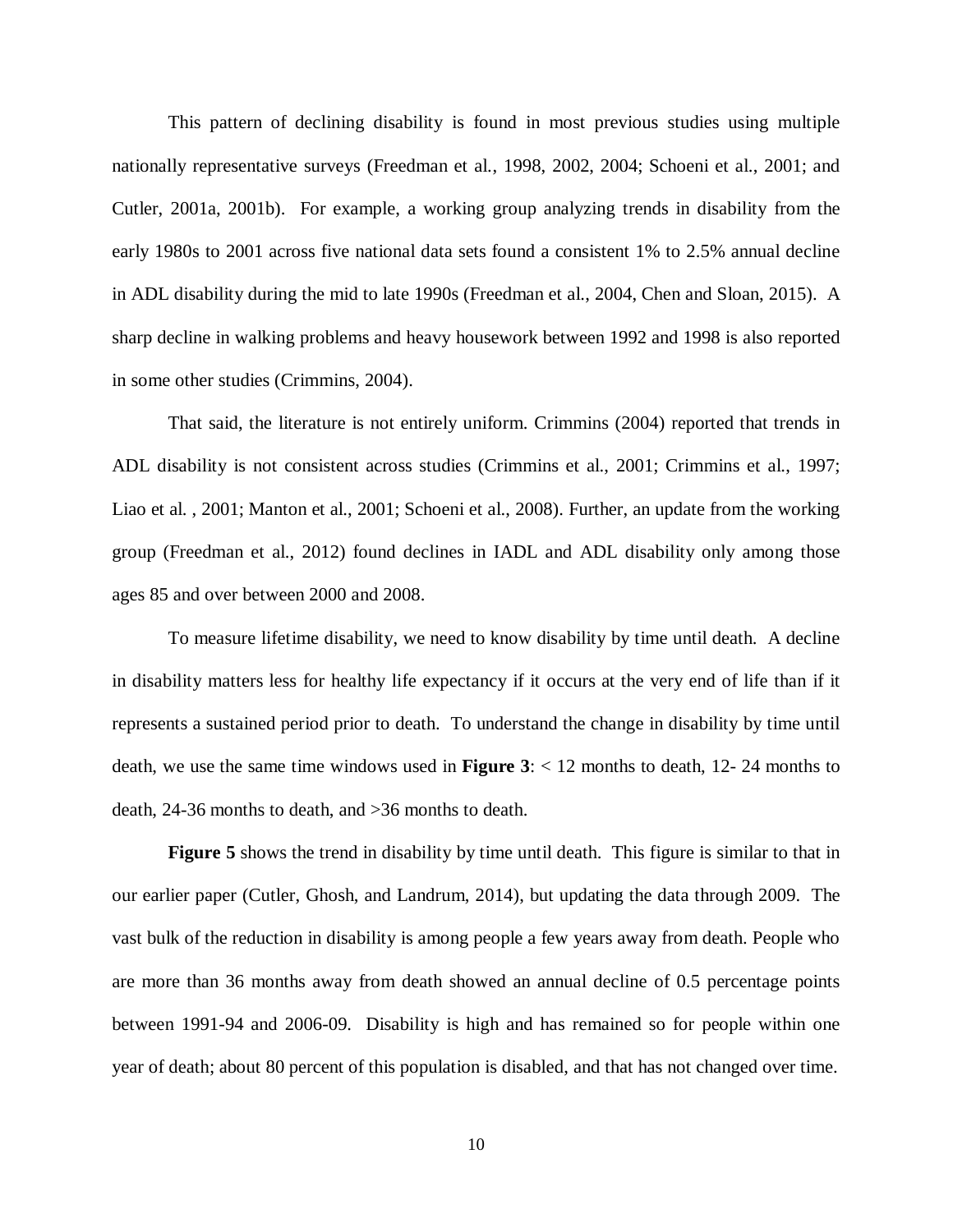The reduction in disability farther away from death implies that there is a compression of morbidity into the period just before death (Cai and Lubitz., 2007; Cutler, Ghosh, and Landrum, 2014). In the next section, we combine the NCHS period life tables and MCBS disability data to calculate disability-free and disabled life expectancy.

## **II. Disability-free and disabled life expectancy**

In this section, we extend our previous research (Cutler, Ghosh, and Landrum, 2014) and include some more recent years of data to measure the changes in disability-free and disabled life expectancy.

The starting point for our analysis is the standard measure of life expectancy:

$$
LE(a) = \sum_{S} \left\{ \Pr \left[ \text{Survive } a + s \mid \text{Alive } a \right] + 0.5 * \Pr \left[ \text{ Die } at \ a + s \mid \text{Alive } a \right] \right\} \tag{1}
$$

Starting at age a, every (probabilistic) year that the average person survives adds one year to life expectancy. A person who dies in a year is assumed to live half the year, and thus adds half that amount to life expectancy.

To account for disability, we modify equation (1). For those in the last year of life, we weight the half-year they expect to live by the share of the people in that half year who are not disabled. Similarly, we weight the years lived by those one year away from death, two years away from death, three years away from death, and more than three years away from death by the share of population in those intervals who are not disabled. Adding this up over all future ages yields disability-free life expectancy. Disabled life expectancy is the difference between total life expectancy and disability-free life expectancy.

We can form disability-free life expectancy and disabled life expectancy for any year in which we have mortality and disability data. To match our results above, we estimate these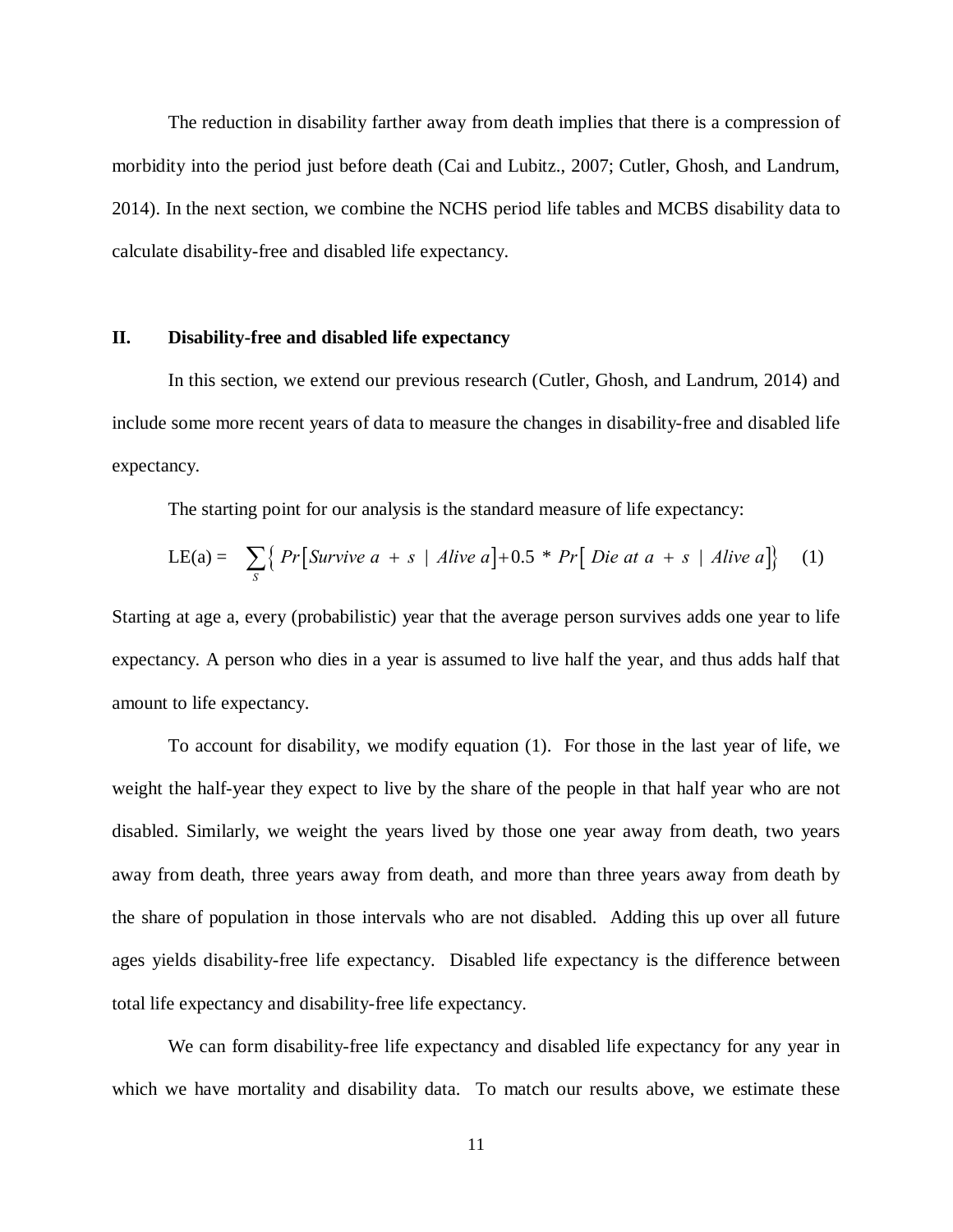values using life tables in two periods: 1992 and 2008. The life expectancy data from the NCHS life tables are from those exact years. The disability data from MCBS are from 1991-94 and 2006-09. Although, disability data is available for individual years, we used the combined sample to provide estimates that are more reliable using bigger sample size.

We present all of our calculations for a person aged 65 in those years. Relative to our calculations in the previous section, we make one additional refinement. Where our aggregate trends were on an age-adjusted basis, here we need to disaggregate disability by age and time until death. Rather than calculating means across single-year age by time-until-death cells, which would involve many small cells and sometimes unstable results, we instead use regression analysis to smooth disability rates by age and time until death. Specifically, we estimate a regression model relating disability to 10 age-sex dummy variables (65-69 male, 65-69 female, 70-74 male, 70-74 female, etc.), and time to death dummy variables. We estimate this regression separately for pooled 1991-94 data and pooled 2006-09 data. We use these regression results to predict disability rates for each person and then average predictions by single year of age. We match these to life tables in 1992 and 2008 and calculate disability-free and disabled life expectancy.

**Figure 6** shows the trend in total life expectancy, disability-free life expectancy, and disabled life expectancy for the overall population at age 65 in 1991-94 and 2006-09. Life expectancy at age 65 was 17.5 years in 1992. Reflecting the fact that about half the elderly population is disabled, about half of those years were disabled. As noted earlier, life expectancy increased by 1.3 years between 1992 and 2008. The increase in disability-free life expectancy was greater than the total increase in life expectancy  $-1.8$  years in total. The residual was a reduction in disabled life expectancy of 0.5 years. Thus, according to both metrics (the change in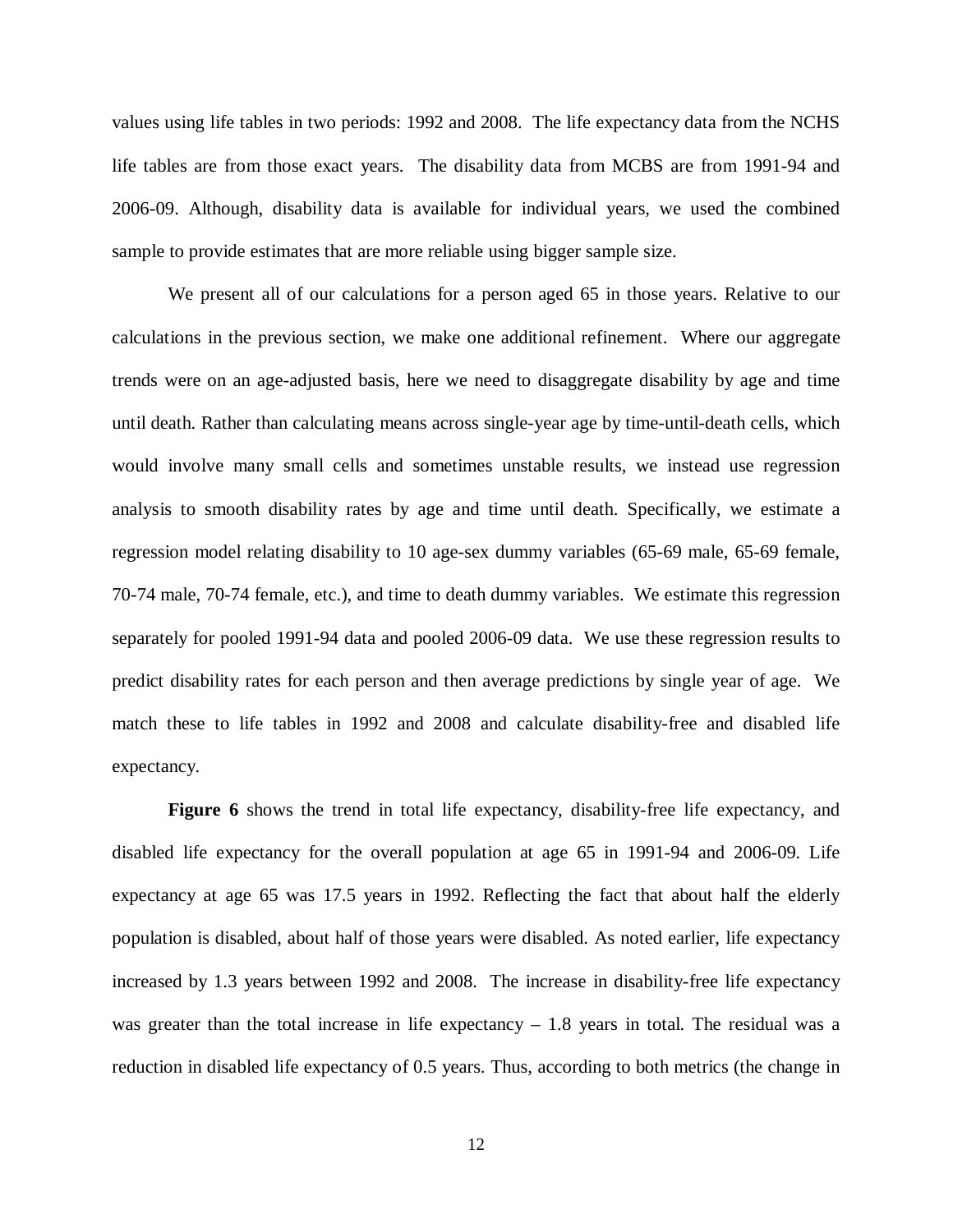disabled life expectancy as well as the share of life that is spent disability-free), morbidity is being compressed into the period just before death.

These results are consistent with our early findings (Cutler, Ghosh, and Landrum, 2014). In our previous research, we found that for a typical person aged 65, life expectancy increased by 0.7 years between 1992 and 2005. Disability-free life expectancy increased by 1.6 years, while disabled life expectancy fell by 0.9 years. In the last three years, then, disability free life expectancy increased by 0.2 years, although the disabled life expectancy increased by 0.4 years.

In the next section, we examine the prevalence of self-reported diseases in the MCBS and how medical conditions affect disability.

### **III. Medical conditions affecting disability**

There is an extensive literature documenting the medical conditions that have the greatest impact on mortality and morbidity in older Americans. The Burden of Diseases, Injuries, and Risk Factors study (US Burden of Disease Collaborators, 2013) examined 291 diseases and injuries to identify the leading contributors to morbidity and mortality in the US. This effort is the most exhaustive report. Ischemic heart disease, lung cancer, stroke and chronic lung disease were the largest contributors to mortality, while musculoskeletal and mental illness were major contributors to disability. However, few results are reported by age group, and many of the top conditions are less relevant in elderly populations (for example, road injuries). Other studies looking at the burden of diseases include Wang et al. (2012), Salomon et al. (2012), and Murray et al. (2012).

Landrum, Stewart, and Cutler (2008) used data from the National Long-Term Care Survey and found that the probability of being disabled because of the cardiovascular disease fell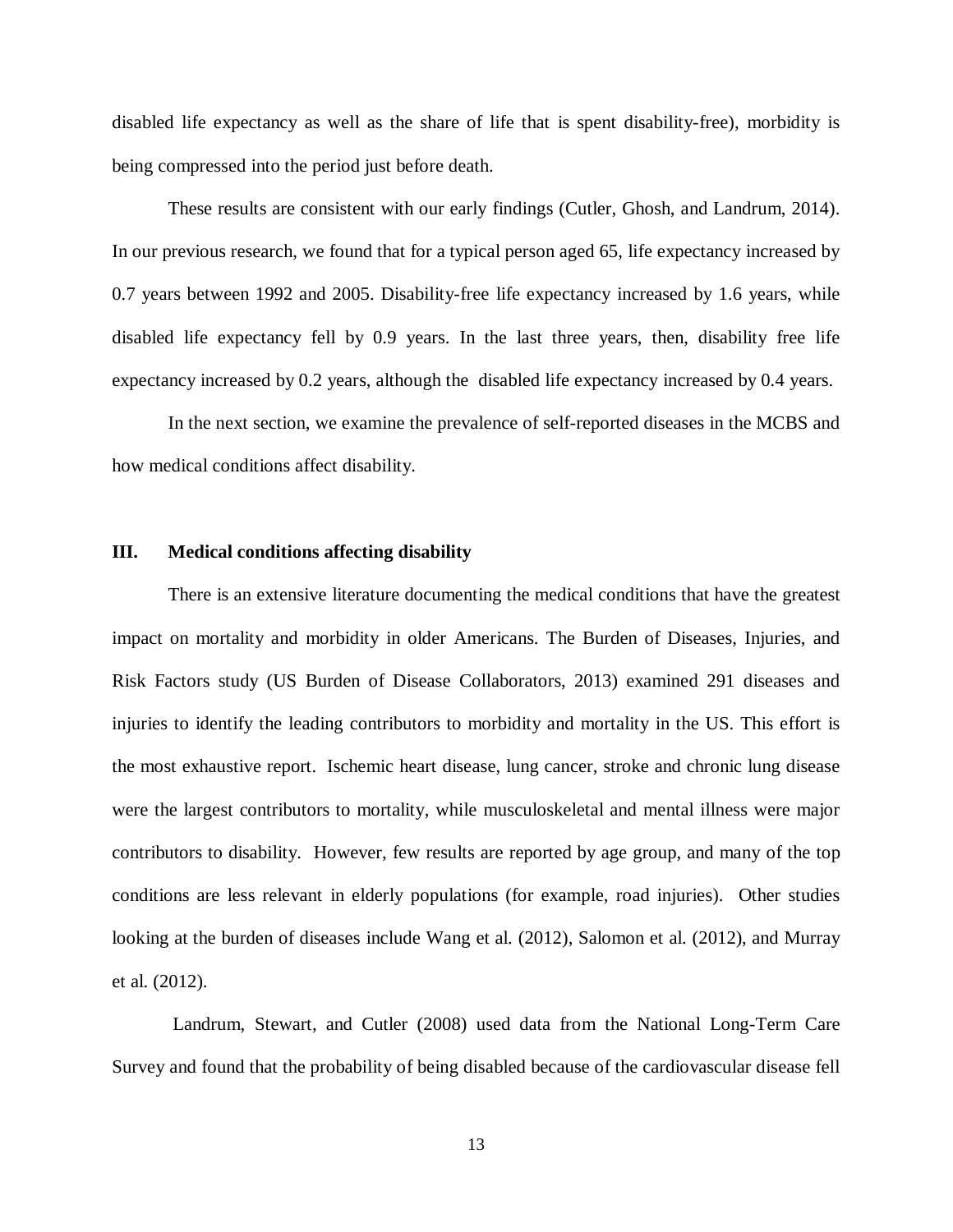from 9.4 percent in 1989 to 8.0 percent in 1999. Landrum, Stewart, and Cutler (2008) also examined the onset of disability attributable to medical conditions as coded in the Medicare claims and compared these results to respondents' self-report of the cause of their disability. Because of their high prevalence and strong association with disability onset, they found that arthritis, dementia, and cardiovascular disease were the most important contributors to disability. Several studies have examined respondents' self-reported cause of their disability in national surveys (Landrum, Stewart and Cutler, 2008; Cutler, Ghosh, and Landrum, 2014; Martin et al., 2010). Arthritis, back pain, heart disease, diabetes, mental illness and vision problems are the most common reported causes. Similar patterns are documented in all studies: cardiovascular disease, diabetes, lung disease and Alzheimer's are a major contributor to death and disability, while musculoskeletal, mental illness and vision problems are major contributors to morbidity. Cancer remains a major source of mortality but is relatively minor in its contribution to disability.

The MCBS asks extensive medical condition questions, which we use to classify diseases. The questions are generally of the form, "Has a doctor (ever) told [you/(SP)] that (you/he/she) had a myocardial infarction or heart attack?" The first set of health questions is about medical events the person has experienced. These include cancers (lung cancer, breast cancer, prostate cancer, colorectal cancer, and other cancer); cardiovascular conditions (heart disease, stroke), diseases of the central nervous system (Alzheimer's disease, Parkinson's disease), musculoskeletal problems (rheumatoid arthritis, non-rheumatoid arthritis, broken hip), pulmonary disease, diabetes and vision problems. The prevalence of these conditions is asked about, not the incidence rate.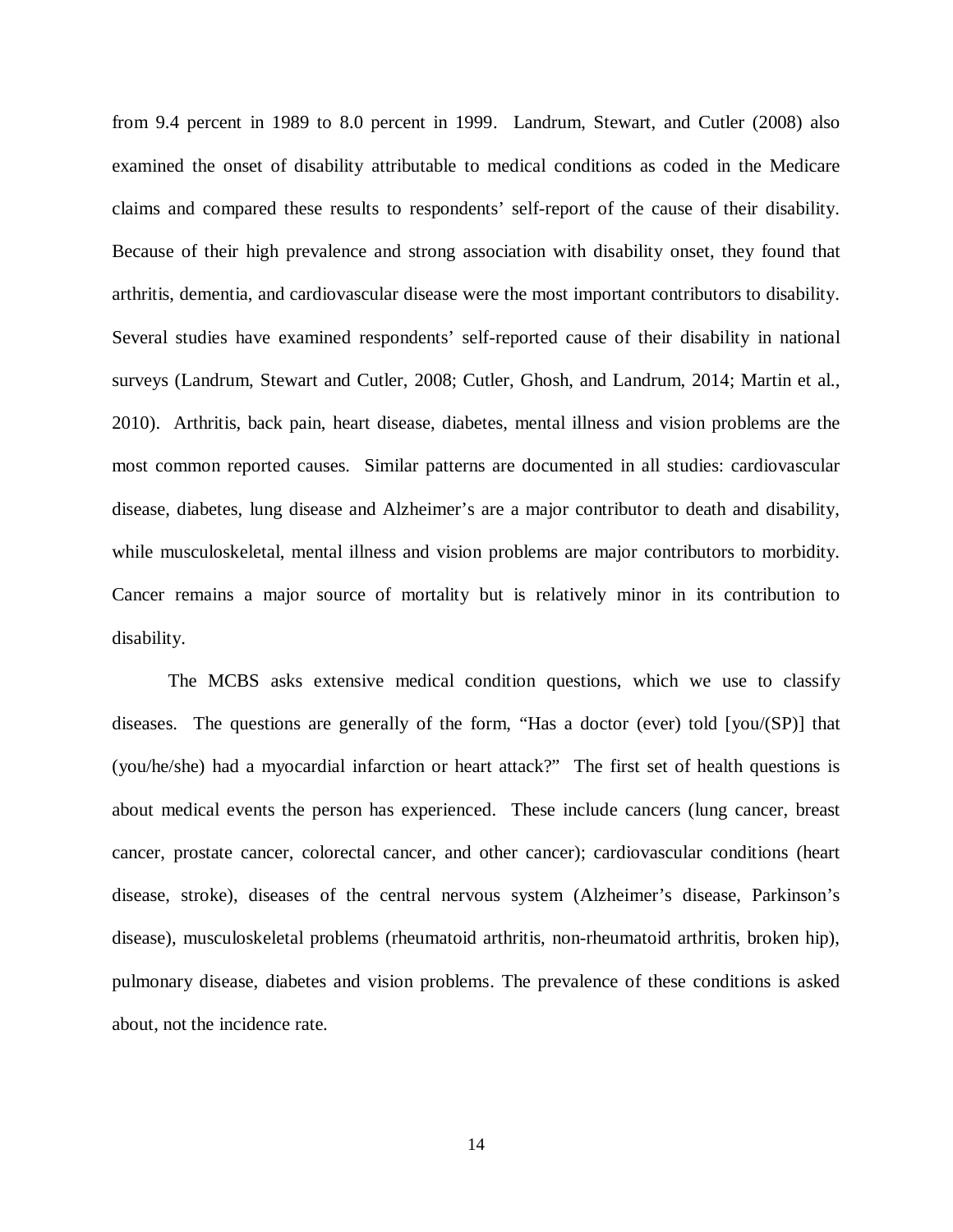Trends in age-sex adjusted disease prevalence are reported in **Table 2**. The prevalence of self-reported breast and prostate cancer is increasing respectively at 0.04 and 0.13 percentage points annually. Breast and prostate cancer screenings are increasingly common among the elderly and are mostly paid for by Medicare. Thus, the likelihood of early detection and treatment of these cancers may be becoming more common. Cardiovascular disease prevalence has declined markedly, including both ischemic heart disease (0.44 percentage point decline annually) and stroke (0.03 percentage point decline annually). Alzheimer's disease is increasing by 0.07 percentage points annually. There has been an increase in the prevalence of non-fatal disease over time, as more people report non-rheumatoid arthritis (0.18 percentage points annually) and particularly diabetes (0.51 percentage points point annually). People reporting vision problems have declined substantially (0.91 percentage points annually). The prevalence of pulmonary disease has also increased (0.17 percentage points annually).

To determine the impact of each disease on disability, we relate disability in the early time period of the sample (1991-94) and the later time period (2006-09) to demographic and medical factors using a linear probability model:

Disability 
$$
_{it} = \beta_{D,t} *
$$
 Demographies  $_{it} + \beta_{C,t} *$  Medical Conditions  $_{it} + \varepsilon_{it}$ , (2)

where i denote individuals, and t denotes the period (1991-94 or 2006-09). Demographics include 10 age-sex dummy variables and time to death dummy variables. Individuals may show up multiple times in the regression, depending on how frequently they are interviewed. For accurate standard errors, this should be accounted for. In the regression, we have clustered by individual id and reported the robust standard errors

**Table 3** shows the results of the regression. Columns 1 and 2 in show the average prevalence and regression coefficients obtained by regressing disability on demographic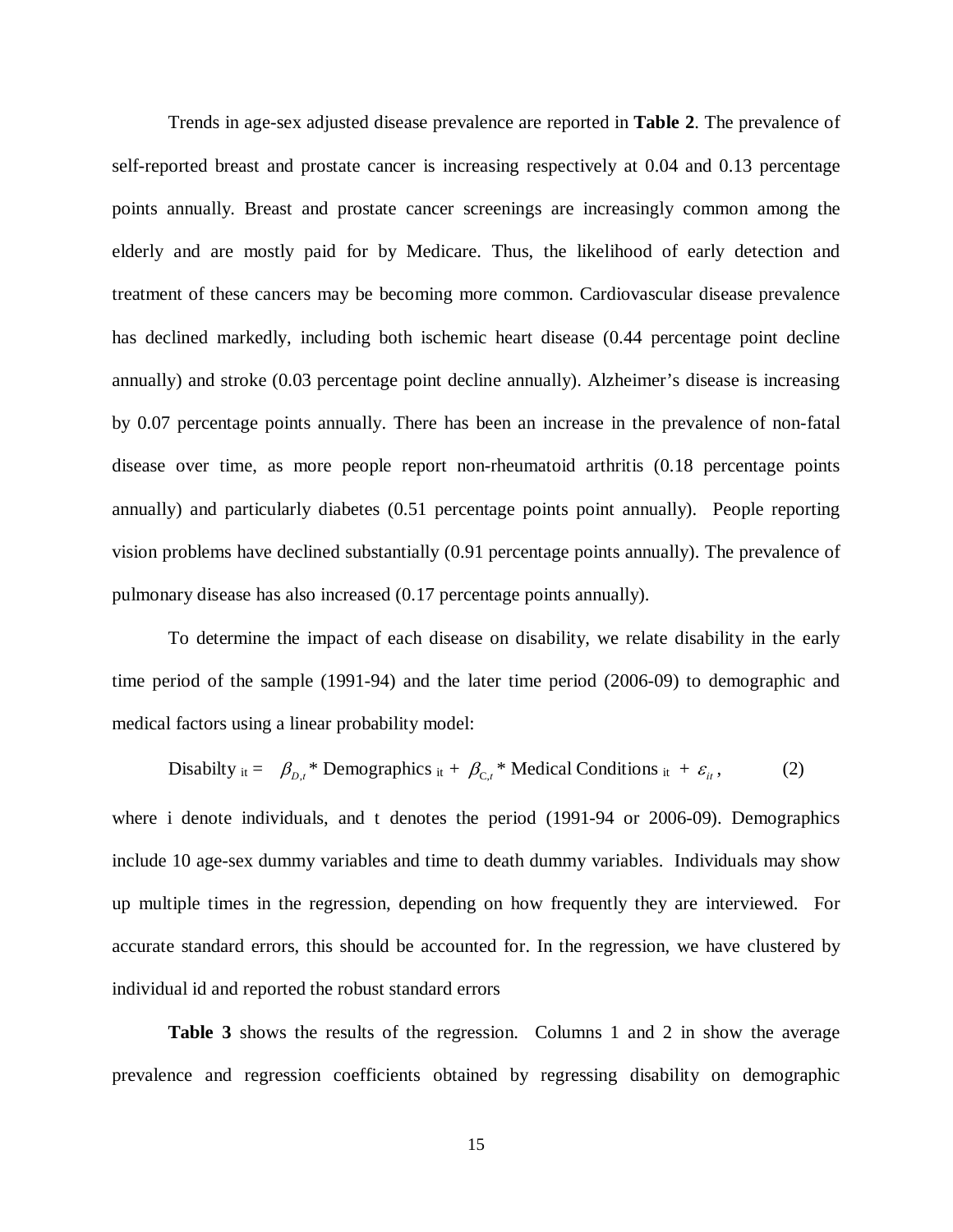variables for the 1991-1994 period. Columns 3 and 4 show the same results for 2006-2009. Both the demographic and clinical covariates are strongly associated with disability. Older age is associated with higher disability, although this relationship decreased slightly over our study period. People are less disabled the further away they are from death. All of the clinical covariates are associated with higher disability rates, as we would expect. In most cases, the coefficients are smaller in 2006-2009 cohort suggesting that these conditions are less disabling over time. Two exceptions are Alzheimer's disease and Parkinson's which are more strongly associated with disability in the later time period.

We perform an Oaxaca decomposition to understand how much of the reduction in disability can be explained by changes in the prevalence of the covariates versus changes in the impact of covariates on disability (the coefficients). The Oaxaca decomposition is reported in the last three columns of the table. The first column in the Oaxaca decomposition shows the change in disability due to change in the impact of covariates (coefficients), holding prevalence constant at its 1991-94 level. The next column shows the change in disability due to change in prevalence, holding the impact of each coefficient constant at 1991-94 level. The final column shows the net change.

Between 1991-94 and 2006-09, disability decreased by 7.4 percentage points. Out of that, 5.6 percentage points is associated with a change in the impact of covariates on disability, and the remaining 1.8 percentage points is due to change in prevalence holding the impact constant. The biggest contributors to the total disability decline are cardiovascular disease (2.5 percentage points) and vision problems (1.7 percentage points). Both the prevalence of cardiovascular diseases decreased (explaining 0.8% of disability decline) as well as its impact on disability (explaining 1.7%). Vision problems remained equally disabling in the later period, but declined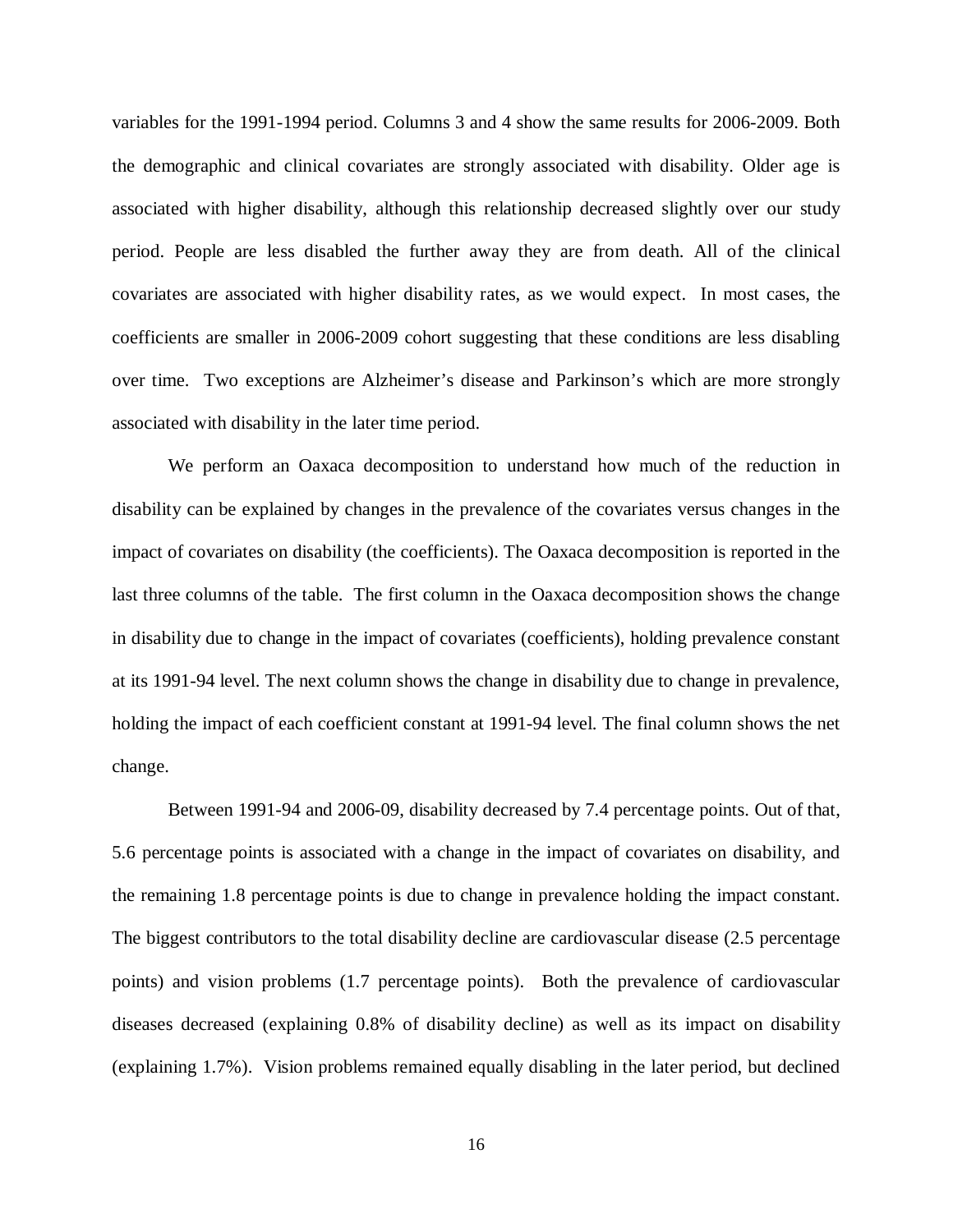in prevalence. Cancers (0.3 percentage points) and musculoskeletal diseases (0.5 percentage points) both have declined marginally. In contrast, Alzheimer's disease (0.5 percentage points) and diabetes (0.9 percentage points) have increased disability points.

Even given these conditions, people are less disabled further away from death. Among the time to death dummies (12-24 months, 24-36 months, >36 months), >36 months have the biggest decline in disability (about 5 percentage points). The disability changes attributed to the time to death dummy variables are mostly factors that remained unexplained. This may include medical conditions not captured in the MCBS, environmental factors (ramps, disability accessible buildings), changes in living conditions (married, assisted living), other medical treatments, or unmeasured changes in the severity of conditions that are occurring over time. Understanding these other factors is an important issue for future research.

### **IV. Disability-free and disabled life expectancy by disease**

The results in the previous section show us which diseases are affecting disability. In this section, we calculate disability-free and disabled life expectancy by disease.

To calculate the disability-free life expectancy by disease, we used a simulation method based on regression coefficients reported in **Table 3**. For each disease, we simulate the impact of changes in the disease prevalence and impact on disability by changing the prevalence and coefficient for that particular disease in the 1991-94 data to its 2006-2009 level. We then repredict disability by age and time until death using the new coefficients and disease probabilities. In performing this simulation, we add one additional wrinkle, allowing the disease prevalence to vary by age group. We match the disease prevalence by 10 age-sex groups (65-69 male, 65-69 female, 70-74 male, 70-74 female, etc.).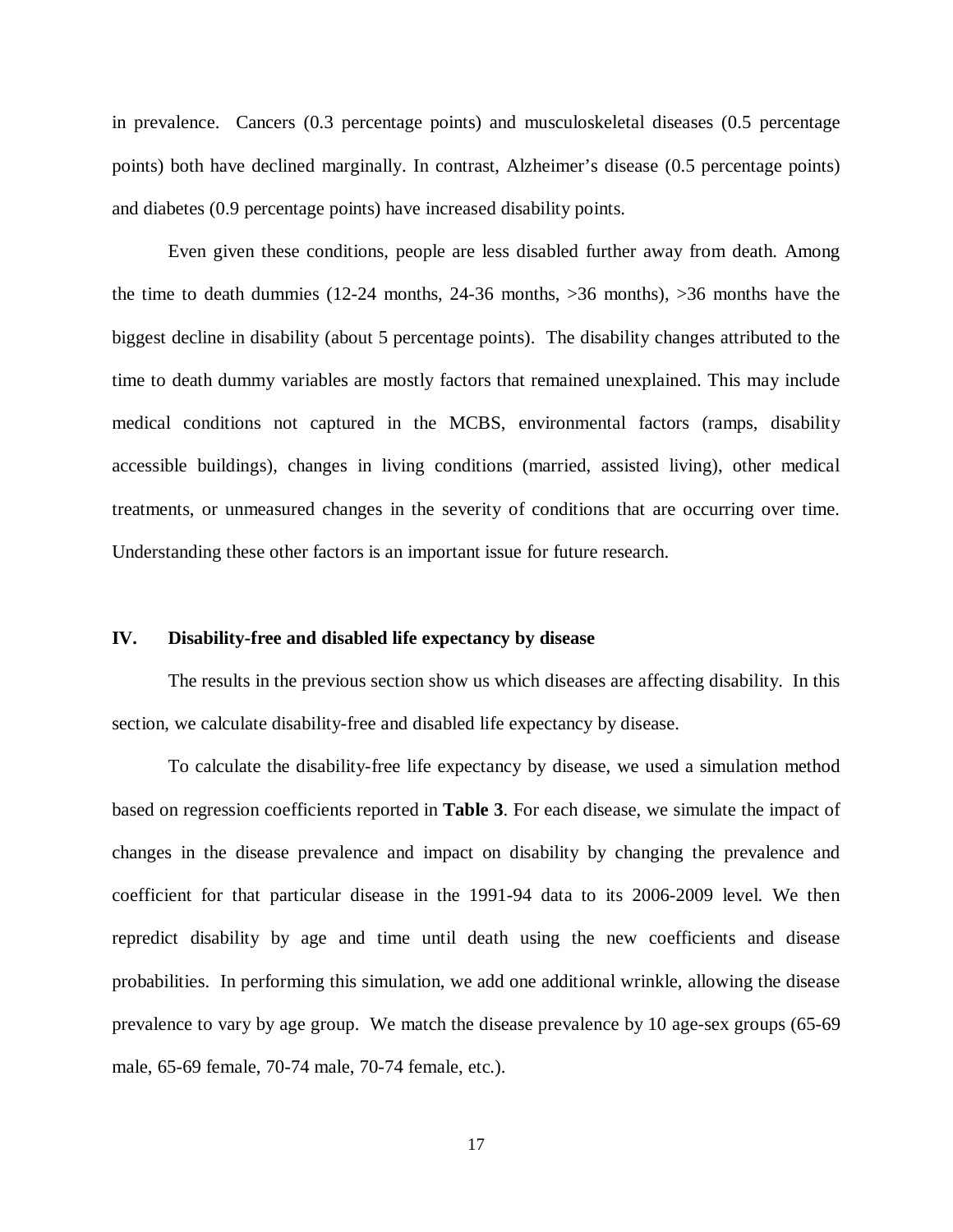On the demographic side, all age-sex dummy variables are adjusted to 2000 level. So, the only other variable for which we did the simulation are the time to death dummy variables. We simulated these variables all at once, i.e. we changed the coefficients and prevalence rates of all time to death variables to their 2006-2009 level jointly, and then re-predicted disability.

Once we have the change in disability due to each disease, we combine this with the change in life expectancy due to that disease, using the methodology described in the previous section. The result is a calculation of the change in disability-free and disabled life expectancy due to each disease.

**Figure 7** shows the change in disability-free and disabled life expectancy resulting from changes in each medical condition. Adding across all conditions, disability-free life expectancy increased by 1.8 years and disabled life expectancy decreased by 0.5 years. These are the same as in **Figure 6**, though these estimates are derived by adding across all conditions and thus could differ from the estimates in **Figure 6** because of covariance effects.

The biggest increase in disability-free life expectancy is from cardiovascular disease (0.85 years). Roughly 50% of the increase in disability-free life expectancy is from the cardiovascular disease, primarily heart disease. However, improvements in survival in those with cardiovascular disease also led to a modest increase in disabled life expectancy. Consistent with previous literature (Landrum, Stewart Cutler, 2008) cancer remains a major source of mortality and contributes modestly to disability. Improvements in survival rates among those with cancer led to an increase in disability-free life expectancy of about 0.23 years. Vision problems show a significant impact on disability-free life expectancy (0.28 years). There is no increase in life expectancy from vision impairment, so all of this change comes from a reduction in disabled life expectancy.

18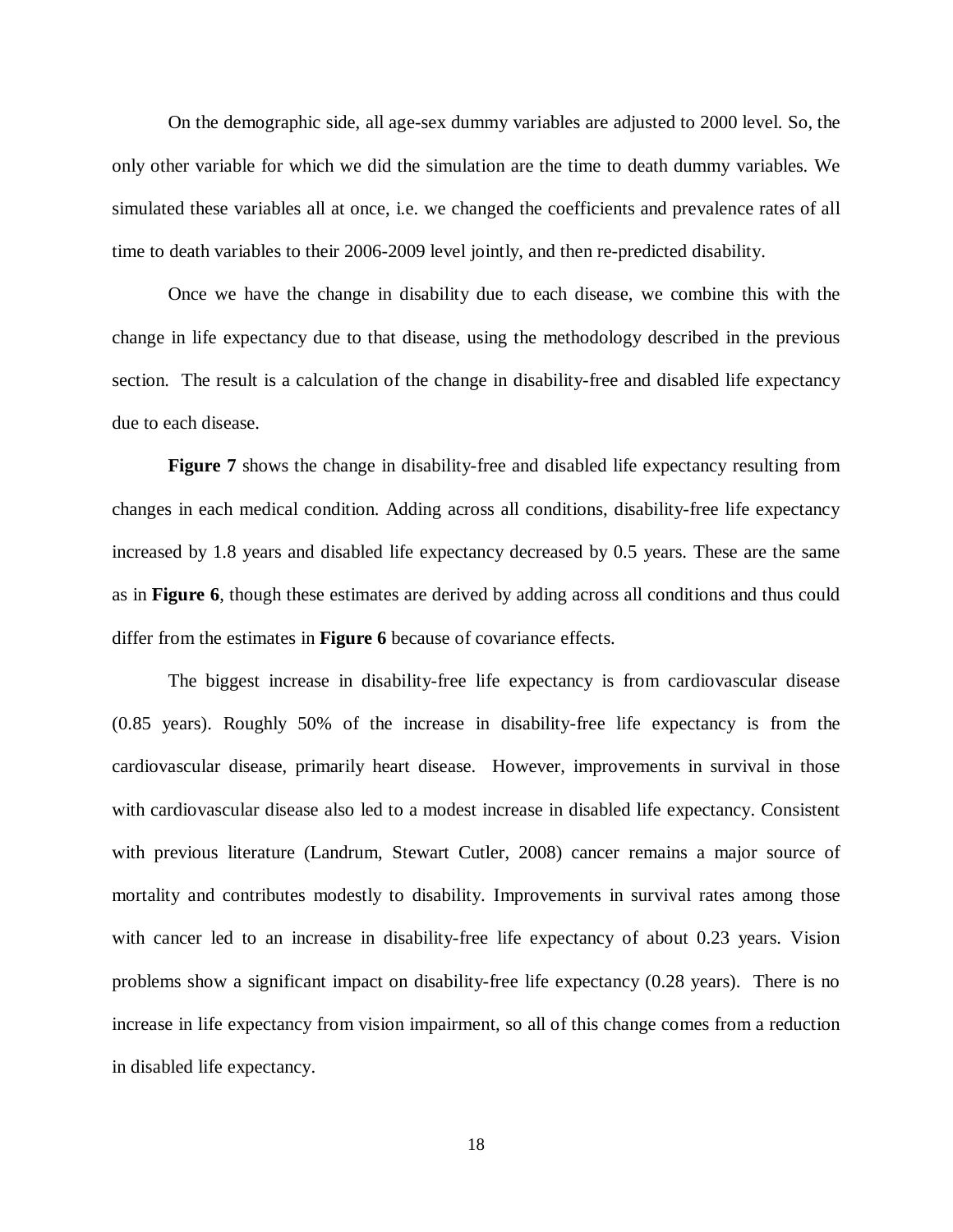Increased prevalence and impact of diseases of the central nervous system (Alzheimer's and Parkinson's) have reduced disability- free life expectancy by 0.13 years. The diseases of the central nervous system are very important as they have significant impacts on both morbidity and mortality. For diabetes, the disability-free life expectancy declined by 0.2 years.

The penultimate bar of the figure shows the impact of causes of death we have not separately delineated. These residual causes of death have a small aggregate effect on disabilityfree life expectancy. The final bar shows the unexplained change in disability for those 3 or more years from death, which translates into 0.65 years of disability-free life expectancy and – since this is not associated with any mortality reduction – a reduction in disabled life expectancy of the same amount.

Overall, the most important gains in disability free life expectancy are from cardiovascular disease and vision problems. In the next two sections, we explore the factors that may have caused the decline in mortality and morbidity for these two conditions. We examine the importance of medicines and revascularization in preventing primary and secondary cardiovascular events. We also explore the impact of surgical procedures like cataract surgery on improving vision problem and its impact on vision related measurements and quality of life.

# **V. Pharmaceutical and surgical interventions in reducing cardiovascular incidence, mortality, and morbidity**

The question we address in this section is how much of the reduction in cardiovascular mortality can be explained by increased use of medications and procedures. Previous research has shown for conditions such as musculoskeletal problems and circulatory disorders, higher rates of surgery are plausibly related to reduced disability (Cutler, 2005). There are also studies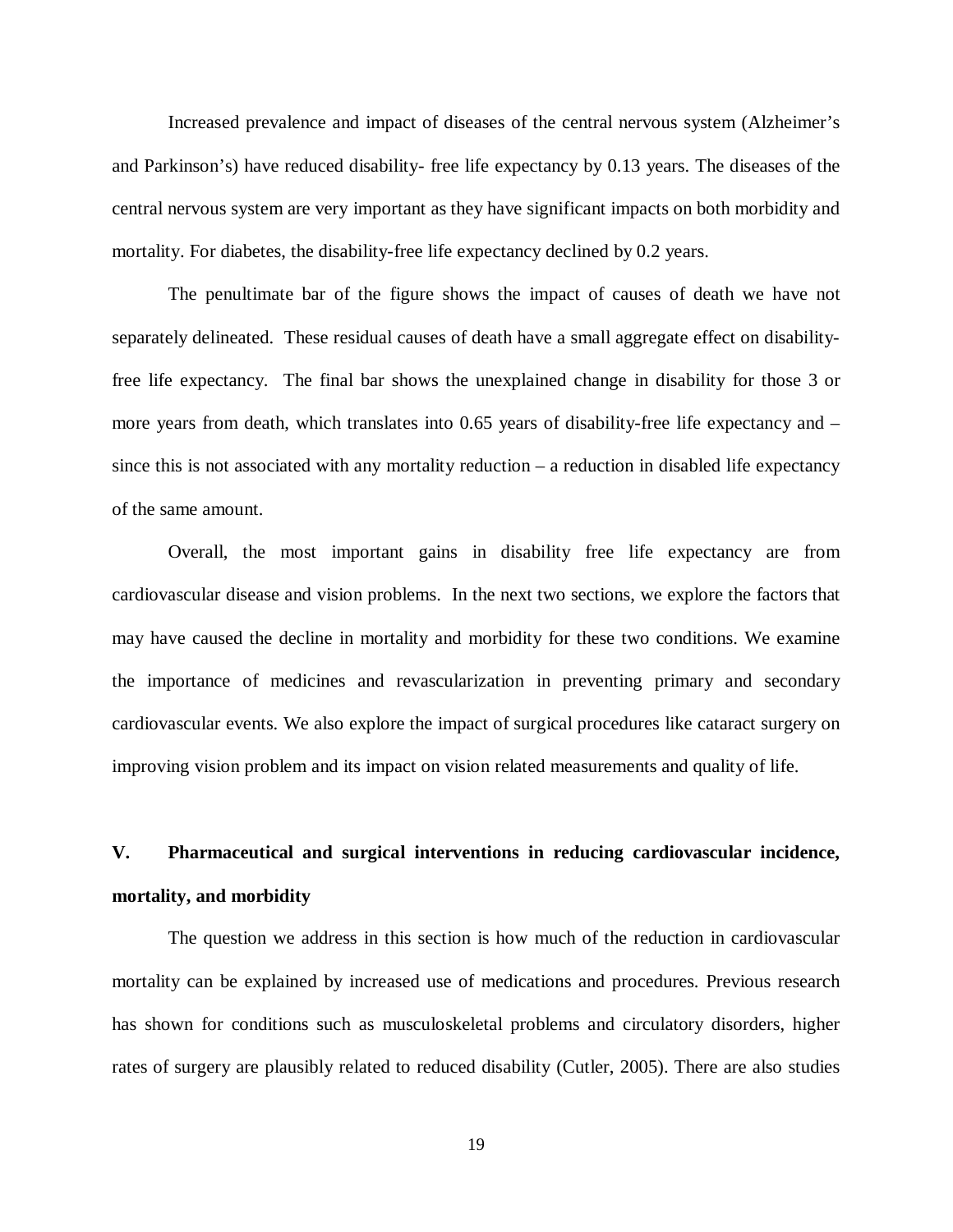showing how pharmaceutical agents play an important role in the prevention of cardiovascular disease (Downs et al., 1998; Weisfeldt et al., 2007). Other studies have found that the deaths from cardiovascular disease have greatly declined among the elderly in the United States over the past decades (Rosen et al., 2007; Wilmot et al., 2015). We examine how these trends are related.

We have two measures of cardiovascular disease: ischemic heart disease and stroke. Ischemic heart disease happens when there is reduced blood flow to the heart. Acute myocardial infarction or heart attack is the most serious form of ischemic heart disease, when the blood flow to the heart is abruptly interrupted, causing part of the heart muscle to die. A stroke happens when poor [blood flow](http://en.wikipedia.org/wiki/Circulatory_system) to the [brain](http://en.wikipedia.org/wiki/Brain) or a hemorrhage in the brain leads to death of part of the brain. Historically, heart attack and strokes are a major cause of death in the United States.

**Figures 8** and **9** show more detail on death from these two causes. The mortality rate for ischemic heart disease has declined significantly over time (**Figure 8**), from an age-adjusted rate of 1,250 per 100,000 in 1992-94 to 749 per 100,000 in 2006-09 (p<0.001). The decline was significantly greater from 2001-09 (35%) than prior to 2001 (17%). **Figure 9** shows the trends in stroke mortality. Stroke mortality also declined significantly over time, from an age-adjusted rate of 357 per 100,000 in year 1992-94 to 240 per 100,000 in 2006-09 (p<0.001). Again, the reduction was greater after 2001 (31%) than before (6%).

Understanding how medical treatments or other changes influence these trends is challenging. The natural econometric technique is to relate receipt of the technology to reduced mortality. This is problematic, however, because receipt of different therapies is not random. For example, people who are more severely ill are more likely to receive more intensive technologies. Those same people are also more likely to die. Thus, receipt of intensive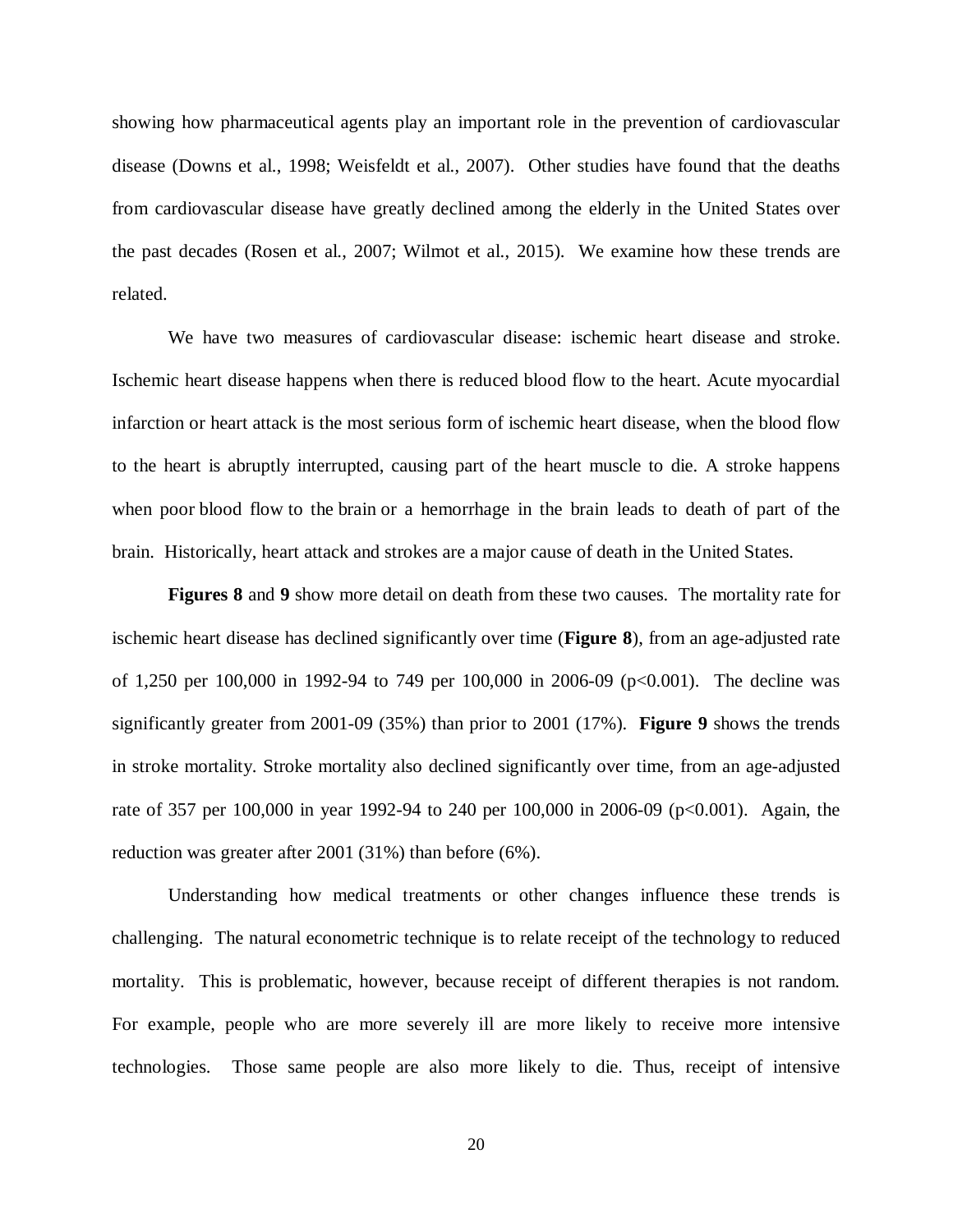technologies is often associated with higher mortality in a cross-section, even if the technology is actually effective.

A natural solution to the endogeneity problem is to instrument for technology receipt. In preliminary analysis, we spent some time evaluating potential instruments, including area-level treatment rates and their changes. However, there were no characteristics of areas or their changes that led to plausible instruments for technology receipt.

As a result, we follow a different path. We use the IMPACT model (Ford et al., 2007; Capewell et al. 1999; Capewell et al., 2010) to gauge the impact of treatment trends on mortality among U.S. adults 65 years and older between 1992 and 2009. The IMPACT model is a multistate model explaining coronary heart disease mortality. The model divides the population into two groups: patients receiving medical and surgical treatments for heart disease and those who are not. It then estimates the contribution of treatment and risk factor changes (smoking, high systolic blood pressure, elevated total blood cholesterol, obesity, diabetes and physical inactivity) to mortality. Within each disease state, clinical literature is used to parameterize the impact of different treatments and risk factors on mortality. The model was developed for the population as a whole (ages 25-84); we parameterize the model to estimate the causes of mortality reduction in the elderly.

The rates of medical and surgical treatments and risk factors are calculated using various data sources, including NHDS (National Hospital Discharge Survey), Medicare data, MCBS and NHANES (National Health and Nutrition Examination Survey), following the methodology of Ford et al. (2007) . Similarly, we follow the assumptions of Ford et al. (2007) in assuming that the proportion of treated patients actually taking medication is 100% among hospitalized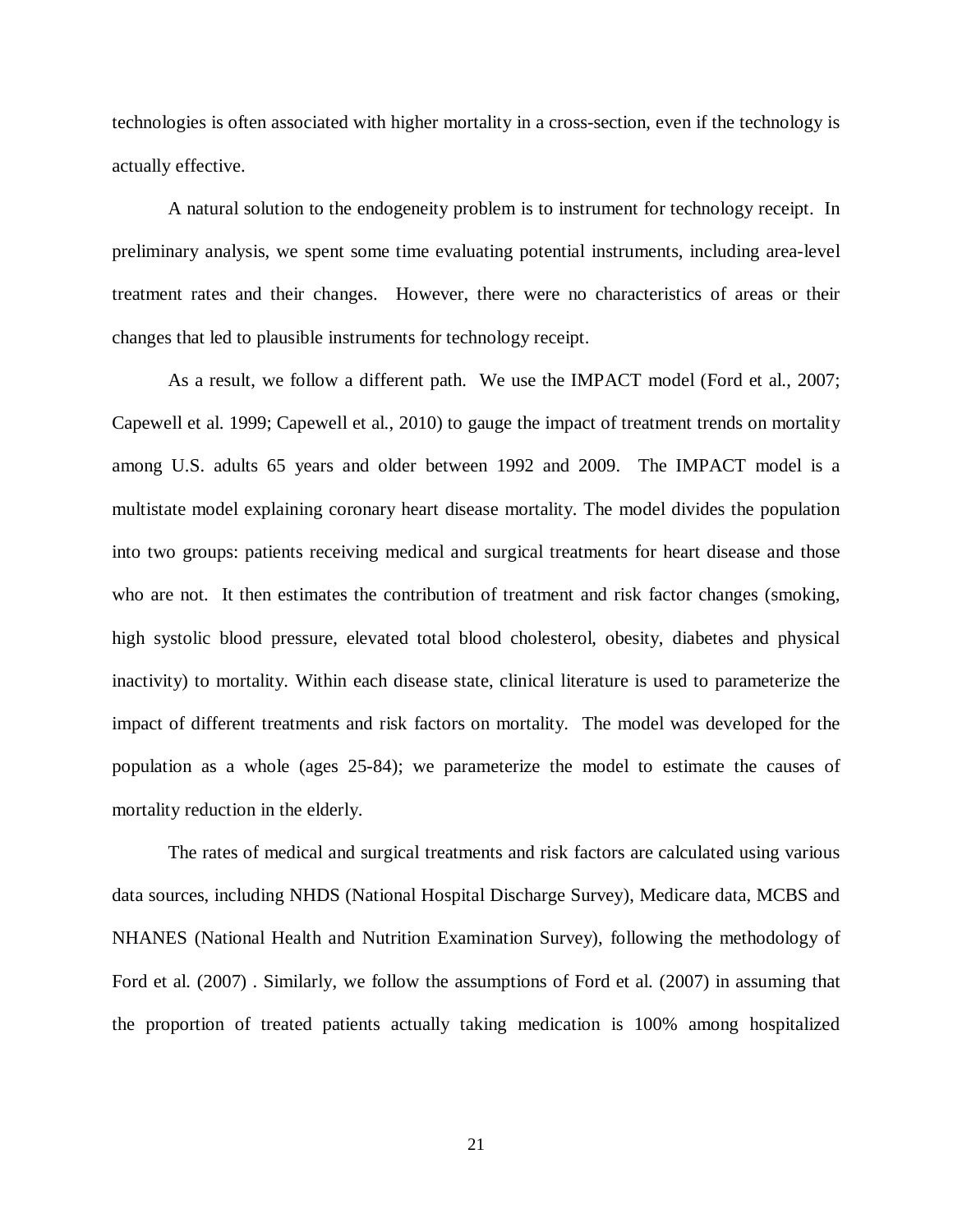patients, 70% among symptomatic patients in the community, and 50% among asymptomatic patients in the community.

We start by presenting general trends in risk factors and the use of medications among the population overall, and for those with prior heart disease. We use data from NHANES, which measures cardiovascular risk factors such as total cholesterol, HDL cholesterol, blood pressure, body mass index, Hemoglobin A1c, body mass index, and smoking status. We use several years of data: 1988-1994 and biennial data from 1999-2000 through 2011-2012. **Table 4** reports the trend in cardiovascular risk factors. As is well known, the elderly population has become more obese over time. Even still, total cholesterol levels have decreased in both men and women, and HDL cholesterol (good cholesterol) has increased. This is quite plausibly a result of greater statin use. Systolic blood pressure has also been decreasing marginally in both men and women. The prevalence of diabetes has increased in both men and women, and the prevalence of high HbA1c levels has increased.

Since smoking and obesity are the two most significant risk factors for cardiovascular disease, we focus on them in some detail. **Figure 10** shows the trends in smoking and obesity in the elderly Medicare population from the MCBS survey. Obesity has increased markedly over time, while smoking has declined. Stewart et al. (2009) found that if past obesity trends continued unabated, the negative effects on the health of the U.S. population will increasingly outweigh the positive effects gained from declining smoking rates.

The elderly population is now treated more aggressively to control cardiovascular risk. Statins are one well-known example. Statins help reduce the level of low-density lipoproteins (LDL) in the blood and also help with modulation of oxidative stress (Beltowski, 2005) that may eventually lead to heart attack. Antihypertensive drugs include beta-blockers, angiotensin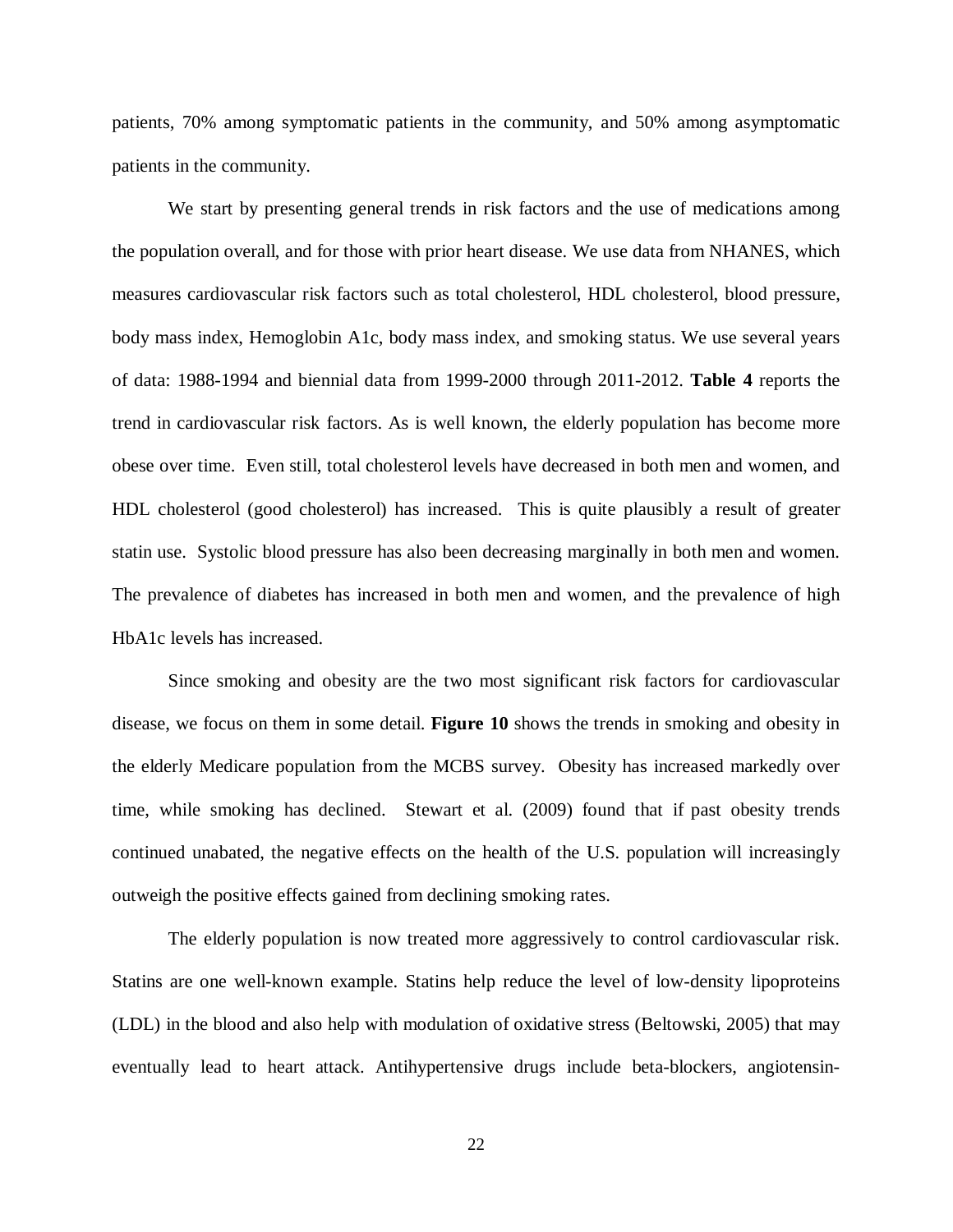converting enzyme (ACE) inhibitors, angiotensin receptor blockers (ARBs), and diuretics. Aspirin use is also increasingly common. Literature suggests that low-dose aspirin helps reduce cardiovascular disease incidence and recurrence.

**Figure 11** shows the trends in the use of these medications in the elderly community population, and **Figure 12** shows similar trends among patients with ischemic heart disease. The data on medication usage is from the Prescribed Medicine Events file in the MCBS that contains cost and utilization of prescribed medicines for the community population. Statin usage increased the most (2.5 percentage points annually in the population without IHD), though the use of beta-blockers (1.5 percentage points annually) and ACE inhibitors (1.7 percentage points annually) also increased markedly. The use of diuretics increased marginally (0.2 percentage point annually). Aspirin is available over the counter and thus is not in the prescribed medicine file. We obtain usage in the earlier time period (1992-94) from NHANES III, with later data from the 2007 Medical Expenditure Panel Survey (MEPS). We used a linear interpolation to fill in the intermediate years. For this reason, we show the plots for aspirin use in dotted lines. Use among the population with non-IHD increased even more rapidly. In addition, procedure rates increased rapidly in the IHD population with a 2.0 percentage point annual increase in primary percutaneous interventions (PCI).

To estimate the impact of these changes on cardiovascular disease mortality, we first calculate the difference between the observed and expected number of deaths from ischemic heart disease in 2009. Compared to what would have happened had age-specific mortality rates remained constant at its 1992 level, the decline in age-adjusted death rate resulted in 228,910 fewer deaths from ischemic heart disease in 2009. This is shown in the first row of **Table 5**.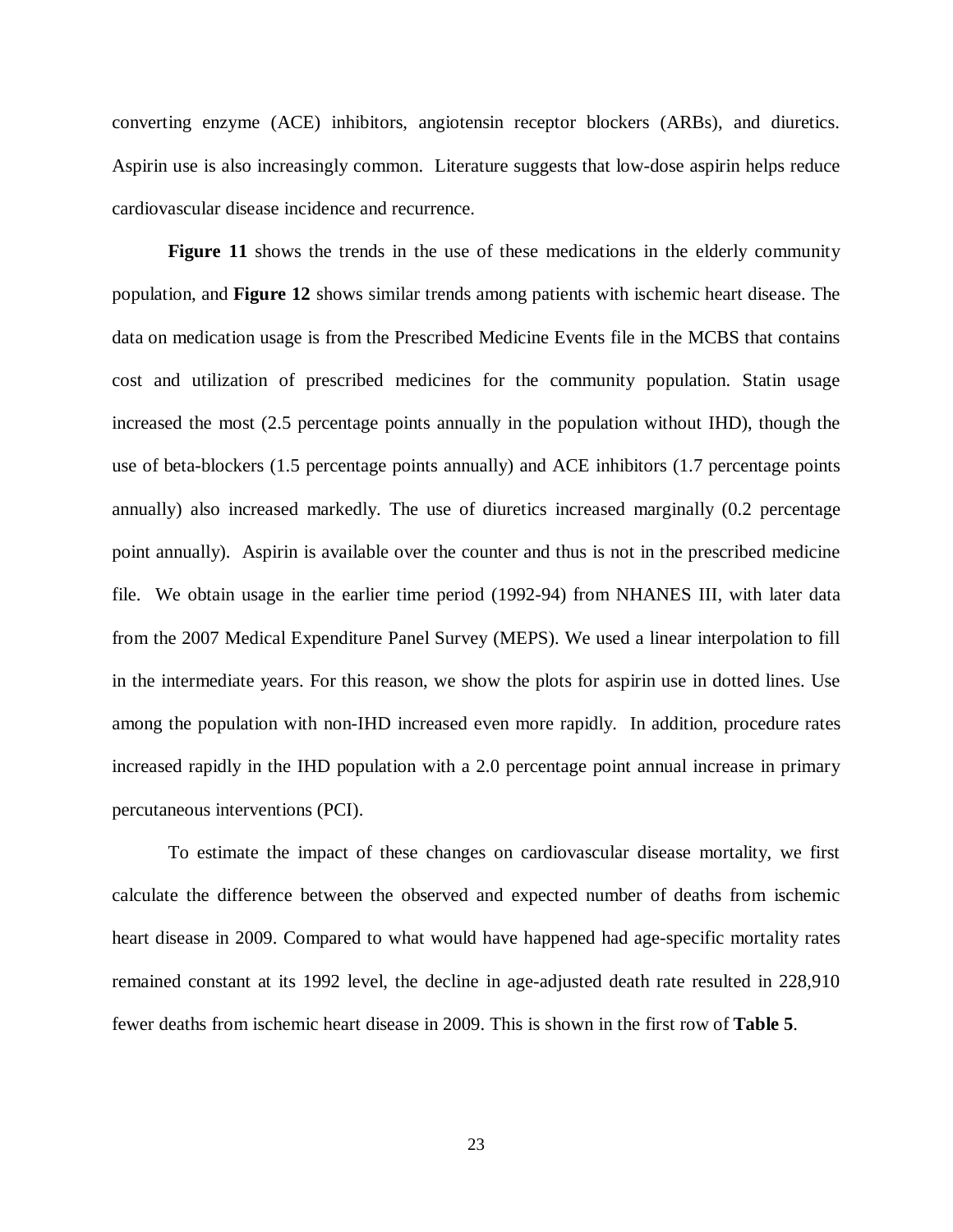The remaining rows of **Table 5** shows how this reduction in mortality distributes across treatments and risk factors. All told, the IMPACT model estimates that about half of reduced ischemic heart disease mortality (51%) is a result of improved treatment, about slightly less than half is a result of improved risk factors (44%), and a small share is unexplained (5%). Improvement in inpatient treatments only explained 8% of improvement. However, secondary prevention after MI had major effects, particularly, statins (9%), warfarin (1%), beta-blockers (11%), and ACE-inhibitors (6%). Primary prevention was also a major contributor, including statins for lipid reduction (8%) and hypertension treatment (4%). The impact of other treatments was smaller.

Considering risk factor changes, the biggest changes were reduced total cholesterol (30%) and blood pressure (22%). These are each separate from treatment in that the estimated decline in blood pressure and cholesterol is among those who do not report taking medication. That said, the Ford et al. (2007) study does not adjust its estimate of population trends among the non-treated for the fact that increased numbers of people – likely with high levels of cholesterol and blood pressure – are being treated. Thus, it is possible that selection effects contribute to the magnitude of the risk factor estimates, making these estiamtes overstated. Smoking reduction contributed 8%, while increased BMI and diabetes led to 19% more deaths. Overall, these findings are close to Ford's 2007 study for the adult population aged 25-84, which found a 47% reduction due to treatment and 44% due to risk factors.

Using the IMPACT model, we simulated the annual impact of treatment and risk factor changes for ischemic heart disease mortality rates between 1992 and 2009. **Figure 13** shows the results. The red line shows the conterfactual mortality rate per 100,000 if the mortality rate by age remained constant at its 1992 level and only the population totals changed. The blue line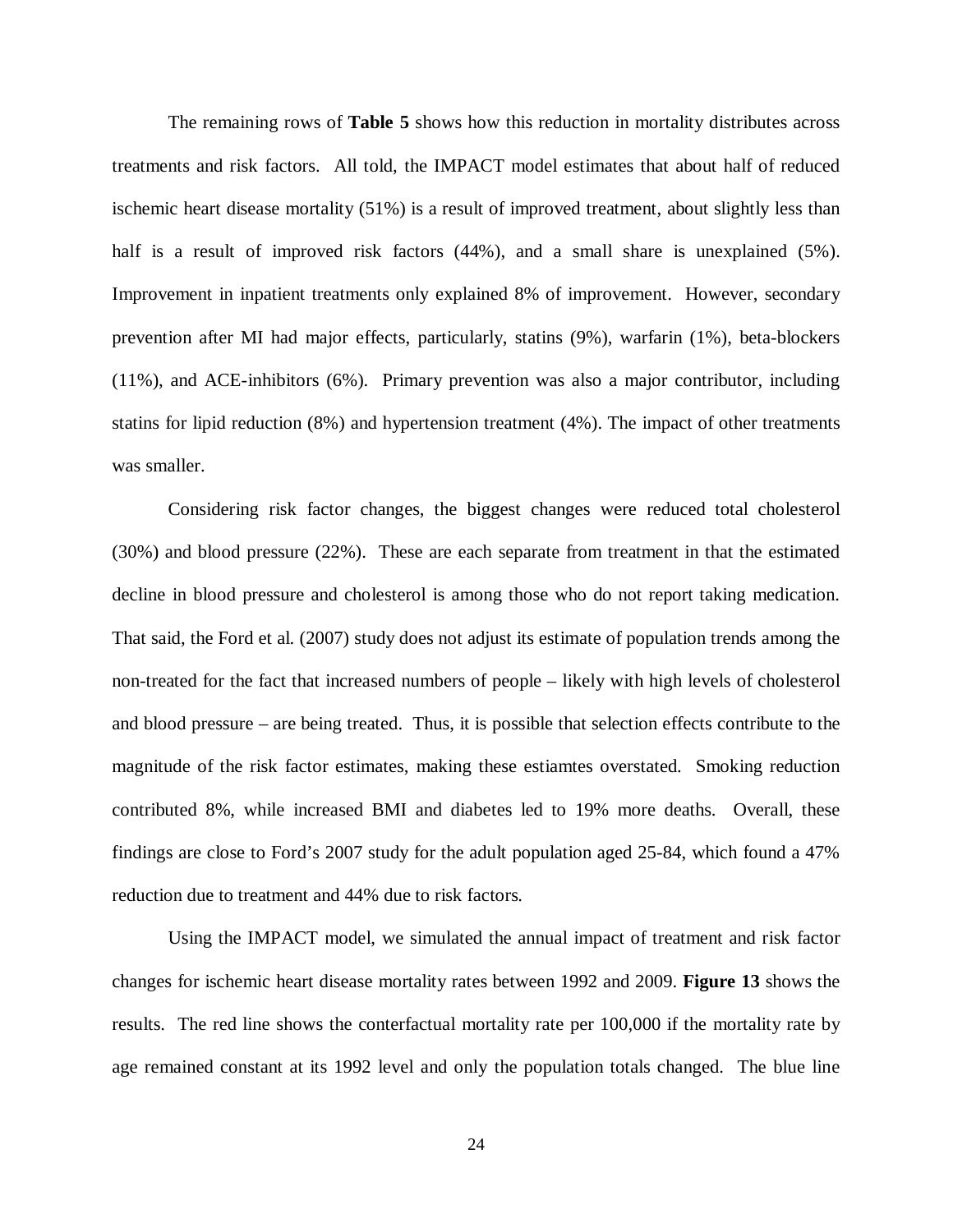shows the actual mortality trend in ischemic heart disease between 1992 and 2009. The green line shows the simulated effect of treatment and improvements in risk factors combined on mortality. The fact that the simulated mortaltiy tracks the actual mortality shows that the model as a whole fits very well. The purple line divides the total effect found by the model into a treatment component (the upper part) and a risk factor component (the lower part). Almost all of the changes in the 1990s are due to treatment; those after 2000 are a mix of treatment and risk factor changes. **Figures 14** and **15** show the effect of individual medications and risk factors on mortality. Between 1992 and 2009, increased use of statins for primary and secondary prevention saved roughly 48,000 lives. Increased use of ace inhibitors and beta-blockers in IHD patients saved another 43,000 lives. Other studies have found similar impact of greater satin use. For example, Grabowski et al. (2012) found that statin therapy reduced low-density lipoprotein levels by 18.8%, which translated into roughly 40,000 fewer deaths.

One central question is how these mortality changes are related to the overall improvement in disability-free life expectancy we noted above. Linking these two estimates is not completely straightforward, as the disability-free life expectancy estimates include changes in both disability and mortality, while the IMPACT model includes mortality only. To understand how these mortality changes contribute to the overall improvement in disability-free life expectancy, we need to understand whether the improvement in mortality is accompanied by a reduction in disability or whether it keeps more people alive in a disabled state. The former would add much more to disability-free life expectancy than the latter.

By and large, the interventions shown to be important in reducing mortality are those that reduce the incidence of adverse events and enable improved functioning after an event, not just prolong survival for those who are very disabled. This is shown directly in the 12% of reduced

25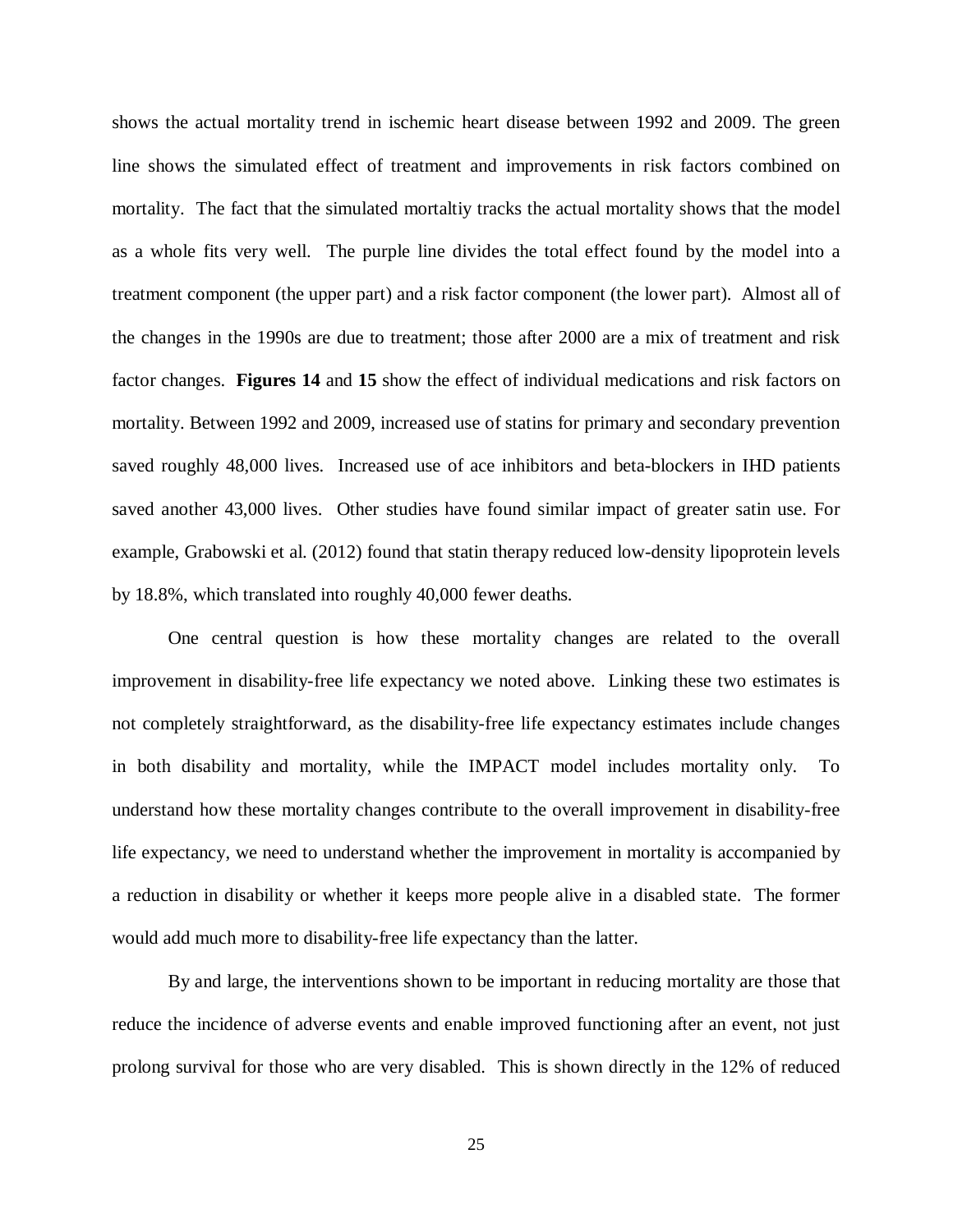deaths accounted for by primary prevention – generally associated with fewer acute events – and indirectly in the secondary prevention after a heart attack. For example, statins and antihypertensive agents decrease cardiovascular symptoms in addition to reducing heart attacks and strokes. Still, to be conservative, we assume that medical treatments reduce mortality and the prevalence of acute cardiovascular events, but leave unaffected disability for those who have had a cardiovascular event. We model this empirically as treatment affecting mortality and the prevalence of disease, but not disability conditional on having ischemic heart disease.

Considering only the reduction in mortality and cardiovascular disease prevalence yields an increase in disability free life expectancy of 0.53 years between 1992 and 2008 (compared to 0.73 years including changes in disability conditional on ischemic heart disease as well, as shown in **Figure 7**). If half of this is a result of medical treatments, this yields an increase of 0.26 years associated with medical advance. This is a very large increase; by itself, it accounts for 15 percent of the total increase in disability-free life expectancy over this time period. Figure 16 shows the impact of cardiovascular disease treatment on disability free life expectancy.

The obvious follow-up question is whether these benefits exceed the cost of the therapies. Costing out the impact of the treatment changes is somewhat complex because the lifetime costs of any therapy include what people will suffer who do not die of cardiovascular disease. For this reason, we defer the cost-effectiveness calculation for future research.

## **VI. Vision impairment in the elderly population**

We now conduct an analysis of possible factors that may explain the change in disabilityadjusted life expectancy associated with vision impairment. The trend in having a current vision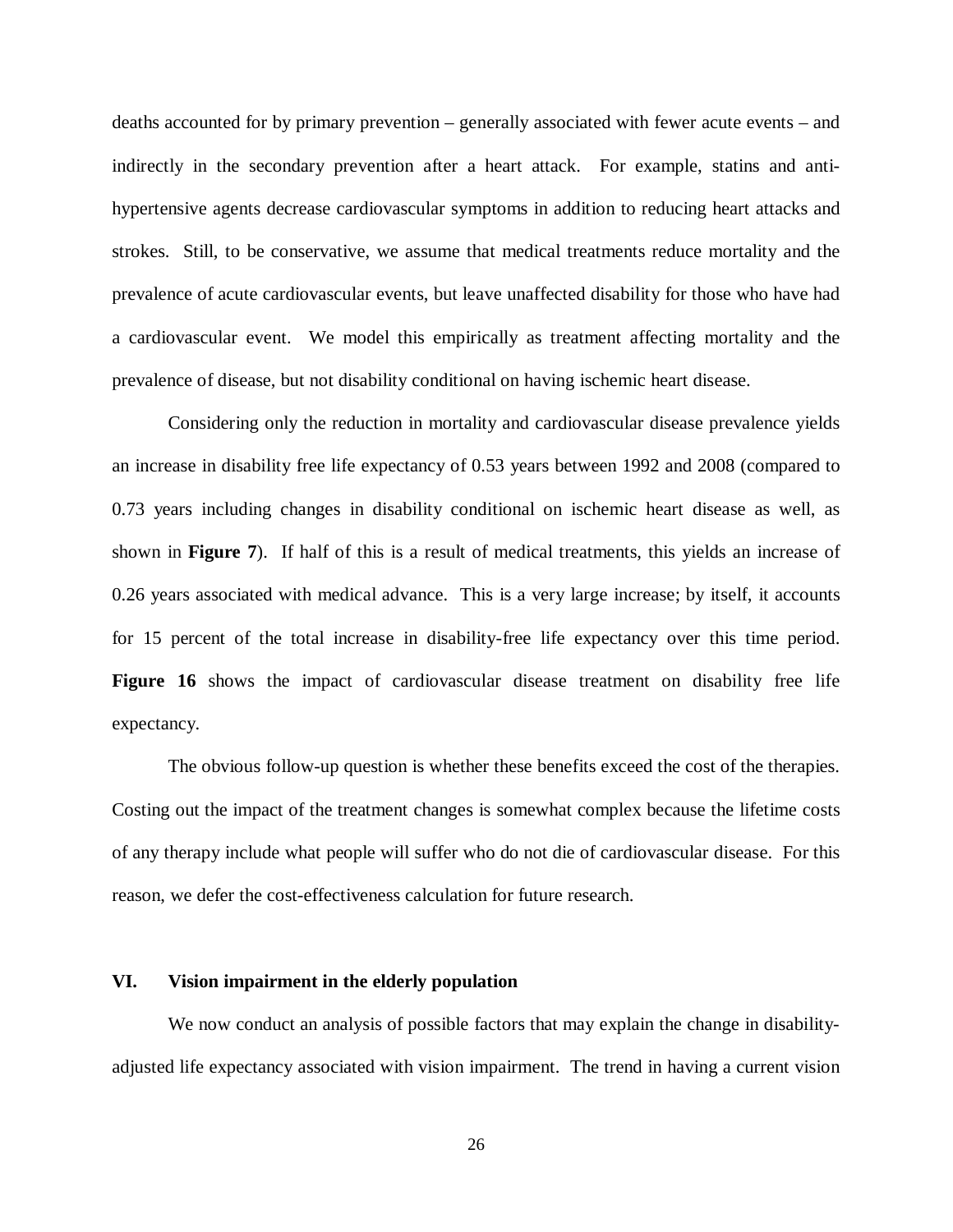problem is shown in **Figure 17.** Current vision problems have declined from about 40 percent of the elderly population to about 25 percent. This decline has been noted in other studies (Freedman and Martin 1998; Cutler 2001; Freedman et al. 2007; Cutler, Ghosh, and Landrum, 2014).

There are several reasons why people may have vision problems, and thus several treatments for them. The most prevalent source of vision problems in the elderly is cataracts, a condition in which the lens of the eye becomes progressively opaque. Most cataracts are a natural process of aging. Other possible causes of vision impairment include glaucoma, diabetic retinopathy, and macular degeneration. (Kasper, 1989).

Cataract surgery is the most treatment for cataracts in the U.S. **Figure 17** also shows the percentage of people who have had cataract surgery in the elderly Medicare population. This is from a self-reported question the first year that an individual is in the survey. Self-reported cataract surgery increased from 20% to 33%. The decline in current vision problems looks like a mirror image of increase in cataract surgery, both in number (16% decline vs. a 13% increase) and in timing. It is thus plausible that people are reporting fewer vision problems as a result of greater use of cataract surgery.

For comparison, the bottom line of the figure shows treatment for macular degeneration, measured by claims for macular degeneration drugs. This is also increasing over time, though the rates are much lower.

The question is whether the increased use of cataract surgery can explain the reduction in vision impairment, and thus reduced disability. We started in the same way as for cardiovascular disease, in particular by examining the literature on the impact of cataract surgery on disability. **Table 6** contains a brief literature review of studies documenting vision changes and broader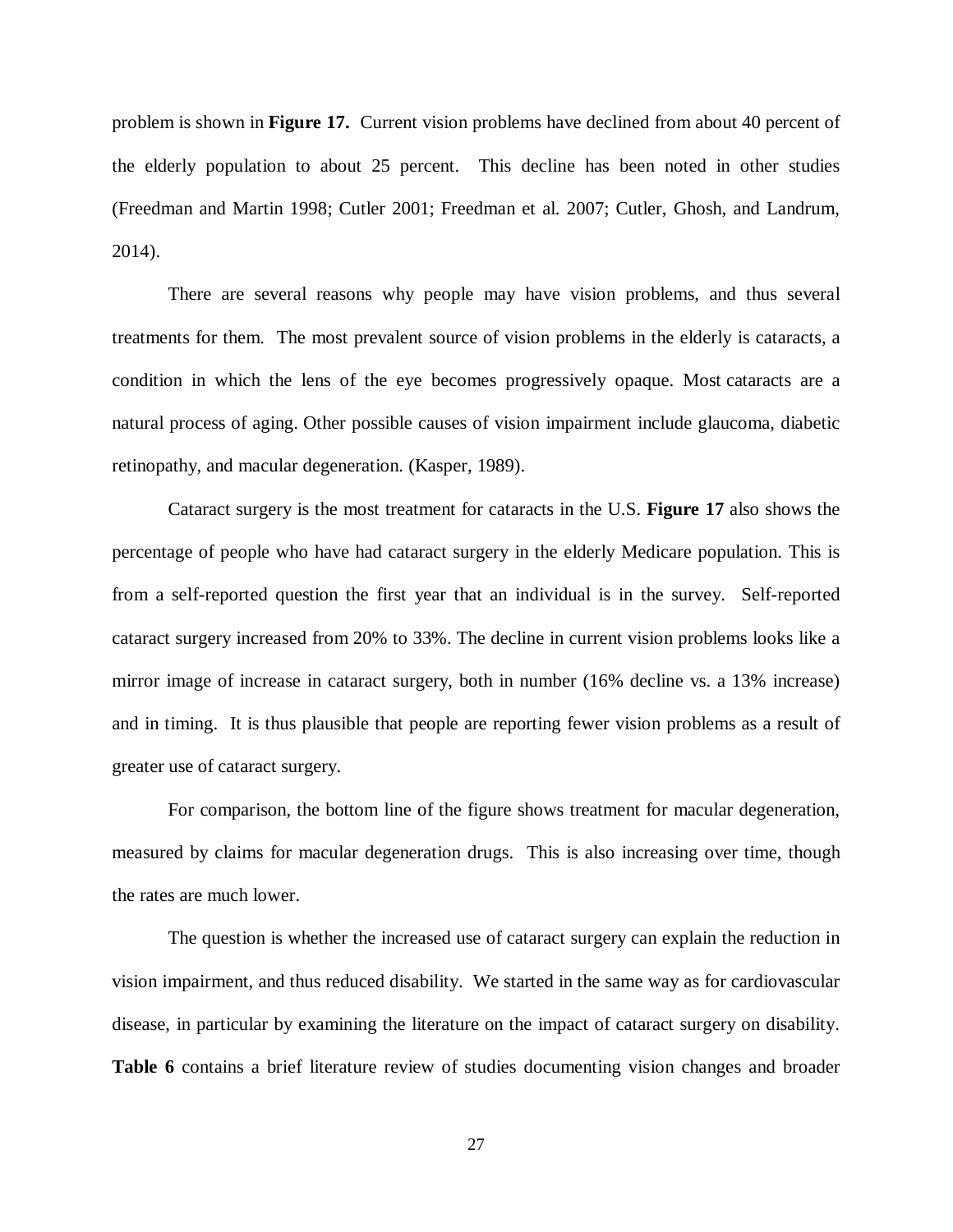changes in health-related quality of life after cataract surgery. The first part of the table shows clear evidence that cataract surgery results in fewer vision problems. Studies show improvements in Snellen visual acuity, improvements in self-reported trouble with vision and also improvements in VF-14 scores and NEI-VFQ25 scores in a period 4-6 months after cataract surgery.

Despite these improvements in vision, however, studies of health-related quality of life, shown in the lower panel of the table, indicate no significant change in periods after cataract surgery. This is true for measures such as the Euroqual-5D (EQ-5D), the SF-12, and the SF-36. This result is confusing, since the evidence presented earlier shows that vision problems are a significant cause of disability. That said, none of these survey instruments are a perfect match for our measure of ADL and IADL disability.

To better understand the impacts of cataract surgery on vision problems and disability, we look at trends in vision problem reporting and disability within individuals who have and have not received cataract surgery. The idea is that if cataract surgery changes the trend in vision degredation over time, this might be apparent by following individual health trends. Of course, such an effect is not guaranteed to be found. For example, if people who have cataract surgery are at the poor end of the vision distribution, their vision might deteriorate even if cataract surgery prevents a more rapid deterioration. Conversely, if the non-vision health of people who receive cataract surgery is better, their health transitions may have been relatively better even without the cataract surgery. This is the endogeneity issue noted above. In the case of vision, we do not have a disease model we can use for validation.

Our regressions for vision impairment are of the form:

$$
VI_{it} = \beta_C * \text{Cataract}_{it} + \beta_D * \text{Demogs}_{it} + \beta_M * \text{Media}_{it} + \beta_S * \text{Social}_{it} + \beta_V * VI_{it-1} + \varepsilon_{it}, \quad (3)
$$
  
Surgery  
Conditions  
Factors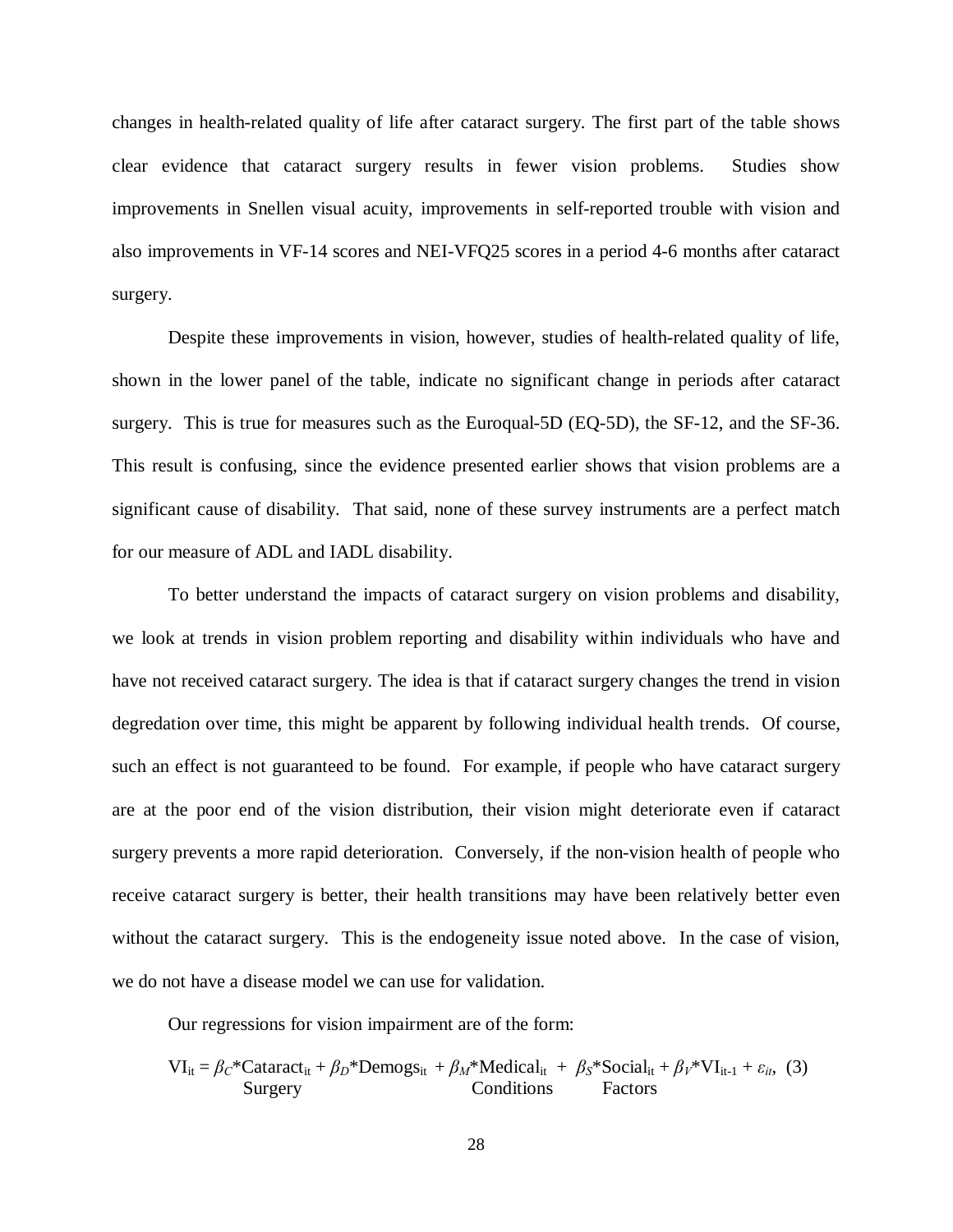where VI is the degree of vision impairment (ordered, as described below) and  $VI_{it-1}$  is a set of dummy variables representing the answers in the prior year of the survey. Cataract Surgeryit is a dummy variable indicating a claim for cataract surgery between the previous interview date and the current interview date (interviews are generally in the fall). Demographics include age-sex dummy variables and a time trend. We also control for four groups of medical conditions: chronic disabling (Alzheimer's, Parkinson's and pulmonary), recoverable acute events (ischemic heart disease, stroke and broken hip), non-fatal chronic conditions (diabetes and arthritis), and cancer.

Social factors may influence disability as well. We address this with dummy variables for whether the person is married, and whether they live alone. The latter variable is partly endogenous – people who are less healthy may not be able to live alone; the former is plausibly more exogenous.

Since 2002, the MCBS has asked about three levels of vision impairment: No vision problem, a little vision problem, and a lot of vision problem. We order them in that fashion (healthiest is 0 and a lot of vision problems is 2) and estimate an ordered probit model. Prior to 2002, the MCBS also included a category for whether the individual was blind. The share of people reporting blindness is small, so we include this with the group reporting a lot of vision problems. Because the relationship between past vision impairment and current vision impairment may change in the year that the survey questionnaire changes, however, we omit data from 2002 from the regression.

We estimate a separate but similar model for disability. In this case, we form an ordered variable for no disability, IADL disability only, 1-2 ADLs, and 3+ ADLs (in this case, from 0 to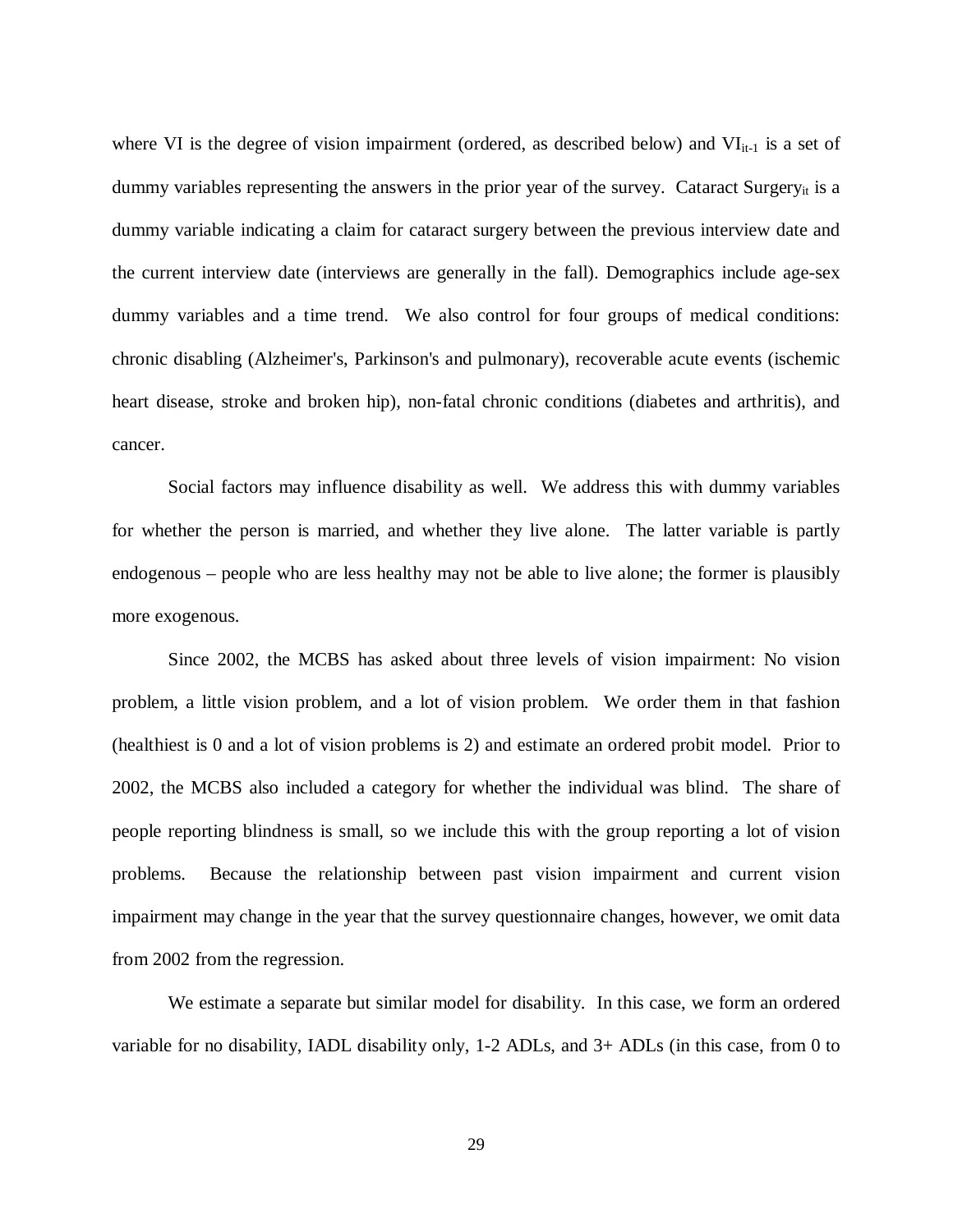3, where higher numbers indicate worse health). We also include dummies for lagged disability status and lagged vision impairment as independent variables.

To measure cataract surgery during the course of our sample, we use MCBS fee-forservice Cost and Use data (recall that self-reports of cataract surgery receipt are asked only in the first year of the survey). Eligible CPT codes include simple cataract surgery (66984), complex cataract surgery (66982), removal of lens material (66840, 66850, 66852, 66920, 66930, 66940), and intracapsular cataract surgery (66983).

The results of the two regressions are reported in **Table 7**. The model for vision impairment is in the left panel, and the model for disability is in the right panel. Each model estimates the coefficients on the indicated variables and a series of cut points for the different variables; we report the coefficient estimates but not the cut point estimates. The fit of the vision impairment model is reasonable, with a pseudo- $R^2$  of 19%. All the variables have expected signs and most are statistically significant. The cataract surgery dummy variable is negative and significant  $(p<0.001)$  indicating an improvement in reporting of vision problem in people having cataract surgery. To interpret the magnitude of the coefficient, we repredicted the probability of having no vision problem, a little vision problem, and a lot of vision problems for those who received cataract surgery under the counterfactual that they had not received surgery. The predicted impact of cataract surgery for no vision problem rises from 59.4% to 62.0%, a little vision problem falls from 29.3% to 27.9%, and the probability of having a lot of vision problems falls from 11.3% to 10.1%.

As expected, difficulty with vision increases with age and diseases – the non-fatal chronic conditions (arthritis, diabetes) have the biggest impact on vision acuity. Also interestingly, there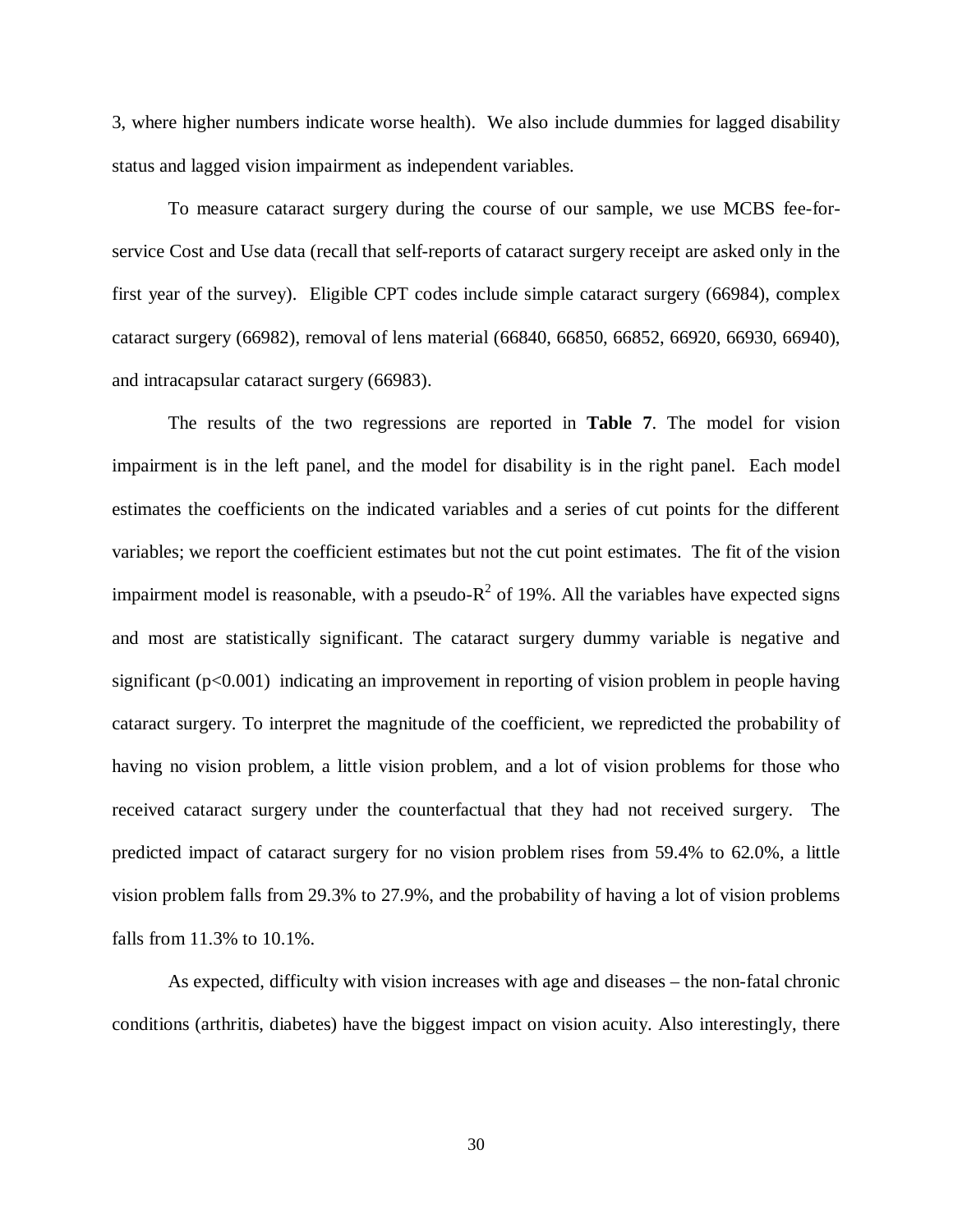is no trend in vision impaiment for married people, but vision worsens for people who are living alone.

The right columns of the table examine the impact of cataract surgery on disability. The model fit is again reasonable, with a pseudo- $R^2$  of 30%. A good share of this is a result of the fact that disability does not change greatly over time, and we include prior year's disability in the model. The cataract surgery dummy is also negative and significant  $(p<0.001)$ , implying a reduction in the extent of disability after cataract surgery. Again, to better interpret the coefficient, we repredicted the probability of the various levels of disability for those who received cataract surgery if they had not received surgery. The predicted probability of having no limitations falls 55.5% to 52.0%, the predicted probability of an IADL limitation only increases from 14.3% to 14.9%, the predicted probability of having 1-2 ADL limitations increases from 18.8% to 20.2%, and the predicted probability of having 3+ ADL limitations increases from 11.4% to 12.9%.

One way to gauge the magnitude of these coefficients is to compare them with other variables. We focus on two other malleable variables: marital status and living alone. Married people have better trends in health than unmarried people. Roughly speaking, the impact of being married is twice the impact of having cataract surgery. Also interestingly, those living alone have improved health over time. We suspect this is a result of selection; those with materially worse health will move in with relatives or move to an institution. The correlation between cataract surgery and each of these variables is small; the coefficient on cataract surgery is essentially unchanged controlling for marital status and living arrangements. This lends some support to the idea that the coefficient on cataract surgery is picking up the true effect of medical care changes, not just other attributes of the individual.

31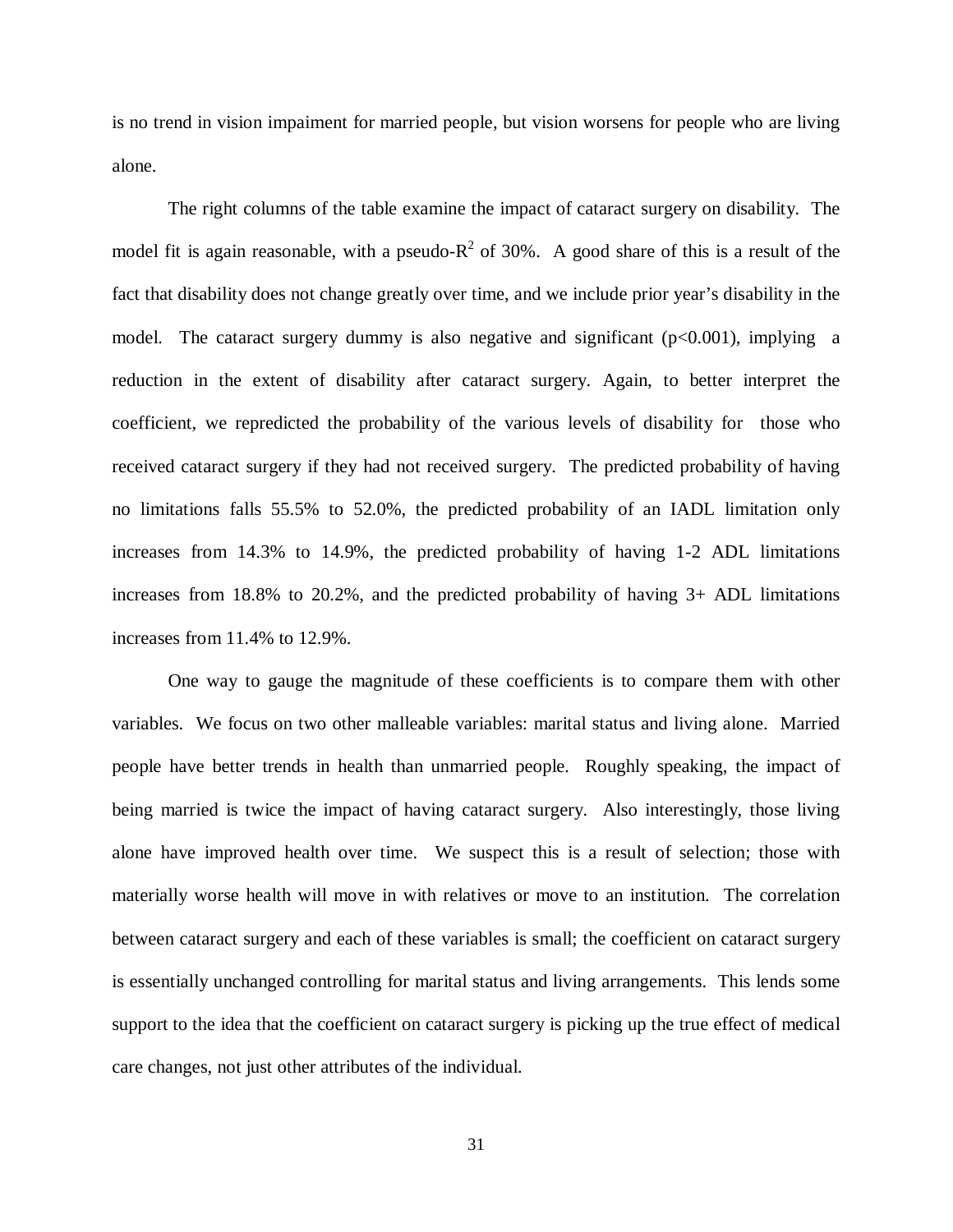A second way to gauge the magnitude of this coefficient is to consider its implication for the time series. As **Figure 17** shows, the share of people receiving cataract surgery increased by 13 percentage points over our time series. If each cataract surgery operation reduces the probability of being disabled by 3.5 percentage points, the implied reduction in disability is 0.5 percentage points. **Table 3** shows that disability fell by 1.7 percentage points due to fewer vision impairments. Thus, the increase in cataract surgery explains 27% of the improved health related to vision impairment over time. This translates into 0.08 years gain in disability-free life expectancy due to increase in cataract surgery, or roughly 5% of the total increase in disabilityfree life expectancy.

Even this estimate, while large, is likely to be an underestimate, as cataract surgery may explain the trend in vision and thus disability in years beyond its receipt. Thus, we conclude that cataract surgery has an important impact on disability trends over time.

### **VII. Conclusion**

Our analysis of disability-free life expectancy yields three important conclusions. First, we show that over the 1991-2009 period, disability-free life expectancy rose and disabled life expectancy declined. These results mirror our earlier findings, but extend the years for which we have this information.

Second, we identify the diseases that contribute most to the improvement in disabilityfree life expectancy. Quantitatively, the largest contributions come from cardiovascular disease and vision problems. Cardiovascular disease contributes to both mortality and morbidity improvements; the impact of vision impairment is entirely through morbidity. Our results attribute 63 percent of the improvement in disability-free life expectancy to these two conditions.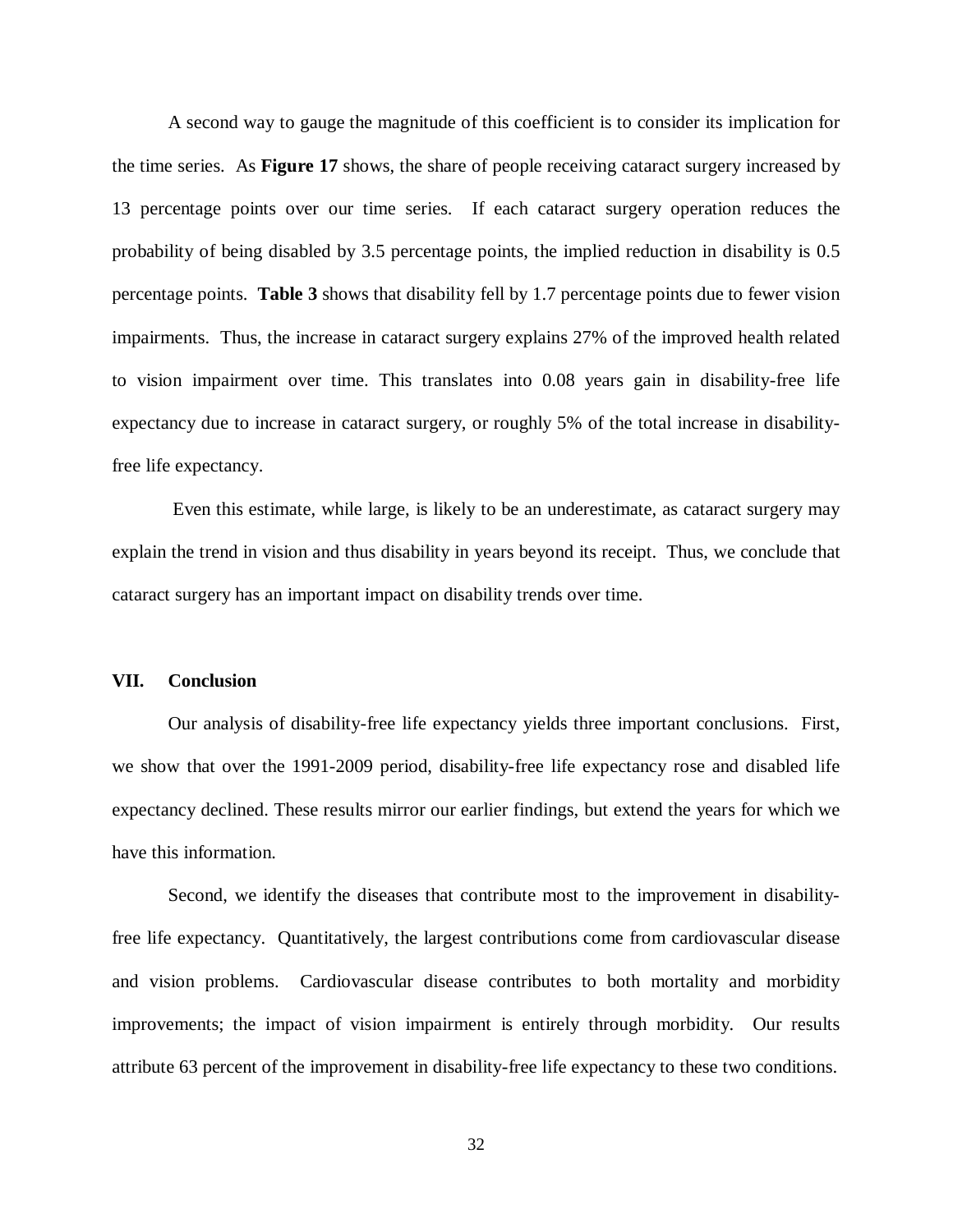Third, and more speculatively, we consider the factors that lead to improvements in these conditions. For neither condition can we do the type of rigorous empirical research that would identify a population effect with a very high degree of reliability. Nonetheless, our methodologies have strengths. In the case of cardiovascular disease, we use a well-validated model to identify the role of medical treatments versus social factors in improved health. These results show that a bit under half of the mortality reduction from cardiovascular disease is a result of improved medical treatments, translating into about 0.26 years of disability-free life, or roughly 15 percent of the overall increase in disability-free life expectancy.

Our results on vision problems are less certain, since no validated models for vision impairment exist that are comparable to those for cardiovascular disease. The major medical treatment change for people with vision impairment over this time period is the increased use of cataract surgery. Cataracts are the primary source of vision impairment in the elderly population, and cataract surgery has diffused widely. Our results on within-person changes in vision impairment and disability show that receipt of cataract surgery is associated with improved vision and disability trends. We estimate that one-quarter of the reduction in disability due to poor vision results from greater use of cataract surgery. This translates into about 5 percent of the overall increase in disability-free life expectancy. The result on improved vision after cataract surgery mirrors the clinical literature. The finding of reduced disability is novel; studies have not shown a very large improvement in disability after cataract surgery. It is unclear if the difference in results is due to our larger sample sizes, to having measures more focused on disability, or to a tendency to perform cataract surgery in the healthiest members of the population. To the extent that these findings are not driven by selection, however, they indicate real and large benefits of diffusion of cataract surgery.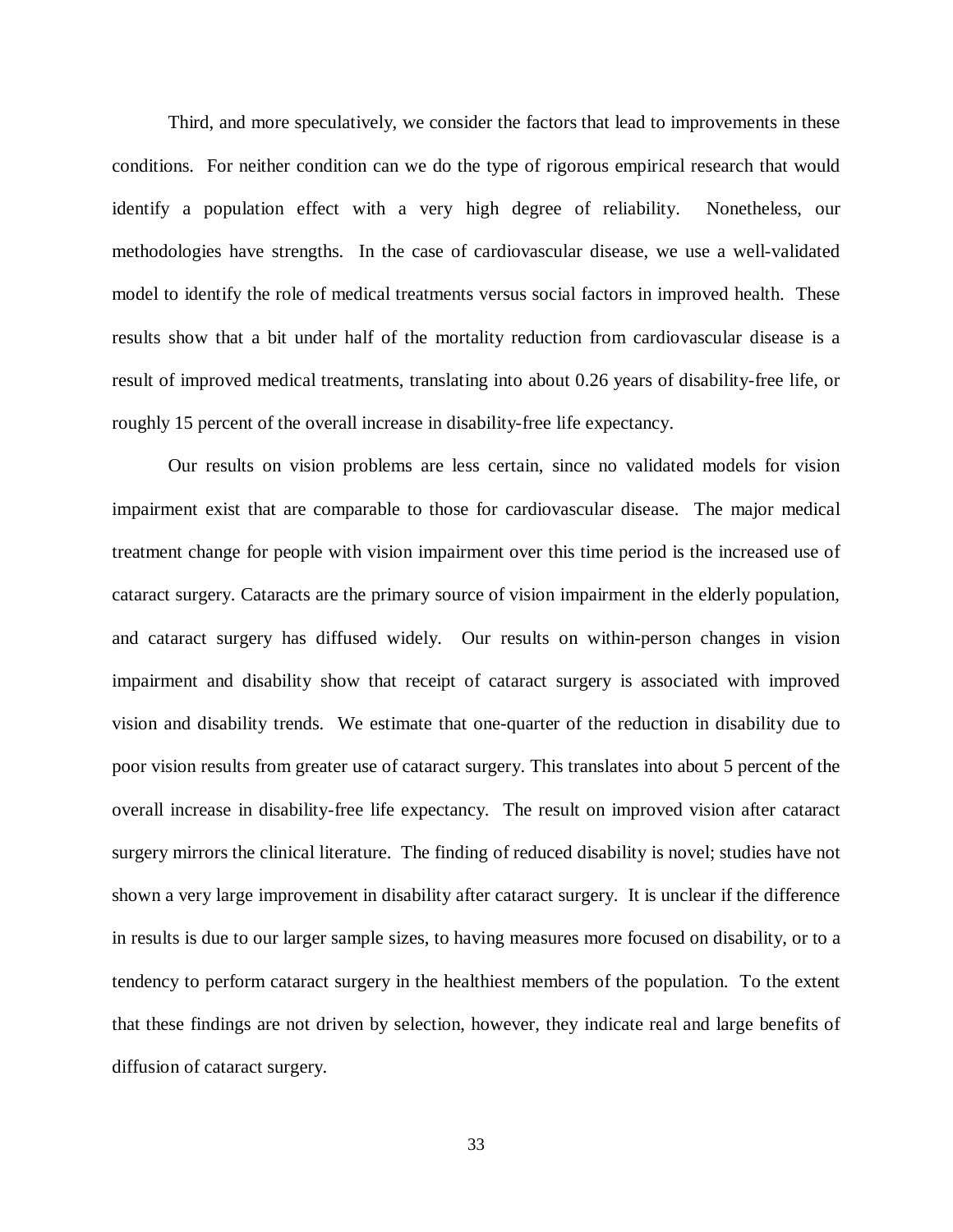The important question raised by our results is to identify the other contributors to improved population health over time. There are some conditions that our data do not ask about – mental illness and musculoskeletal issues (back pain, for example) - that have been shown to be major contributors to disability in other studies (US Burden of Disease Collaborators, 2013). Other data that have information on these conditions would be a valuable addition to what we present here.

In addition, recent work has documented a slowdown or even reversal of improvements in morbidity and mortality in more recent periods, particularly in the near elderly (Martin et al., 2010, Chen and Sloan, 2015, Case and Deaton, 2015). Moreover, improvements in health have been concentrated in high socioeconomic populations (Chetty et al., 2016). The combination of medical, social, and environment factors that have led to better health is a major topic for future research.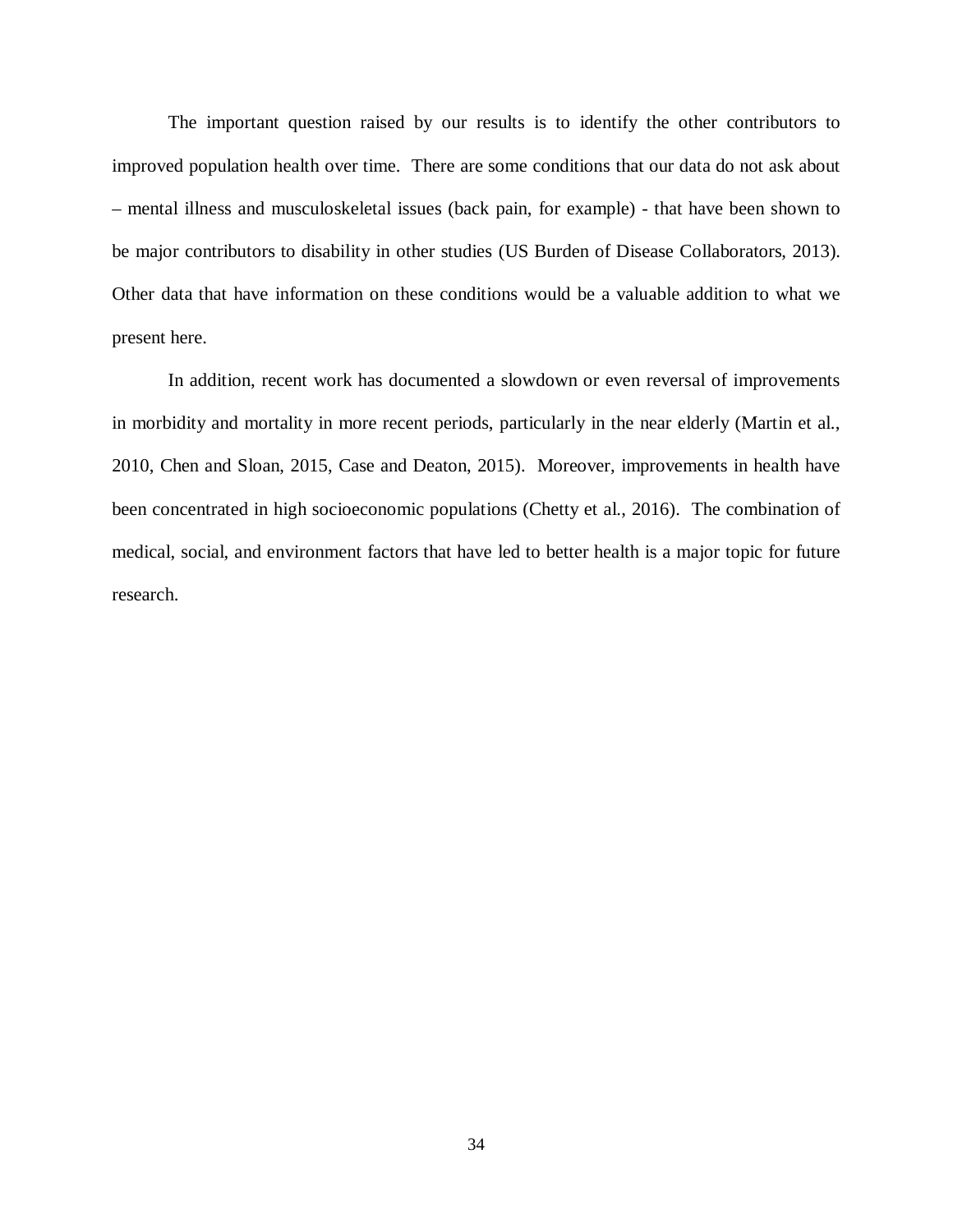### **References**

- Beltowski, J. (2005). Statins and Modulation of Oxidative Stress. *Toxicology Mechanisms and Methods, 15*(2), 61-92.
- Cai, L., and Lubitz, J. (2007). Was There Compression of Disability for Older Americans From 1992 to 2003? *Demography, 44*(3), 479-495.
- Capewell, S., Morrison, C. E., and McMurray, J. J. (1999). Contribution of modern cardiovascular treatment and risk factor changes to the decline in coronary heart disease mortality in Scotland between 1975 and 1994. *Heart*, 81(4), 380-386.
- Capewell, S., Ford, E. S., Croft, J. B., Critchley, J. A., Greenlund, K. J., and Labarthe, D. R. (2010). Cardiovascular risk factor trends and options for reducing future coronary heart disease mortality in the United States of America. *Bulletin of the World Health Organization Bull World Health Org*, 88(2), 120-130.
- Case, A., & Deaton, A. (2015). Rising morbidity and mortality in midlife among white non-Hispanic Americans in the 21st century. *Proceedings of the National Academy of Sciences, 112*(49), 15078-15083.
- Castells, X., Comas, M., Alonso, J., Espallargues, M., Martínez, V., García-Arumí, J., and Castilla, M. (2006). In a randomized controlled trial, cataract surgery in both eyes increased benefits compared to surgery in one eye only. *Journal of Clinical Epidemiology*, 59(2), 201-207.
- Chen, Y., and Sloan, F. A. (2015). Explaining Disability Trends in the U.S. Elderly and Near-Elderly Population. *Health Services Research*, 50(5), 1528-1549.
- Chetty, R., Stepner, M., Abraham, S., Lin, S., Scuderi, B., Turner, N., Bergeron, A., Cutler, D. (2016). The Association Between Income and Life Expectancy in the United States, 2001-2014. *JAMA,* 315(16), 1750.
- Crimmins, E. M. (2004). Trends in the Health of the Elderly. *Annual Review of Public Health*, 25(1), 79-98.
- Crimmins, E. M., Saito, Y., and Ingegneri, D. (1989). Changes in Life Expectancy and Disability-Free Life Expectancy in the United States. *Population and Development Review*, 15(2), 235.
- Crimmins, E.M. and Ingegneri, D. (1993). Trends in Health Among the American Population, in Bartlett, D., and Rappaport, A.M., editors, *Demography and Retirement: The 21st Century,* Westport, CT: Praeger, 225–42.
- Crimmins, E. M., Saito, Y., and Ingegneri, D. (1997). Trends in Disability-Free Life Expectancy in the United States, 1970-90. *Population and Development Review*, 23(3), 555.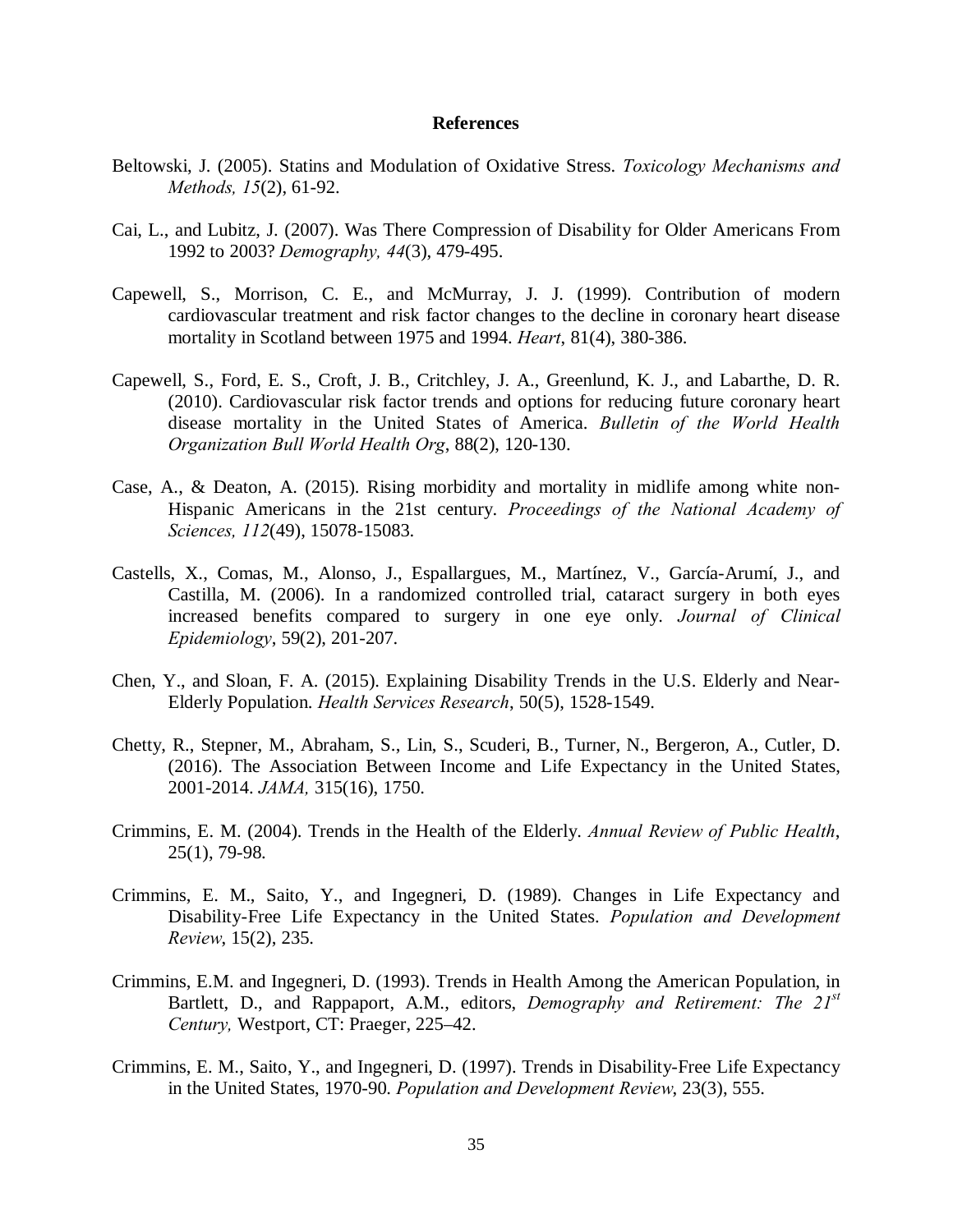- Crimmins, E. M., Saito, Y., and Reynolds, S. L. (1997). Further Evidence on Recent Trends in the Prevalence and Incidence of Disability among Older Americans from Two Sources: The LSOA and the NHIS. *The Journals of Gerontology Series B: Psychological Sciences and Social Sciences*, 52B(2).
- Crimmins, E. M., and Saito, Y. (2001). Trends in healthy life expectancy in the United States, 1970–1990: Gender, racial, and educational differences. *Social Science and Medicine*, 52(11), 1629-1641.
- Crimmins, E. M., Hayward, M. D., Hagedorn, A., Saito, Y., and Brouard, N. (2009). Change in Disability-Free Life Expectancy for Americans 70 Years Old and Older. *Demography*, 46(3), 627-646.
- Crimmins E.M., and Beltrán H. (2011). Mortality and Morbidity Trends: Is There Compression of Morbidity? *Journal of Gerontology: Social Sciences*, 66B(1), 75-86.
- Cutler, D. M. (2001a). The reduction in disability among the elderly. *Proceedings of the National Academy of Sciences, 98*(12), 6546-6547.
- Cutler, D. M. (2001b). Declining Disability Among The Elderly. *Health Affairs, 20*(6), 11-27.
- Cutler, D. M. (2003). Disability and the Future of Medicare. *New England Journal of Medicine, 349*(11), 1084-1085.
- Cutler, D. M. (2005). Intensive Medical Technology and the Reduction in Disability. *Analyses in the Economics of Aging,* 161-184.
- Cutler, D. M. (2008). Are We Finally Winning the War on Cancer? *Journal of Economic Perspectives, 22*(4), 3-26.
- Cutler, D.M., Ghosh, K., and Landrum, M. B. (2014). Evidence for Significant Compression of Morbidity In the Elderly U.S. Population. In Wise, D., editor, *Discoveries in the Economics of Aging*, 21-50
- Cutler, D. M., Landrum, M. B., and Stewart, K. A. (2009). Intensive Medical Care and Cardiovascular Disease Disability Reductions. In Cutler, D., and Wise, D., editors, *Health At Older Ages: The Causes and Consequences of Declining Disability Among the Elderly,* Chicago: University of Chicago Press, 191-222.
- Cutler, D. M., and Sahni, N. R. (2013). If Slow Rate Of Health Care Spending Growth Persists, Projections May Be Off By \$770 Billion. *Health Affairs, 32*(5), 841-850.
- Downs, J. R., Clearfield, M., Weis, S., Whitney, E., Shapiro, D. R., Beere, P. A., Langendorfer A., Stein, E.A., Kruyer, W., Group, F. T. (1998). Primary Prevention of Acute Coronary Events With Lovastatin in Men and Women With Average Cholesterol Levels. *JAMA, 279*(20), 1615.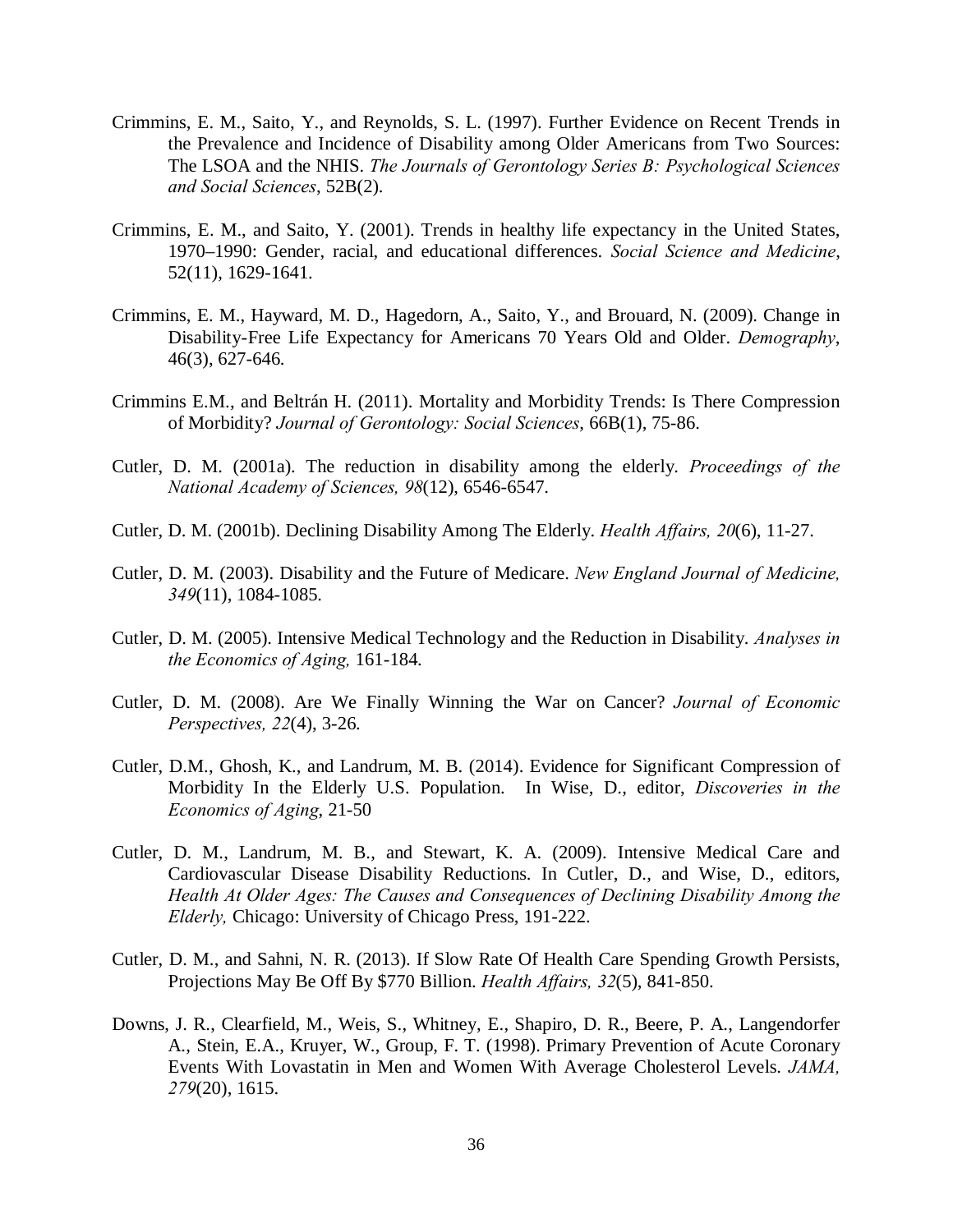- Ford, E. S., Ajani, U. A., Croft, J. B., Critchley, J. A., Labarthe, D. R., Kottke, T. E., Giles, W.H., Capewell, S. (2007). Explaining the Decrease in U.S. Deaths from Coronary Disease, 1980–2000. *New England Journal of Medicine, 356*(23), 2388-2398.
- Foss, A. J. (2006). Falls and health status in elderly women following second eye cataract surgery: A randomized controlled trial. *Age and Ageing, 35*(1), 66-71.
- Freedman, V. A., and Martin, L. G. (1998). Understanding trends in functional limitations among older Americans. *American Journal of Public Health, 88*(10), 1457-1462.
- Freedman, V. A., Martin, L. G., and Schoeni, R. F. (2002). Recent Trends in Disability and Functioning Among Older Adults in the United States. *JAMA, 288*(24), 3137.
- Freedman, V. A., Crimmins, E. M., Schoeni, R. F., Spillman, B. C., Aykan, H., Kramarow, E., Land, K., Lubitz, J., Marton, K., Martin, L.G., Shinberg, D., Waidmann, T. (2004). Resolving Inconsistencies in Trends in Old-Age Disability: Report From a Technical Working Group. *Demography, 41*(3), 417-441.
- Freedman, V. A., Schoeni, R. F., Martin, L. G., & Cornman, J. C. (2007). Chronic Conditions and the Decline in Late-Life Disability. *Demography, 44*(3), 459-477.
- Freedman, V. A., Spillman, B. C., Andreski, P. M., Cornman, J. C., Crimmins, E. M., Kramarow, E., Lubitz, J., Martin, L.G., Merkin, S.S., Schoeni, R.F., Seeman, T.E., Waidmann, T. A. (2013). Trends in Late-Life Activity Limitations in the United States: An Update From Five National Surveys. *Demography, 50*(2), 661-671.
- Groessl, E. J., Liu, L., Sklar, M., Tally, S. R., Kaplan, R. M., and Ganiats, T. G. (2012). Measuring the impact of cataract surgery on generic and vision-specific quality of life. *Quality of Life Research, 22*(6), 1405-1414.
- Grabowski, D. C., Lakdawalla, D. N., Goldman, D. P., Eber, M., Liu, L. Z., Abdelgawad, T., Kuznik, A., Chernew, M.E., Philipson, T. (2012). The Large Social Value Resulting From Use Of Statins Warrants Steps To Improve Adherence And Broaden Treatment. *Health Affairs, 31*(10), 2276-2285.
- Hartman, M., Martin, A. B., Lassman, D., & Catlin, A. (2015). National Health Spending In 2013: Growth Slows, Remains In Step With The Overall Economy. *Health Affairs, 34*(1), 150-160.
- Javitt J.C., Brenner M.H., Curbow B., Legro M.W., Street D.A. (1993). Outcomes of cataract surgery: improvement in visual acuity and subjective visual function after surgery in the first, second, and both eyes. *Archives of Ophthalmology* 111(5):686-91.
- Kasper R.L. (1989). Eye problems of the aged. In Reichel, W., editor, Clinical Aspects of Aging, 3rd Edition. Baltimore, MD: Williams and Wilkins; 445-453.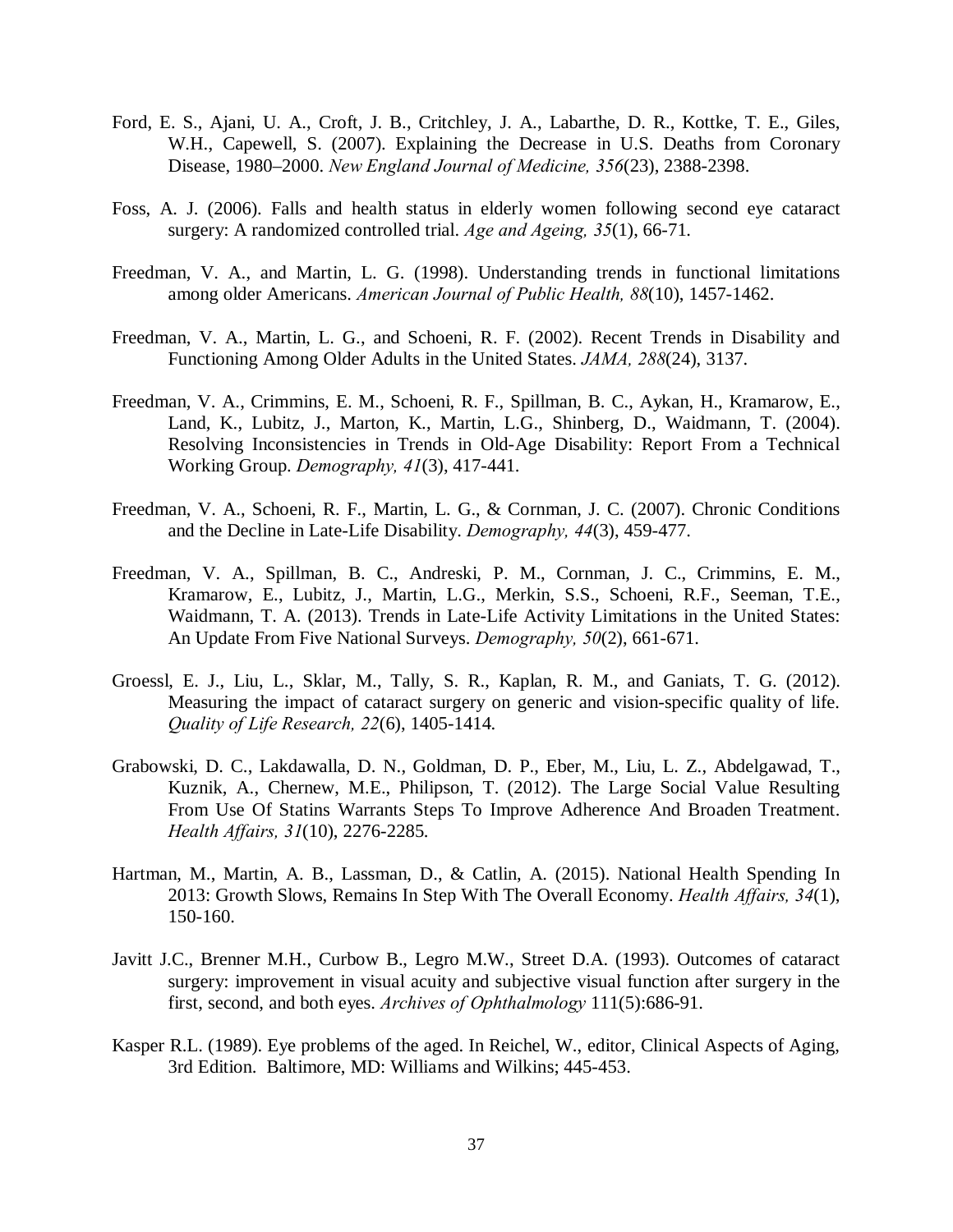- Lakkireddy, D. R., Gowda, M. S., Murray, C. W., Basarakodu, K. R., & Vacek, J. L. (2004). Death certificate completion: How well are physicians trained and are cardiovascular causes overstated? *The American Journal of Medicine, 117*(7), 492-498.
- Landrum, M. B., Stewart, K. A., and Cutler, D. M. (2008). Clinical Pathways to Disability. in Cutler, D., and Wise, D., editors, *Health at Older Ages: The Causes and Consequences of Declining Disability Among the Elderly,* 151-188.
- Liao, Y., Mcgee, D. L., Cao, G., and Cooper, R. S. (2001). Recent Changes in the Health Status of the Older U.S. Population: Findings from the 1984 and 1994 Supplement on Aging. *Journal of the American Geriatrics Society, 49*(4), 443-449.
- Mangione, C. M. (1994). Improved Visual Function and Attenuation of Declines in Health-Related Quality of Life After Cataract Extraction. *Archives of Ophthalmology, 112*(11), 1419.
- Manton, K. G., Corder, L. S., and Stallard, E. (1993). Estimates of Change in Chronic Disability and Institutional Incidence and Prevalence Rates in the U.S Elderly Population From the 1982, 1984, and 1989 National Long Term Care Survey. *Journal of Gerontology, 48*(4), S153-66.
- Manton, K. G., Corder, L., and Stallard, E. (1997). Chronic disability trends in elderly United States populations: 1982-1994. *Proceedings of the National Academy of Sciences, 94*(6), 2593-2598.
- Manton, K. G., and Gu, X. (2001). Changes in the prevalence of chronic disability in the United States black and nonblack population above age 65 from 1982 to 1999. *Proceedings of the National Academy of Sciences, 98*(11), 6354-6359.
- Manton, K. G., Gu, X., and Lamb, V. L. (2006). Change in chronic disability from 1982 to 2004/2005 as measured by long-term changes in function and health in the U.S. elderly population. *Proceedings of the National Academy of Sciences, 103*(48), 18374-18379.
- Manton, K. G., Gu, X., & Lowrimore, G. R. (2008). Cohort Changes in Active Life Expectancy in the U.S. Elderly Population: Experience From the 1982-2004 National Long-Term Care Survey. *The Journals of Gerontology Series B: Psychological Sciences and Social Sciences, 63*(5).
- Martin, L. G., Schoeni, R. F., and Andreski, P. M. (2010). Trends in Health of Older Adults in the United States: Past, Present, Future. *Demography, 47*(S), S17-40.
- Martin, L. G., Freedman, V. A., Schoeni, R. F., and Andreski, P. M. (2010). Trends In Disability And Related Chronic Conditions Among People Ages Fifty To Sixty-Four. *Health Affairs, 29*(4), 725-731.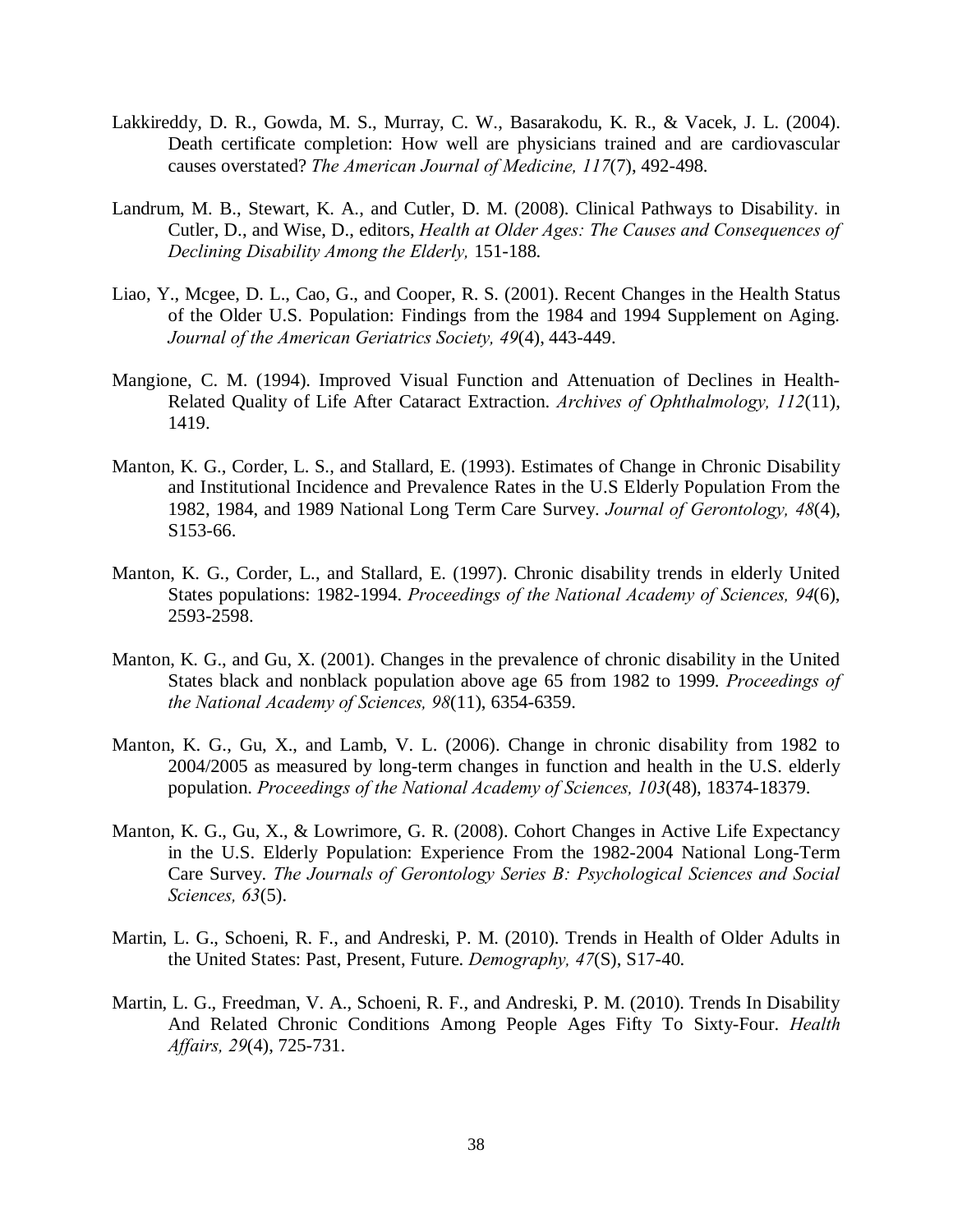- Murray, C. J., and Lopez, A. D. (1997). Regional patterns of disability-free life expectancy and disability-adjusted life expectancy: Global Burden of Disease Study. *The Lancet, 349*(9062), 1347-1352.
- Murray, C. J., Vos, T., Lozano, R., et al. (2012). Disability-adjusted life years (DALYs) for 291 diseases and injuries in 21 regions, 1990–2010: A systematic analysis for the Global Burden of Disease Study 2010. *The Lancet, 380*(9859), 2197-2223.
- Owsley, C., Mcgwin, G., Scilley, K., Meek, G. C., Seker, D., and Dyer, A. (2007). Impact of cataract surgery on health-related quality of life in nursing home residents. *British Journal of Ophthalmology, 91*(10), 1359-1363.
- Ravakhah, K. (2006). Death Certificates Are Not Reliable: Revivification of the Autopsy. *Southern Medical Journal, 99*(7), 728-733.
- Rosen, A. B., Cutler, D. M., Norton, D. M., Hu, H. M., and Vijan, S. (2007). The Value Of Coronary Heart Disease Care For The Elderly: 1987-2002. *Health Affairs, 26*(1), 111- 123.
- Salomon, J. A., Wang, H., Freeman, M. K., Vos, T., Flaxman, A. D., Lopez, A. D., and Murray, C. J. (2012). Healthy life expectancy for 187 countries, 1990–2010: A systematic analysis for the Global Burden Disease Study 2010. *The Lancet, 380*(9859), 2144-2162.
- Schoeni, R. F., Freedman, V. A., and Wallace, R. B. (2001). Persistent, Consistent, Widespread, and Robust? Another Look at Recent Trends in Old-Age Disability. *The Journals of Gerontology Series B: Psychological Sciences and Social Sciences, 56*(4), S206-18.
- Schoeni, R. F., Martin, L. G., Andreski, P. M., and Freedman, V. A. (2005). Persistent and Growing Socioeconomic Disparities in Disability Among the Elderly: 1982–2002. *American Journal of Public Health, 95*(11), 2065-2070.
- Schoeni, R. F., Freedman, V. A., and Martin, L. G. (2008). Why Is Late-Life Disability Declining? *The Milbank Quarterly, 86*(1), 47-89.
- Steinberg E.P., Tielsch J.M., Schein O.D. et al. (1994). National study of cataract surgery outcomes: variation in 4‐month postoperative outcomes as reflected in multiple outcome measures. *Ophthalmology* 101(6):1131-40.
- Stewart, S. T., Cutler, D. M., and Rosen, A. B. (2009). Forecasting the Effects of Obesity and Smoking on U.S. Life Expectancy. *New England Journal of Medicine, 361*(23), 2252- 2260.
- US Burden of Disease Collaborators. (2013). The State of US Health, 1990-2010. Burden of Diseases, Injuries, and Risk Factors. *JAMA, 310*(6), 591.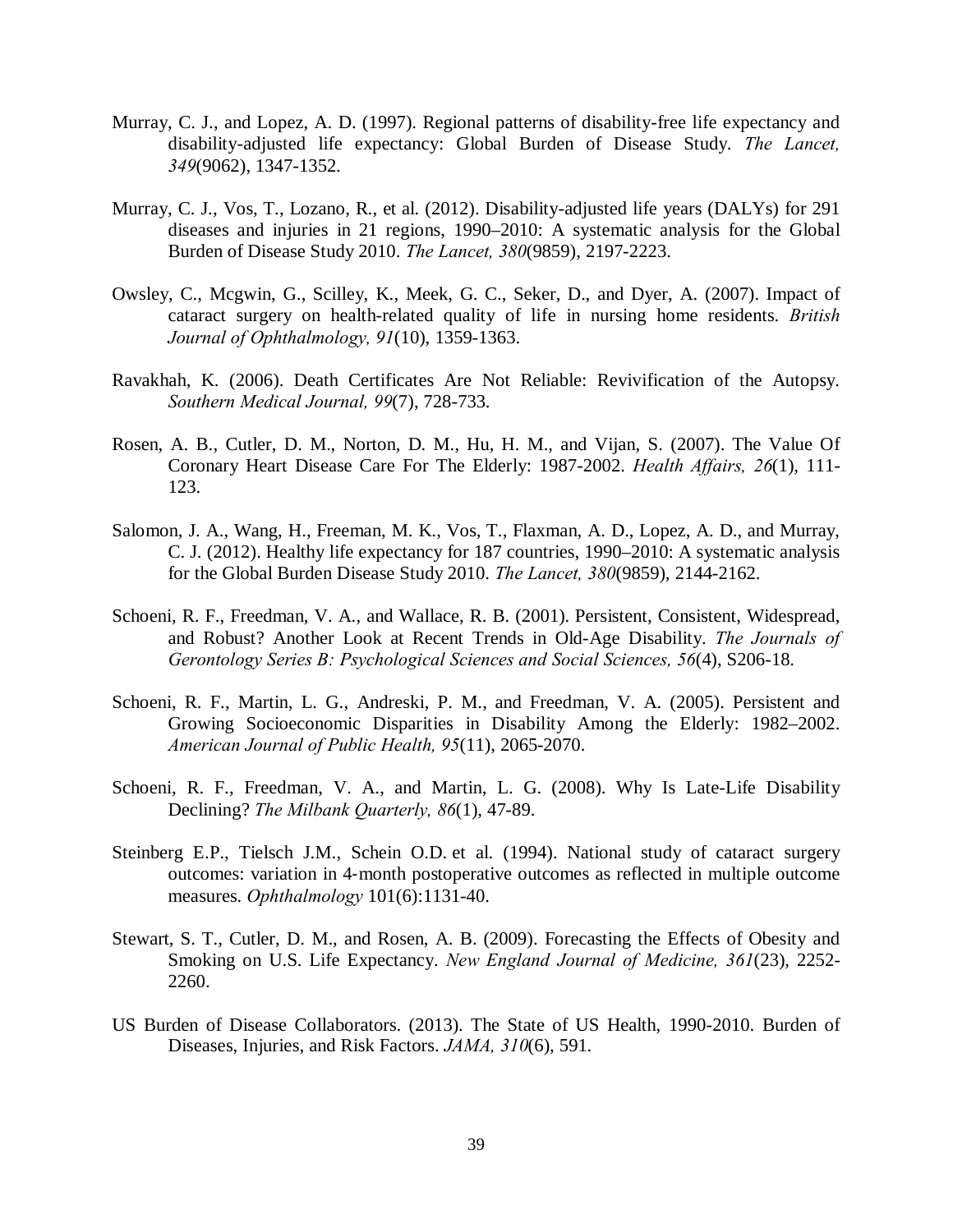- Wang, H., Dwyer-Lindgren, L., Lofgren, K. T., Rajaratnam, J. K., Marcus, J. R., Levin-Rector, A., Levitz, C.E., Lopez, A.D., Murray, C. J. (2012). Age-specific and sex-specific mortality in 187 countries, 1970–2010: A systematic analysis for the Global Burden of Disease Study 2010. *The Lancet, 380*(9859), 2071-2094.
- Weisfeldt, M. L., and Zieman, S. J. (2007). Advances In The Prevention And Treatment Of Cardiovascular Disease. *Health Affairs, 26*(1), 25-37.
- Wexelman, B. A., Eden, E., & Rose, K. M. (2013). Survey of New York City Resident Physicians on Cause-of-Death Reporting, 2010. *Preventing Chronic Disease Prev. Chronic Dis.*
- Wilmot, K. A., O'Flaherty, M., Capewell, S., Ford, E. S., & Vaccarino, V. (2015). Coronary Heart Disease Mortality Declines in the United States From 1979 Through 2011: Clinical Perspective. Evidence for Stagnation in Young Adults, Especially Women *Circulation, 132*(11), 997-1002.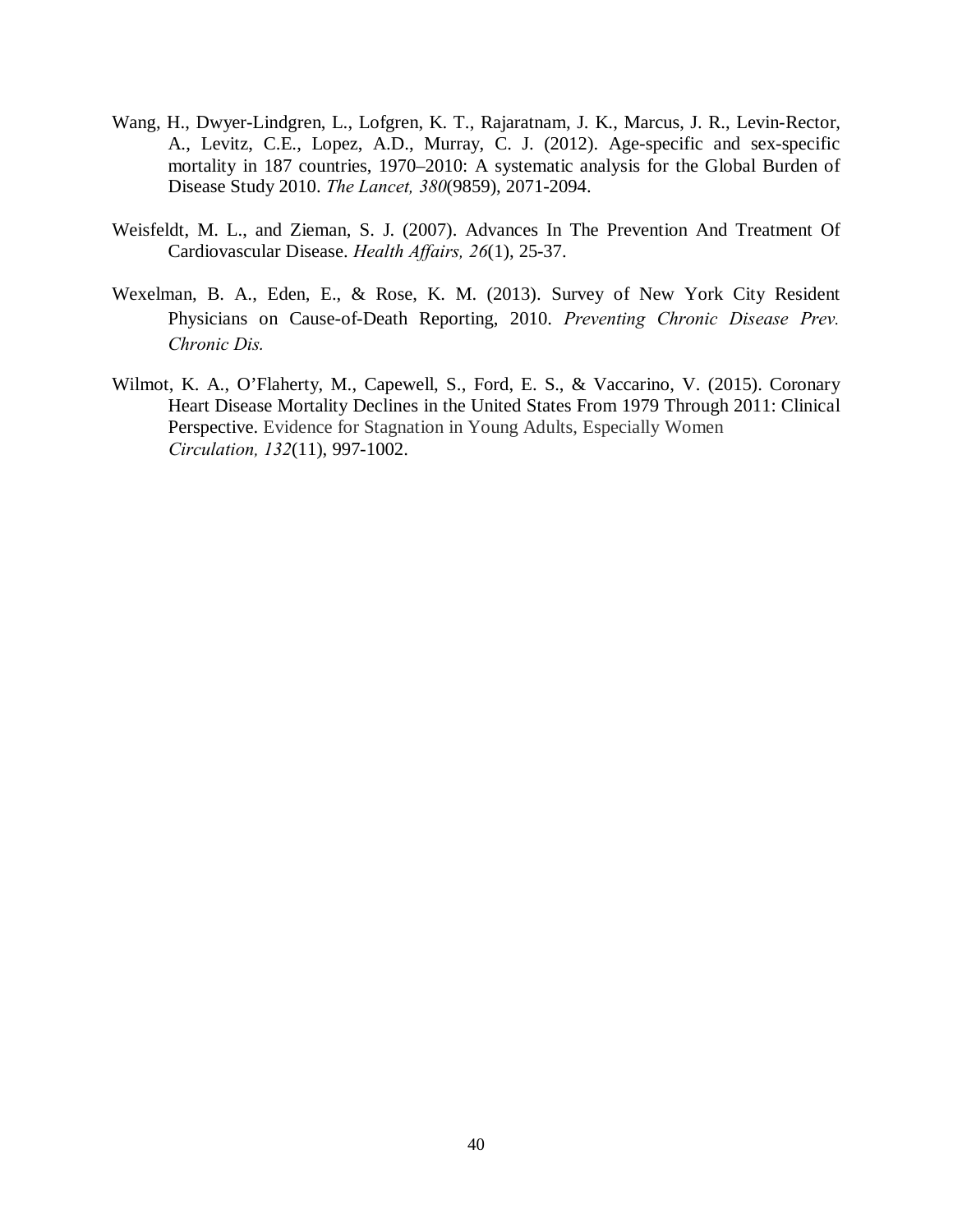



**Note:** Data are from the Vital Statistics of the United States from the Centers for Disease Control and Prevention/National Center for Health Statistics (NCHS). The annual life tables published by NCHS give life expectancy for the United States by age, gender and race.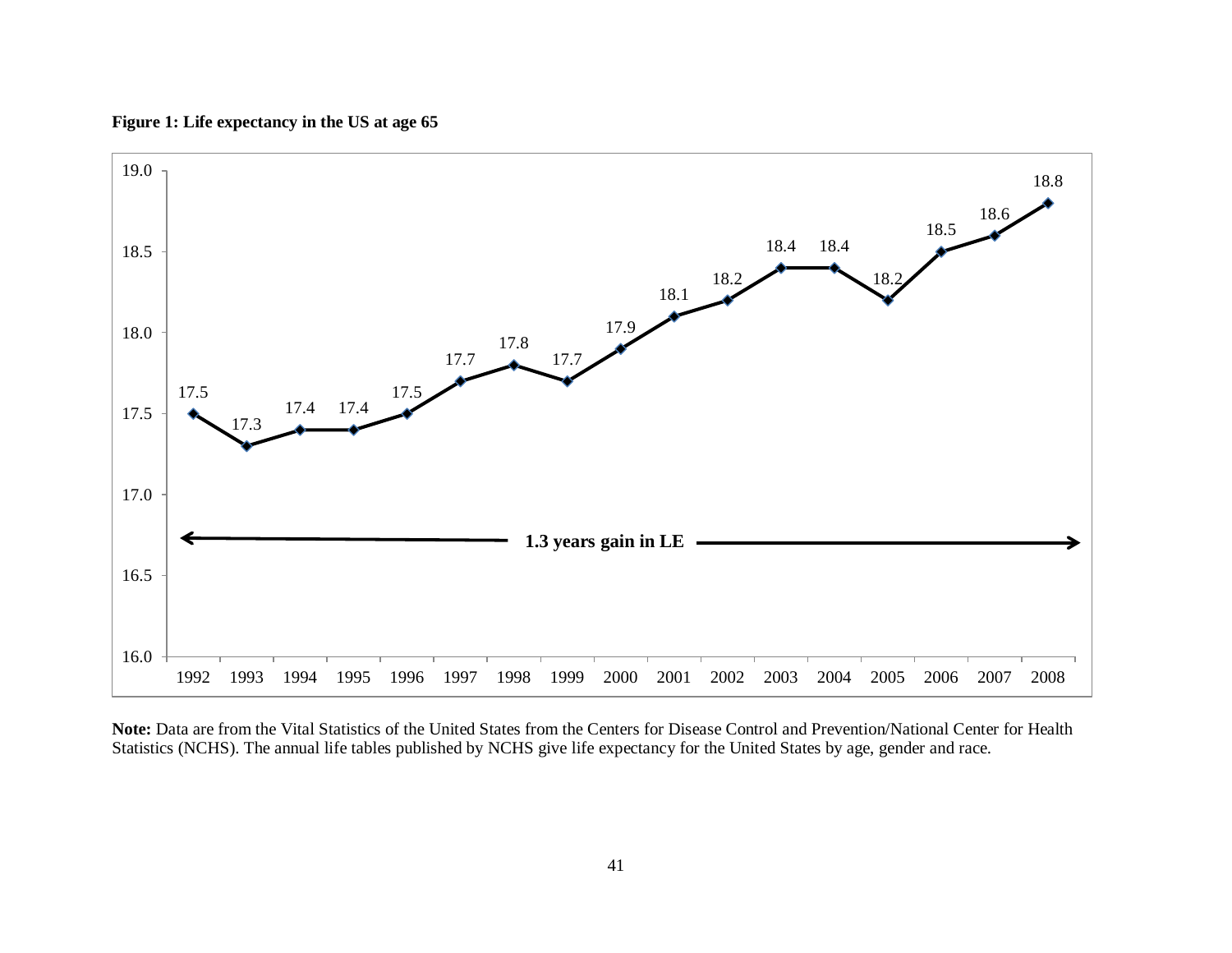

**Figure 2: NCHS causes of death for people aged 65 years and older: Mortality rates per 100,000 (age-sex adjusted)** 

**Note:** Data are from the Centers for Disease Control and Prevention/National Center for Health Statistics (NCHS). The change in death rate is for two time periods 1991-1994 and 2006-2009.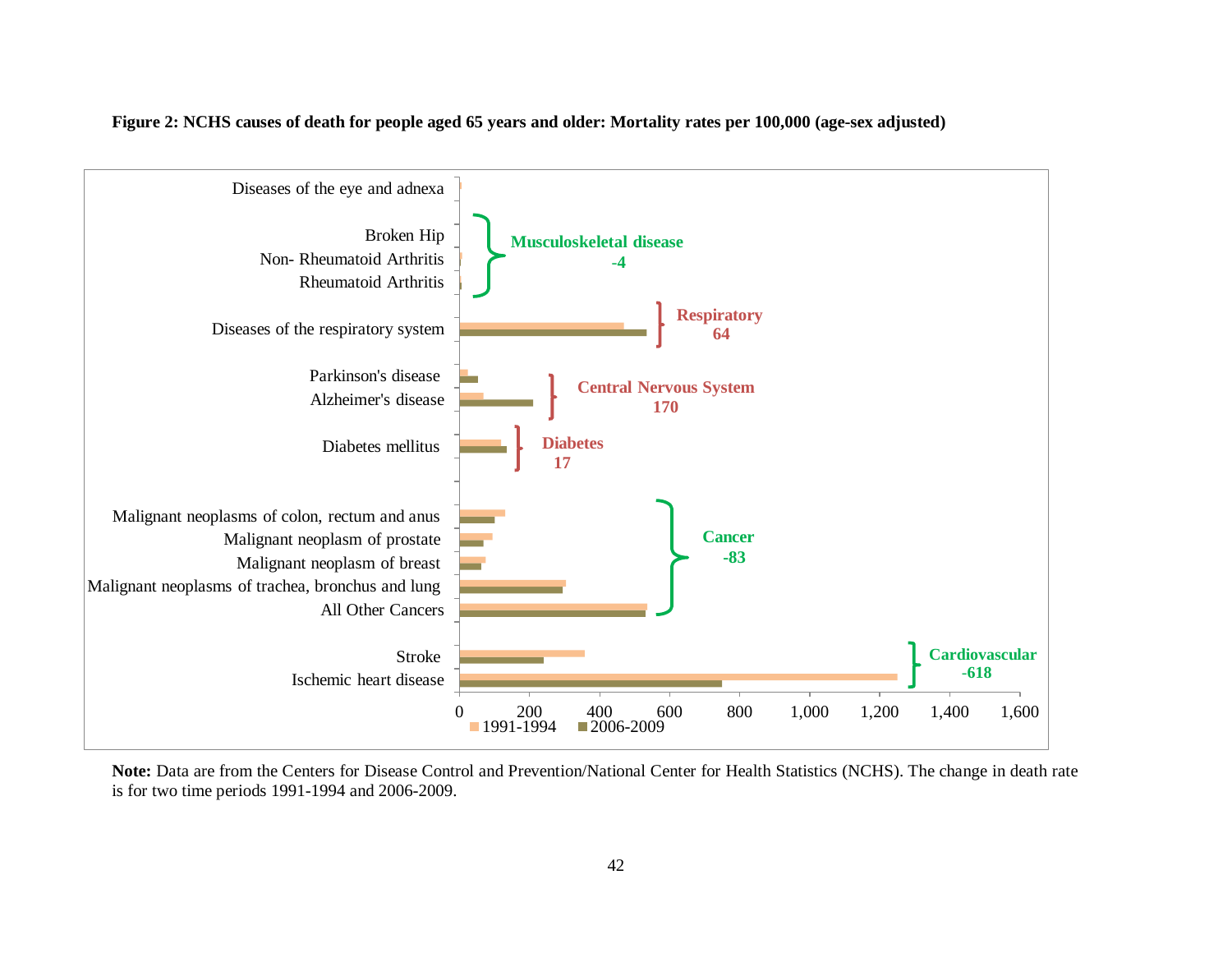

**Figure 3: Population distribution by time until death in elderly Medicare beneficiaries**

**Note:** Data are from the Medicare Current Beneficiary Survey and Medicare denominator files linked to MCBS, 1991-2009. Reported statistics is weighted to the population distribution by age, sex, and race in 2000.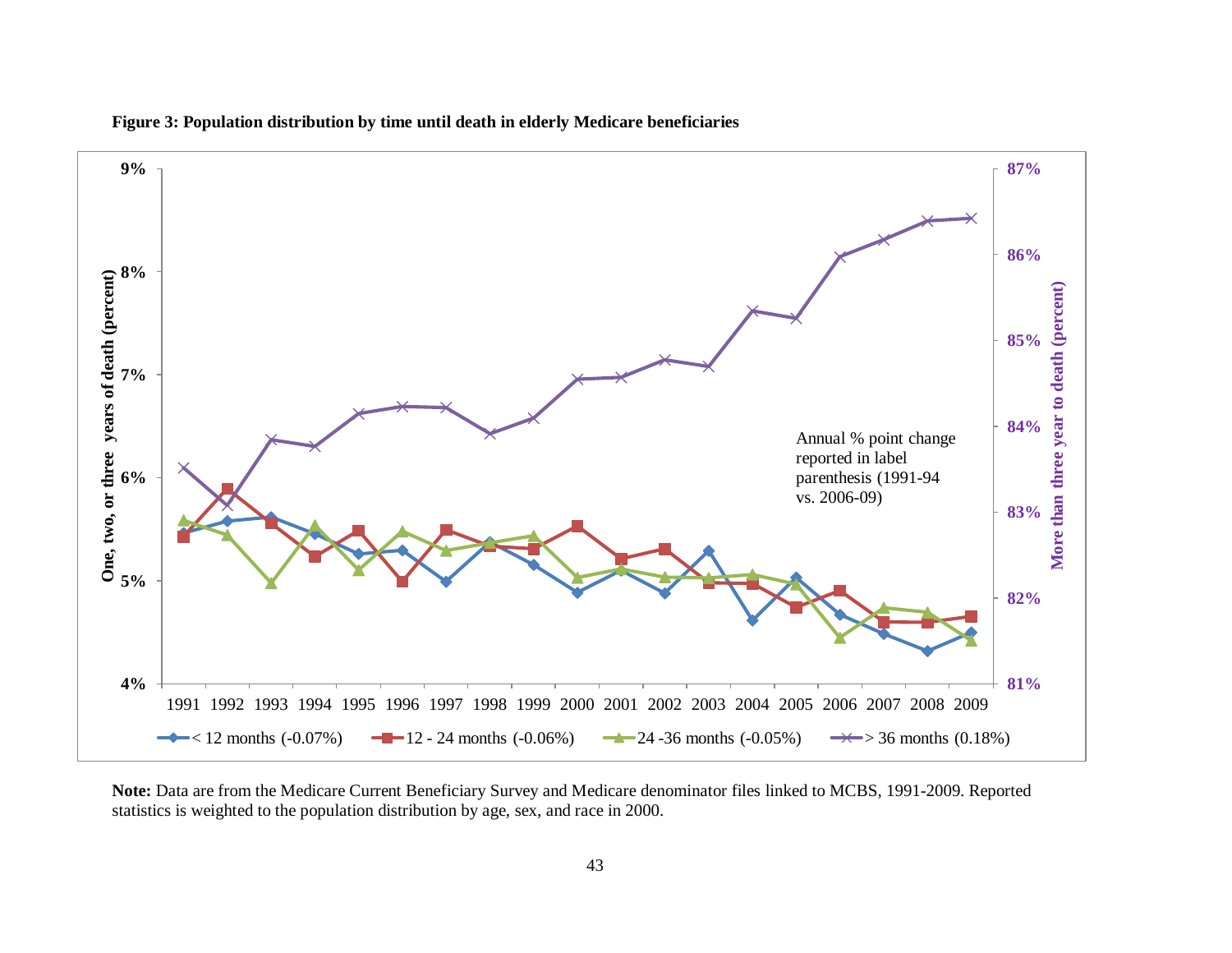

**Figure 4: ADL and IADL limitations in elderly Medicare beneficiaries**

**Note:** Data are from the Medicare Current Beneficiary Survey, 1991-2009 and are weighted to the population distribution by age, sex, and race in 2000.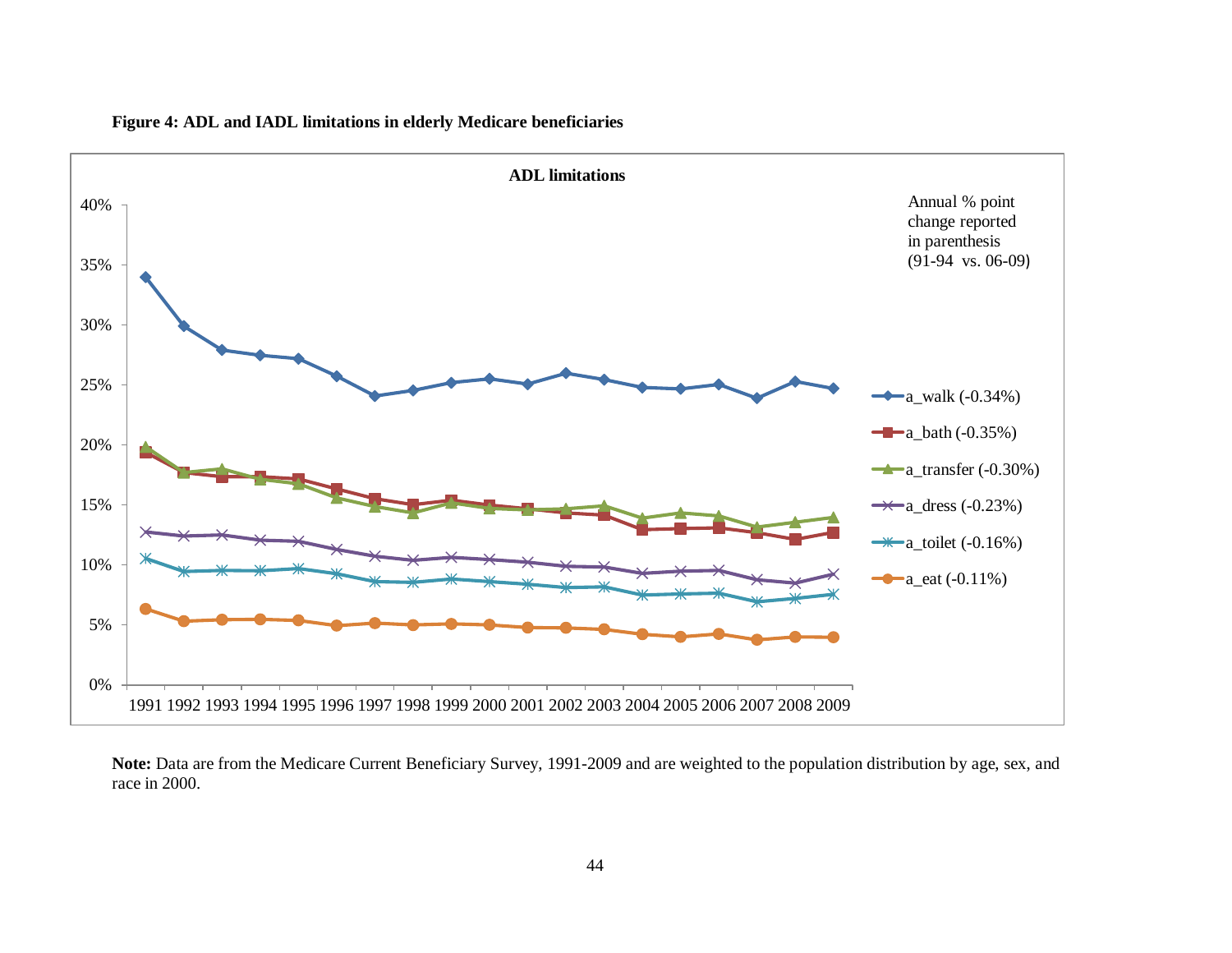

**Figure 4: ADL and IADL limitations in elderly Medicare beneficiaries (Contd.)**

**Note:** Data are from the Medicare Current Beneficiary Survey, 1991-2009 and are weighted to the population distribution by age, sex, and race in 2000.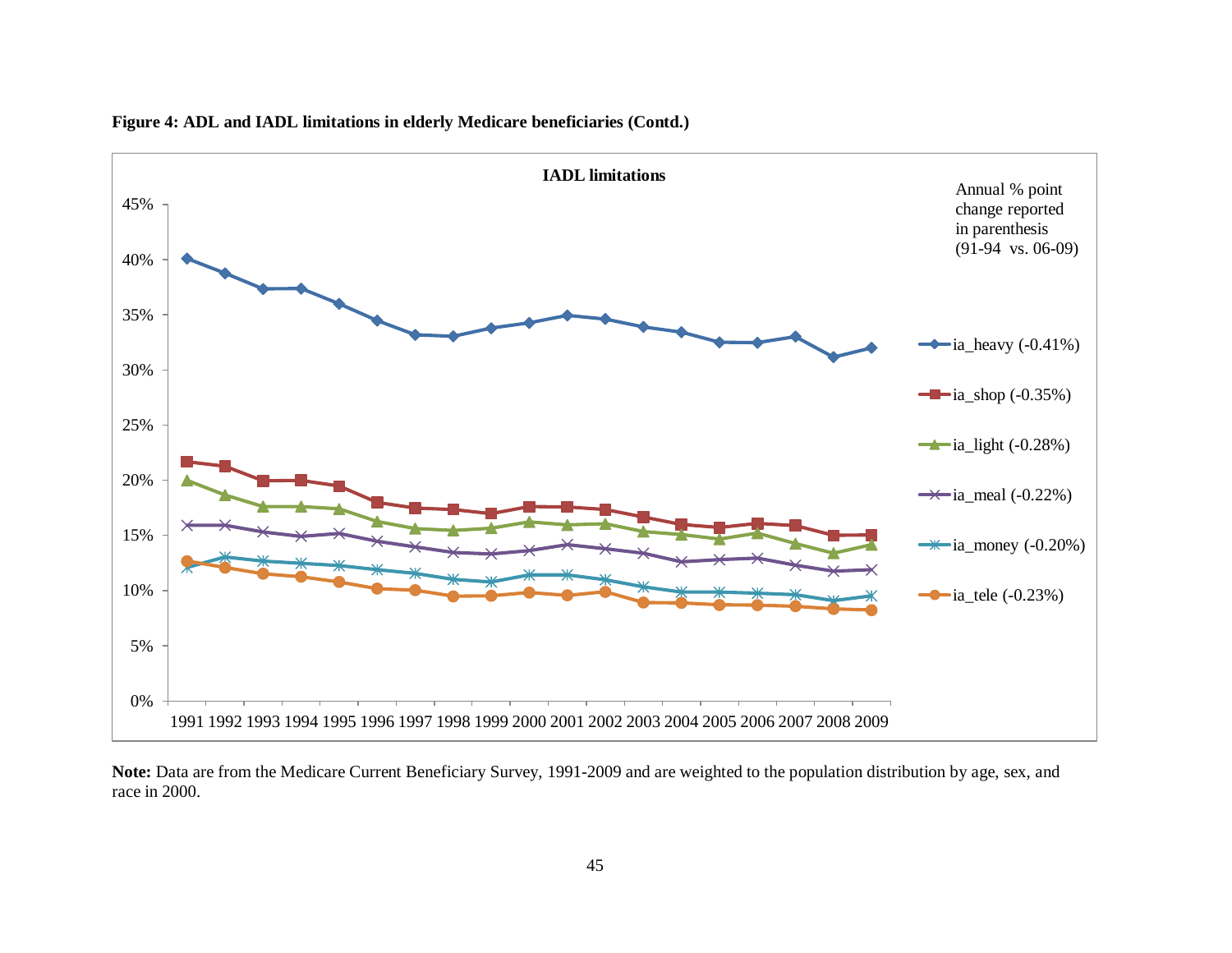

### **Figure 5: ADL/IADL disability by time until death in elderly Medicare beneficiaries**

**Note:** Data are from the Medicare Current Beneficiary Survey and Medicare denominator files linked to MCBS, 1991-2009 and are weighted to the population distribution by age, sex, and race in 2000.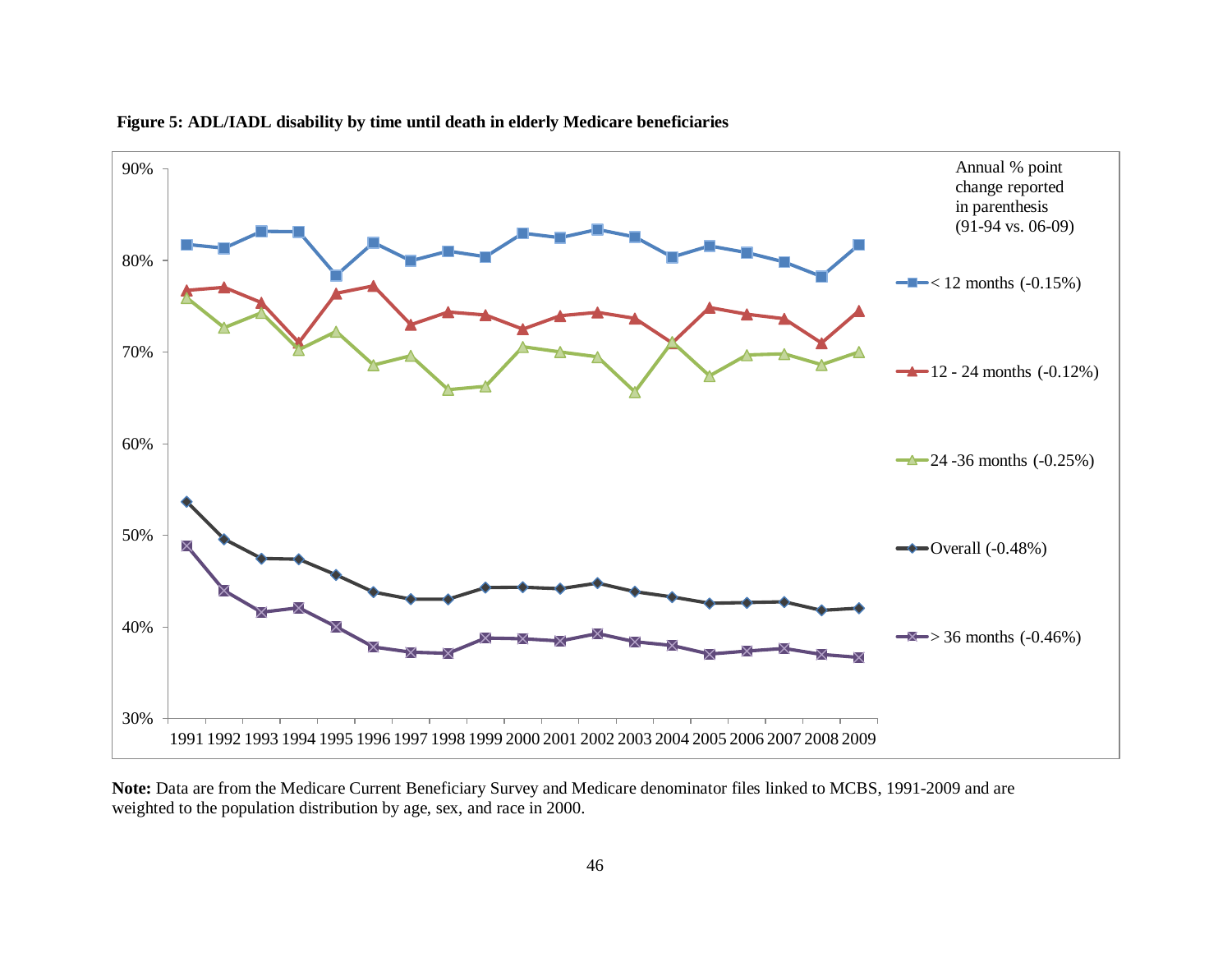

**Figure 6: Trend in disabled and disability-free life expectancy at age 65**

**Note**: The figure combines life expectancy data from the NCHS with imputed disability rates by age and time until death from MCBS data linked to Medicare.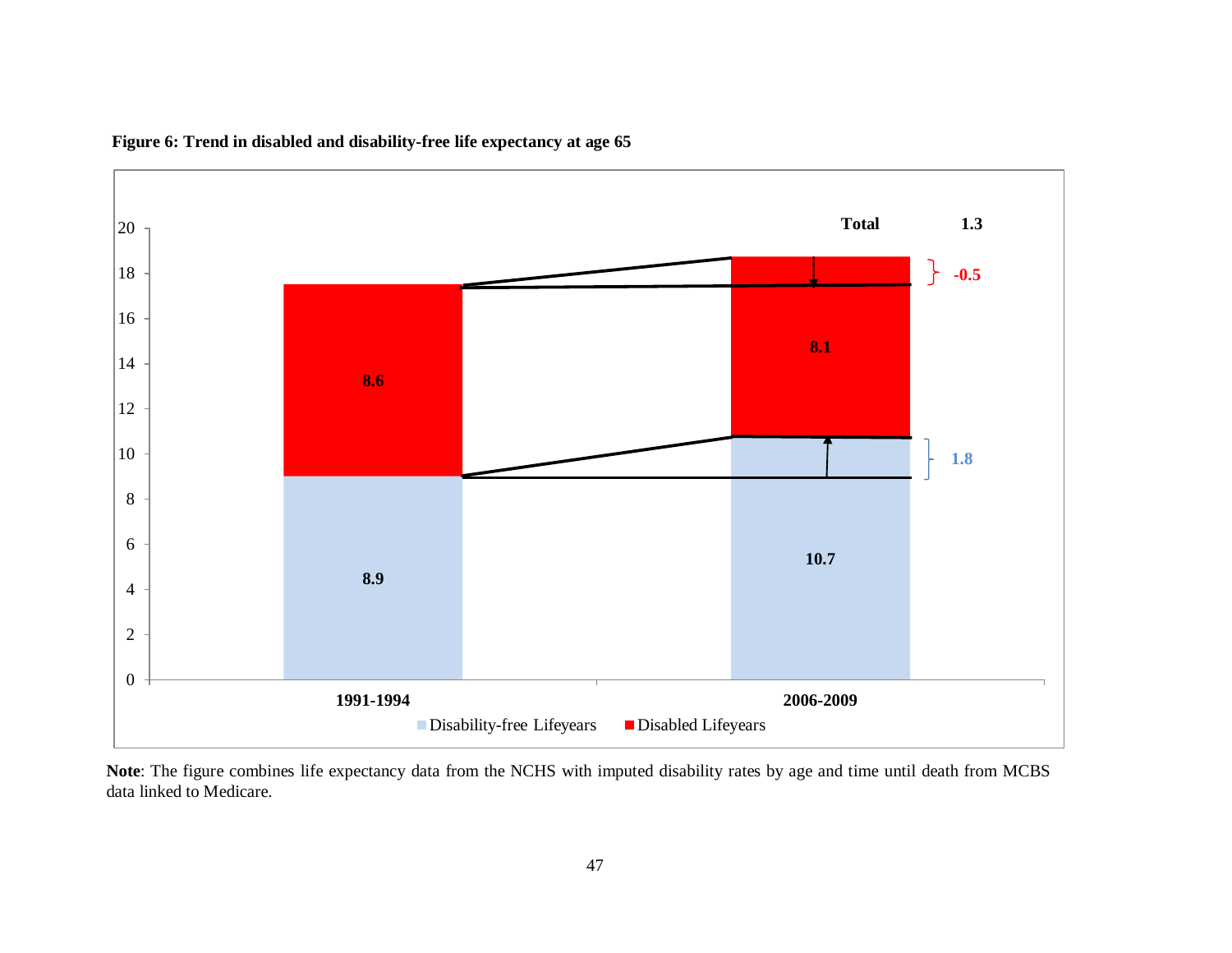

**Figure 7: Change in disabled and disability-free life expectancy at age 65 by disease (1991-94 vs 2006-2009)** 

**Note:** The figure combines life expectancy data from the NCHS combined with causes of death data and imputed disability rates by age and time until death from MCBS data linked to Medicare.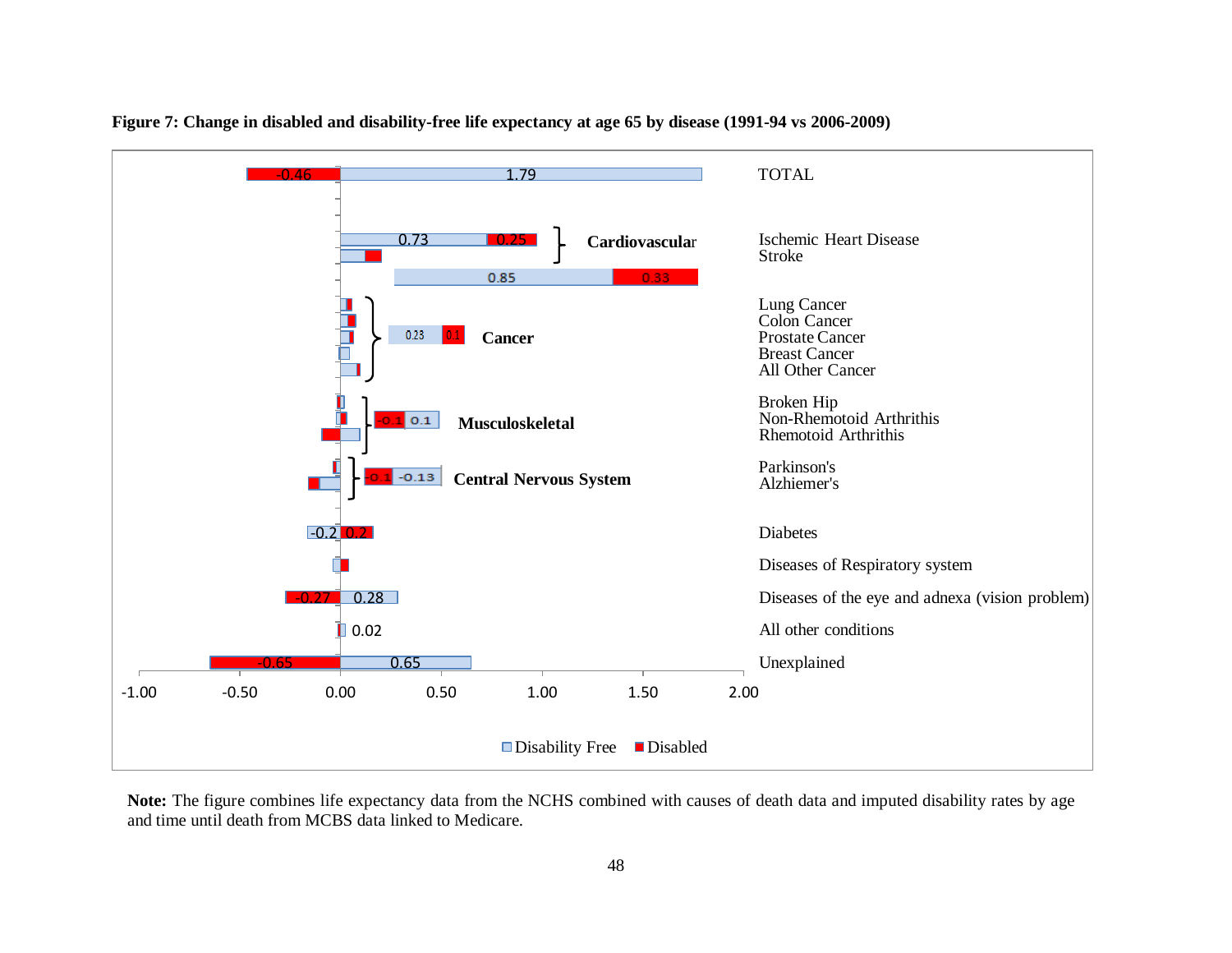

**Figure 8: IHD mortality rates per 100,000 (age-sex adjusted) in elderly Medicare beneficiaries**

**Figure 9: Stroke mortality rates per 100,000 (age-sex adjusted) in the elderly Medicare beneficiaries**



**Note:** Data are from the Centers for Disease Control and Prevention/National Center for Health Statistics on Causes of Death and micro data on mortality available at the National Bureau of Economic Research.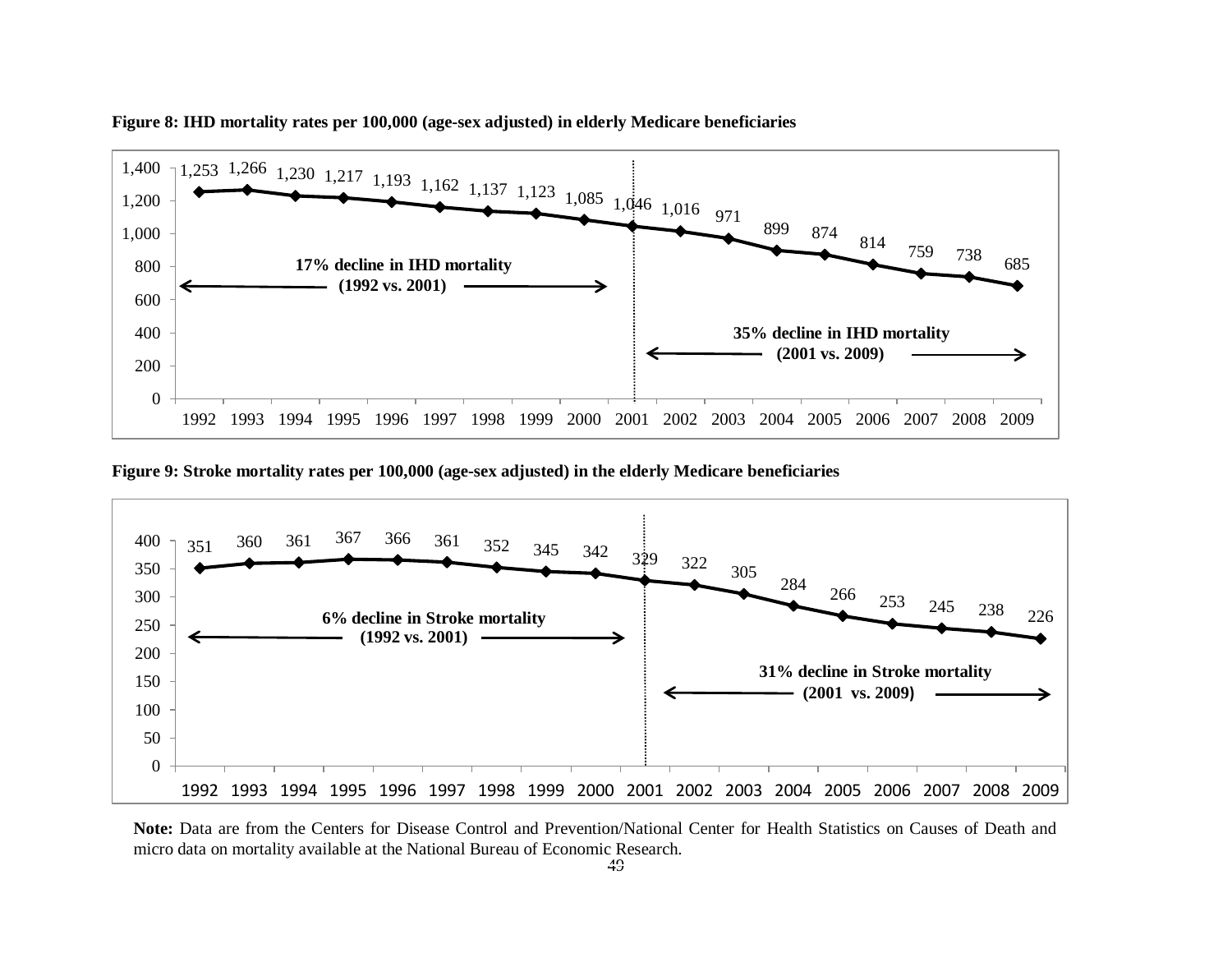

**Figure 10: Smoking and obesity prevalence in elderly Medicare beneficiaries** 

**Note:** Data are from the Medicare Current Beneficiary Survey and Medicare denominator files linked to MCBS, 1991-2009 and are weighted to the population distribution by age, sex, and race in 2000.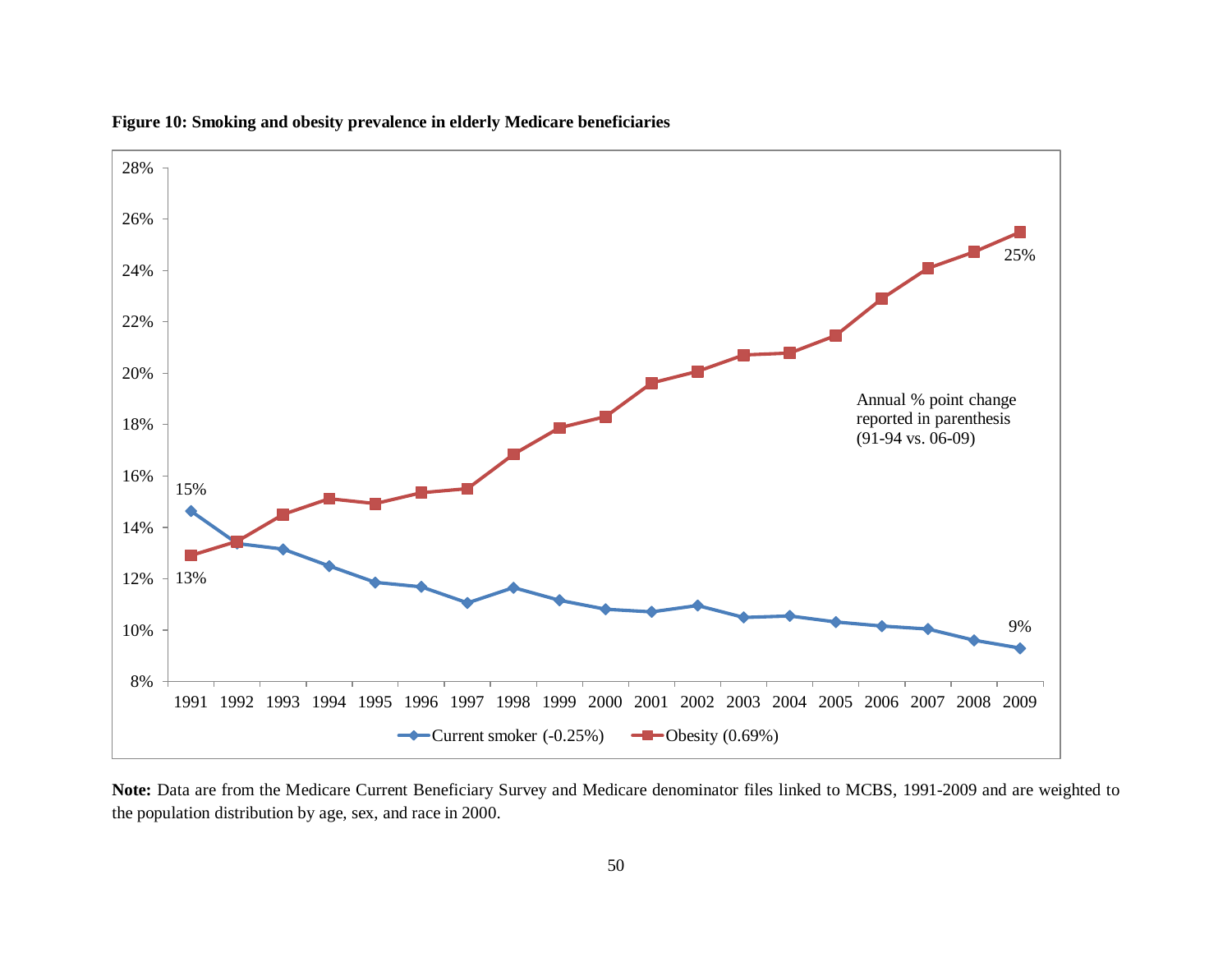

**Figure 11: Trends in cardiovascular medication usage in elderly Medicare beneficiaries** 

**Note:** Data on medication usage (statins, ACE or ARB, Beta-blockers, and diuretics) is from Prescribed Medicine Events in the MCBS data. Rates are adjusted to population by age, sex, and race in 2000. The aspirin usage from the 1992-94 period is from NHANES III and the later period is from literature based on the 2007 MEPS. The intermediate years are linear interpolations.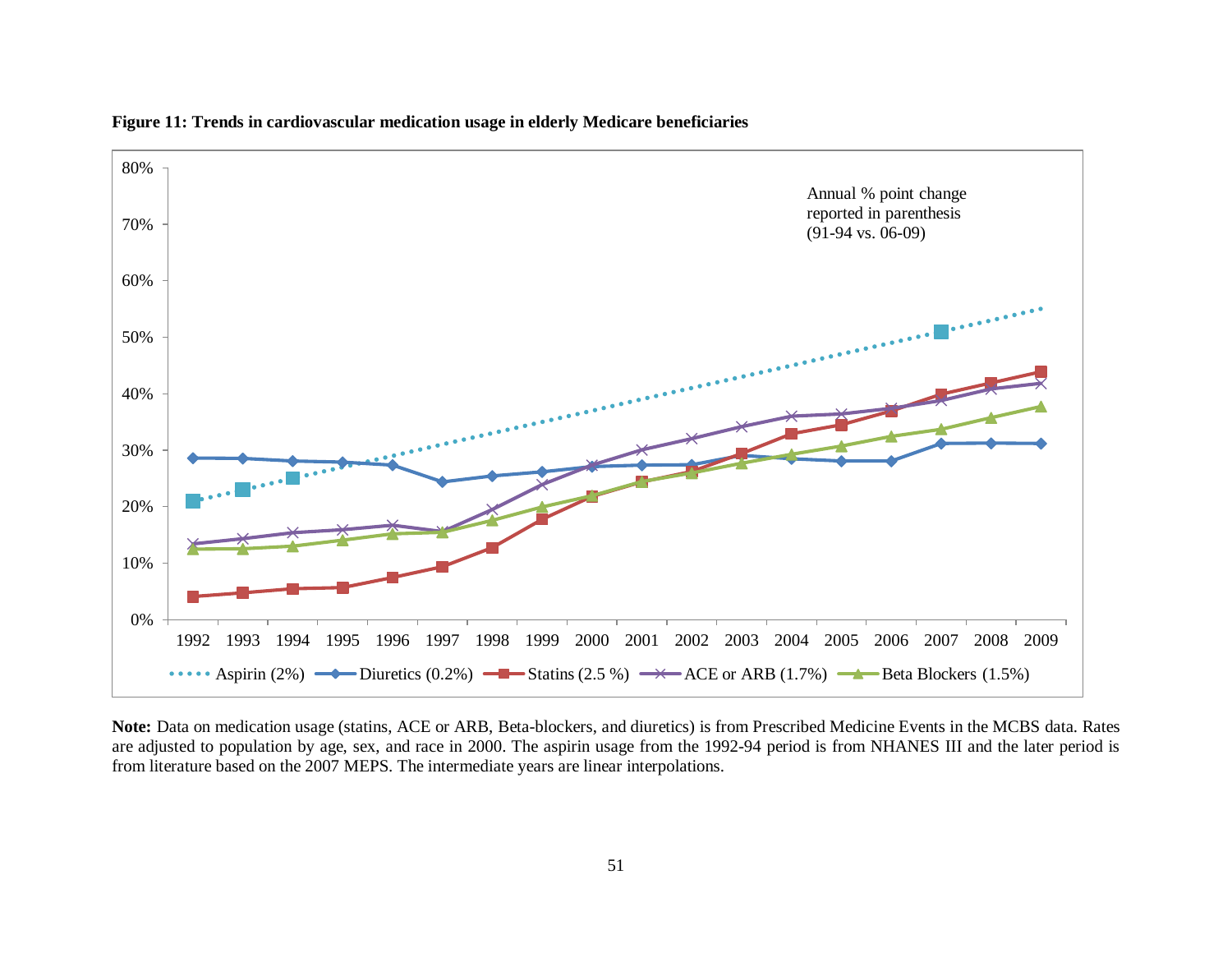

**Figure 12: Trends in medication usage in ischemic heart disease patients in elderly Medicare beneficiaries** 

**Note:** Data on medication usage (statins, Beta-blockers, ACE or ARB, diuretics) is from Prescribed Medicine Events in the MCBS data. Rates are adjusted to population by age, sex, and race in 2000. Aspirin usage for the earlier period is from NHANES III and the later year is from MEPS. The intermediate years are linear interpolations. Primary PCI usage is from 5% Medicare sample for people hospitalized for Ischemic Heart Disease (410.X – 414.X). Primary PCI is defined as having a PCI on the same day or the next day of an ischemic heart disease hospitalization.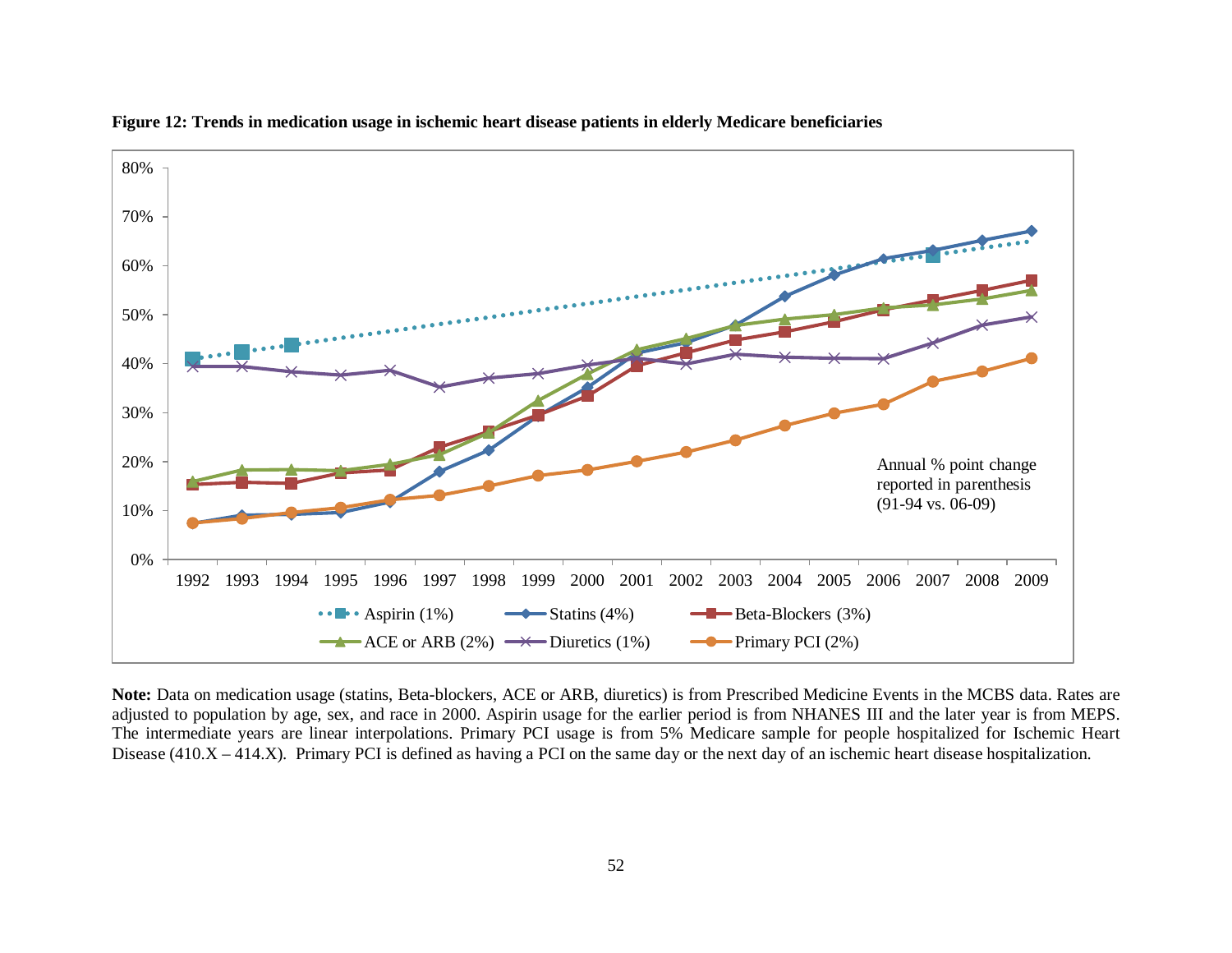

**Figure 13: Ischemic heart disease mortality rates per 100,000: Actual vs. simulated in elderly Medicare beneficiaries**

**Note:** Data are from the Centers for Disease Control and Prevention/National Center for Health Statistics on Causes of Death and the US Census of population. The line with squares shows the counterfactual mortality rate per 100,000 if the mortality rate by age remained at 1992 level and only the population has changed. The line with diamonds shows the actual mortality rate. The line with triangles shows the simulated effect of treatment and improvements in risk factors combined on mortality. The line with X's shows the impact of treatment only on mortality.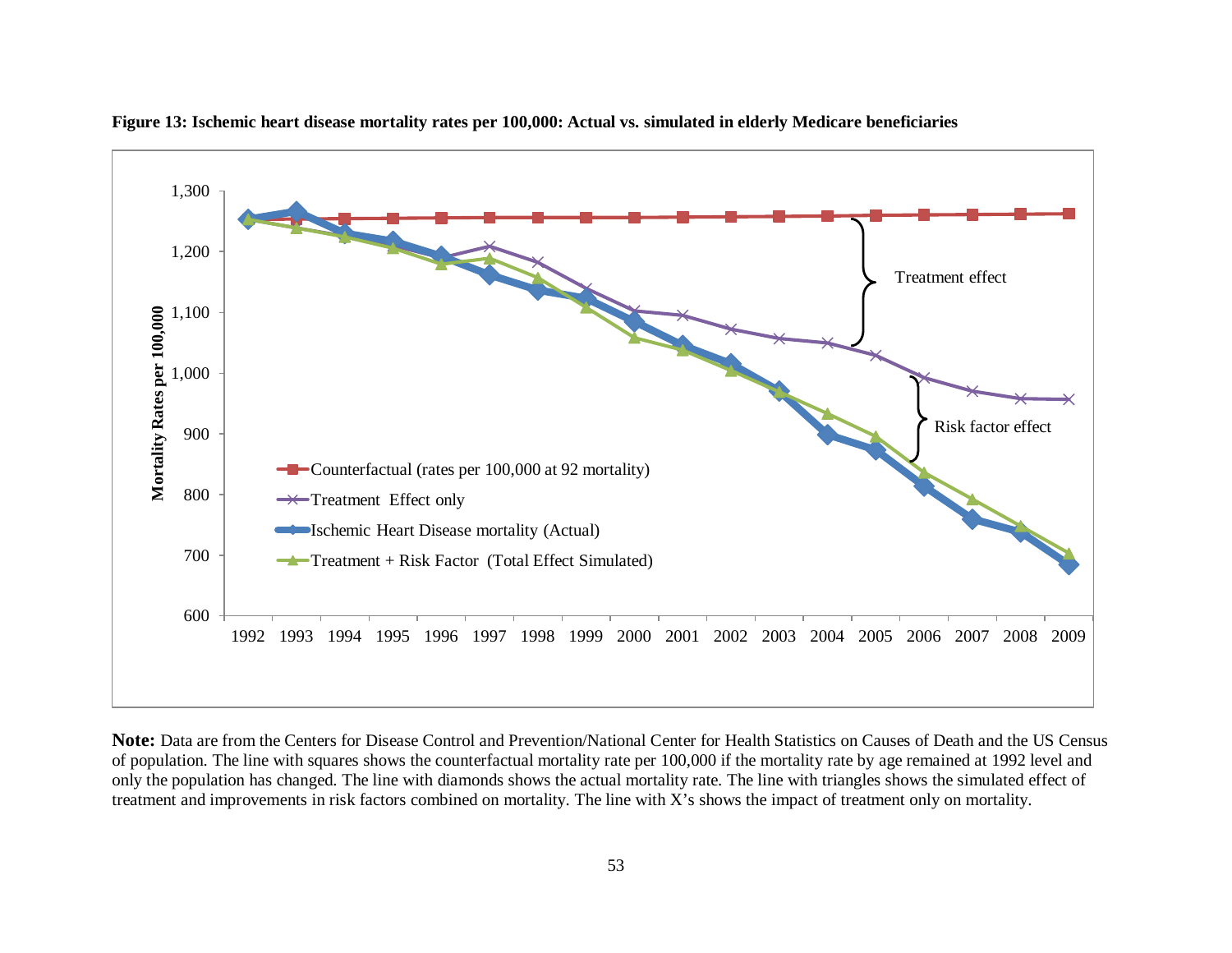

**Figure 14: Estimated deaths prevented or postponed in the elderly United States population: Treatment effect in elderly Medicare beneficiaries**

**Note:** The figure shows the effect of individual medication on mortality. The treatment effects are calculated using data from NHDS, MCBS, Medicare and other sources cited in Ford et al. (2007). For example, between 1992 and 2009, the increased use of statins for primary and secondary prevention saved roughly 48,000 lives. Increased use of Ace inhibitors and beta-blockers in ischemic heart disease patients saved roughly 43,000 lives.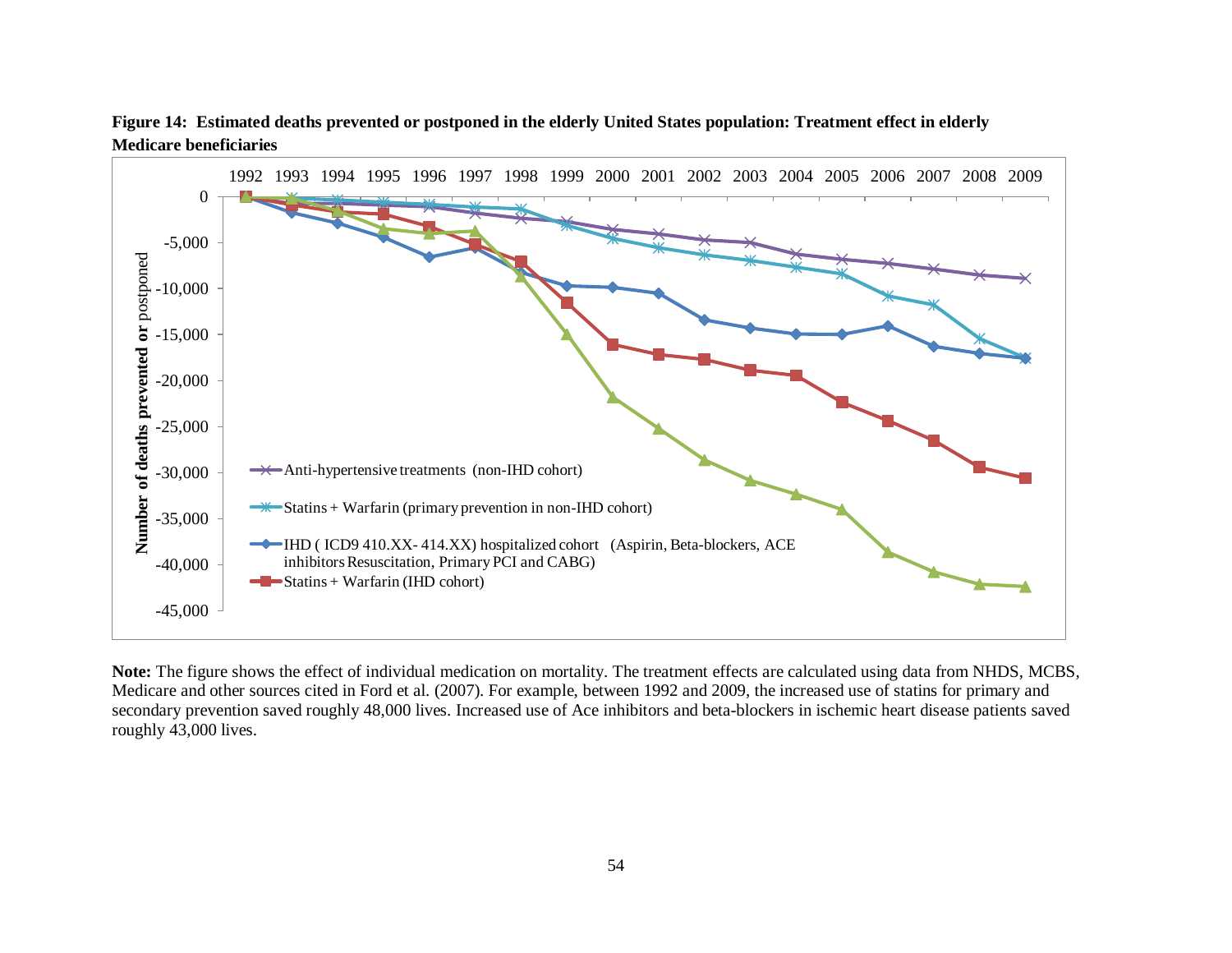

**Figure 15: Estimated deaths prevented or postponed by risk factor changes in elderly Medicare beneficiaries**

**Note:** Figure 15 shows the effect of individual risk factors on mortality. The risk factors are calculated using data from NHANES and MCBS and Ford et al, (2007). For example, between 1992 and 2009, roughly, 58,000 deaths were prevented due to lower total cholesterol, and 51,000 deaths prevented due lower systolic blood pressure. On the other hand, increased incidence of diabetes and BMI caused roughly 43,000 additional deaths.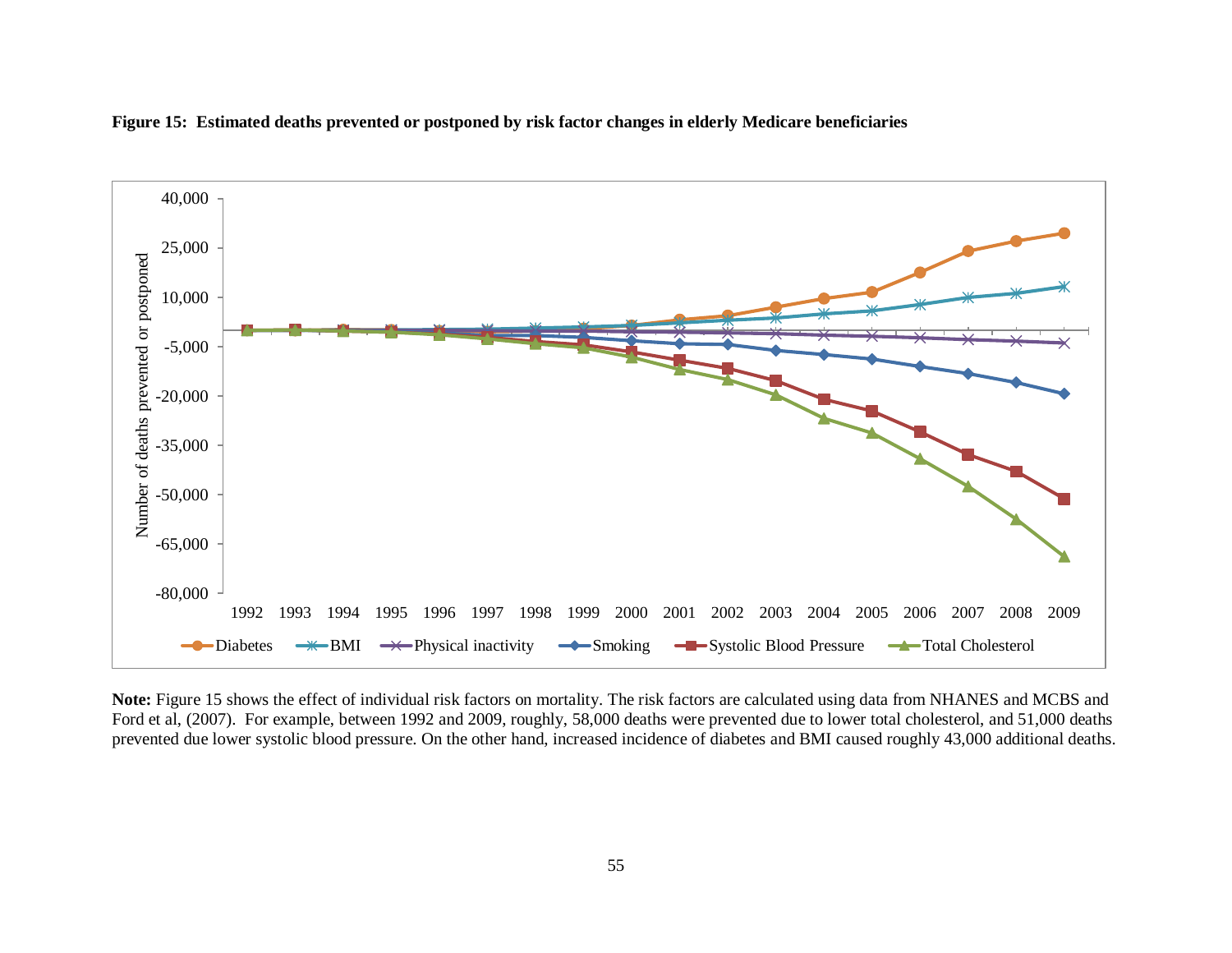

**Figure 16: Impact of treatments on changes in disability-free life expectancy at age 65** 

**Note**: The figure combines life expectancy data from the NCHS with imputed disability rates by age and time until death from MCBS data linked to Medicare.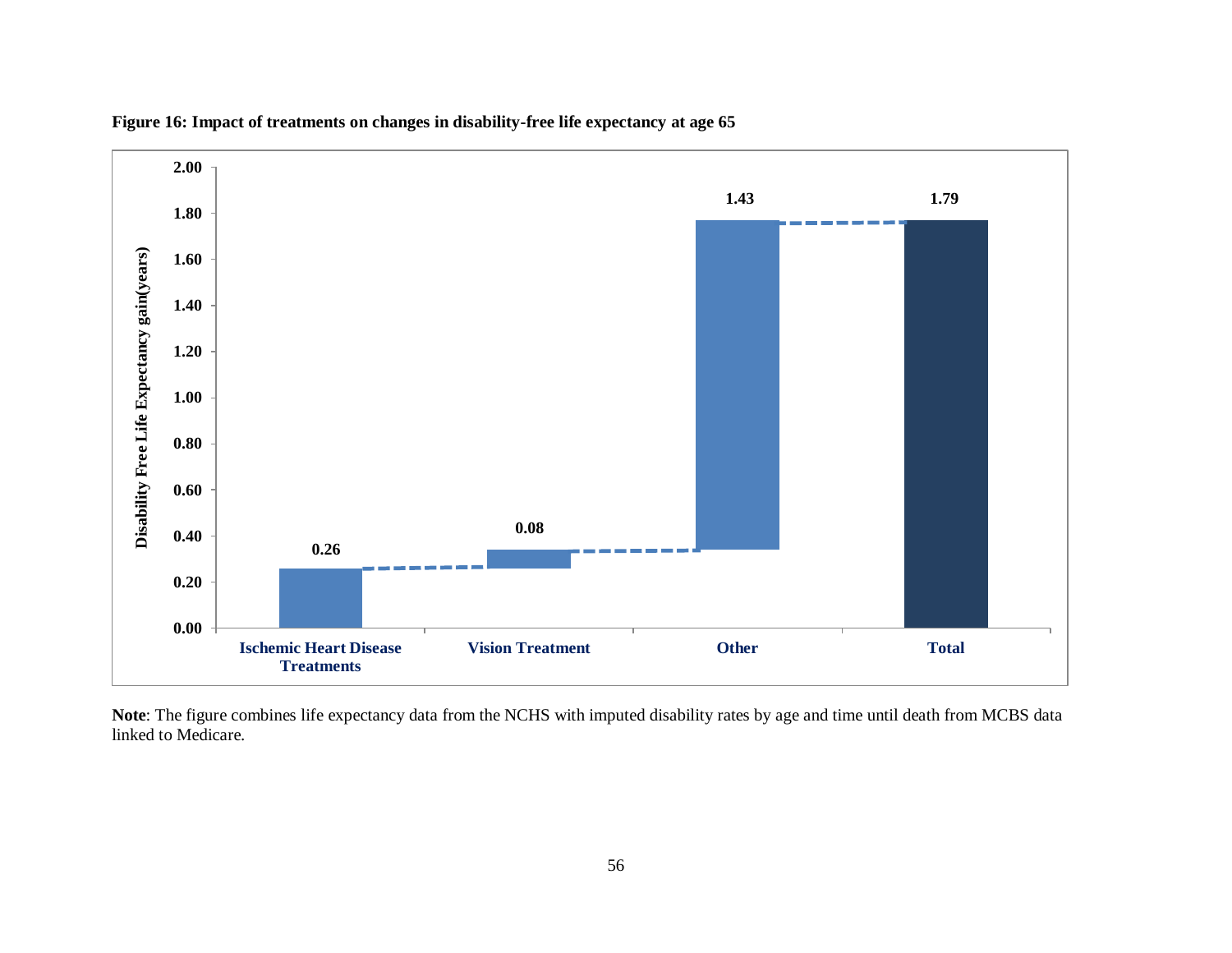

**Figure 17: Cataract surgery and vision problems in the elderly Medicare beneficiaries**

**Note:** Data are from the Medicare Current Beneficiary Survey and Medicare denominator files linked to MCBS, 1991-2009 and are weighted to the population distribution in 2000 by age, sex, and race.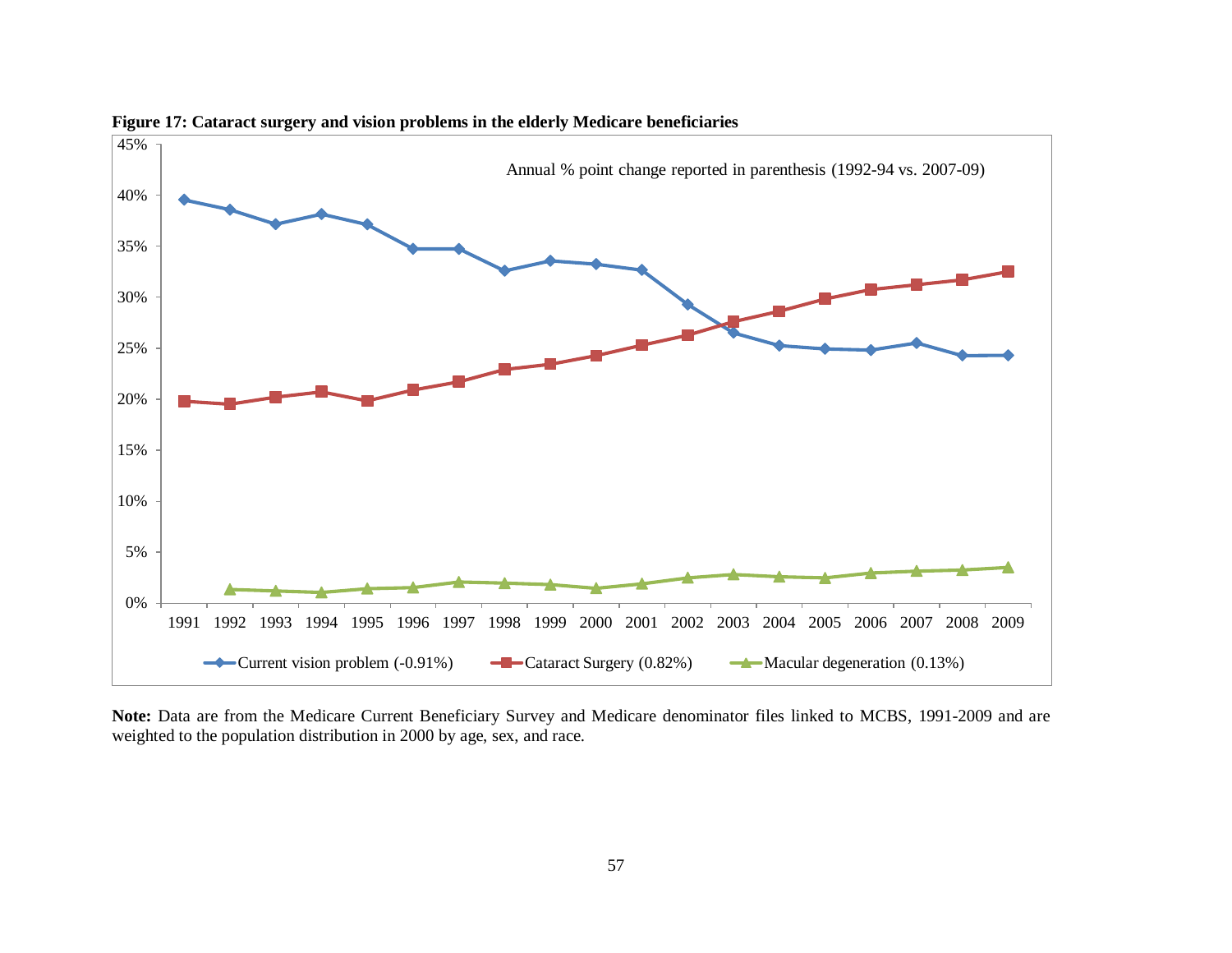| Table 1: Health Status Questions in the MCBS, 1991-2009 |  |  |  |
|---------------------------------------------------------|--|--|--|
|---------------------------------------------------------|--|--|--|

|                | <b>Question</b>                                                                                              | <b>Prevalence</b> |
|----------------|--------------------------------------------------------------------------------------------------------------|-------------------|
|                | Activities of Daily Living Says difficulty doing by himself/herself because of health or<br>physical problem |                   |
| 1              | Bathing or showering                                                                                         | 15%               |
| $\overline{2}$ | Going in or out of bed or chairs                                                                             | 15%               |
| 3              | Eating                                                                                                       | 5%                |
| 4              | Dressing                                                                                                     | 10%               |
| 5              | Walking                                                                                                      | 26%               |
| 6              | Using the toilet                                                                                             | 8%                |
|                | Instrumental Activities of Daily Living: Difficulty doing the following activities by                        |                   |
|                | yourself, because of health or physical problem                                                              |                   |
| $\tau$         | Using the telephone                                                                                          | 10%               |
| 8              | Doing light housework (like washing dishes, straightening up, or light<br>cleaning)                          | 16%               |
| 9              | Doing heavy housework (like scrubbing floors or washing windows)                                             | 34%               |
| 10             | Preparing own meals                                                                                          | 14%               |
| 11             | Shopping for personal items                                                                                  | 18%               |

**Note:** Tabulations are from the MCBS Access to Care sample for 1991-2009 and restricted to elderly Medicare beneficiaries**.** We use sample weights adjusted to a constant year 2000 population by age, gender, and race. This table is based on 251,872 person-year observations.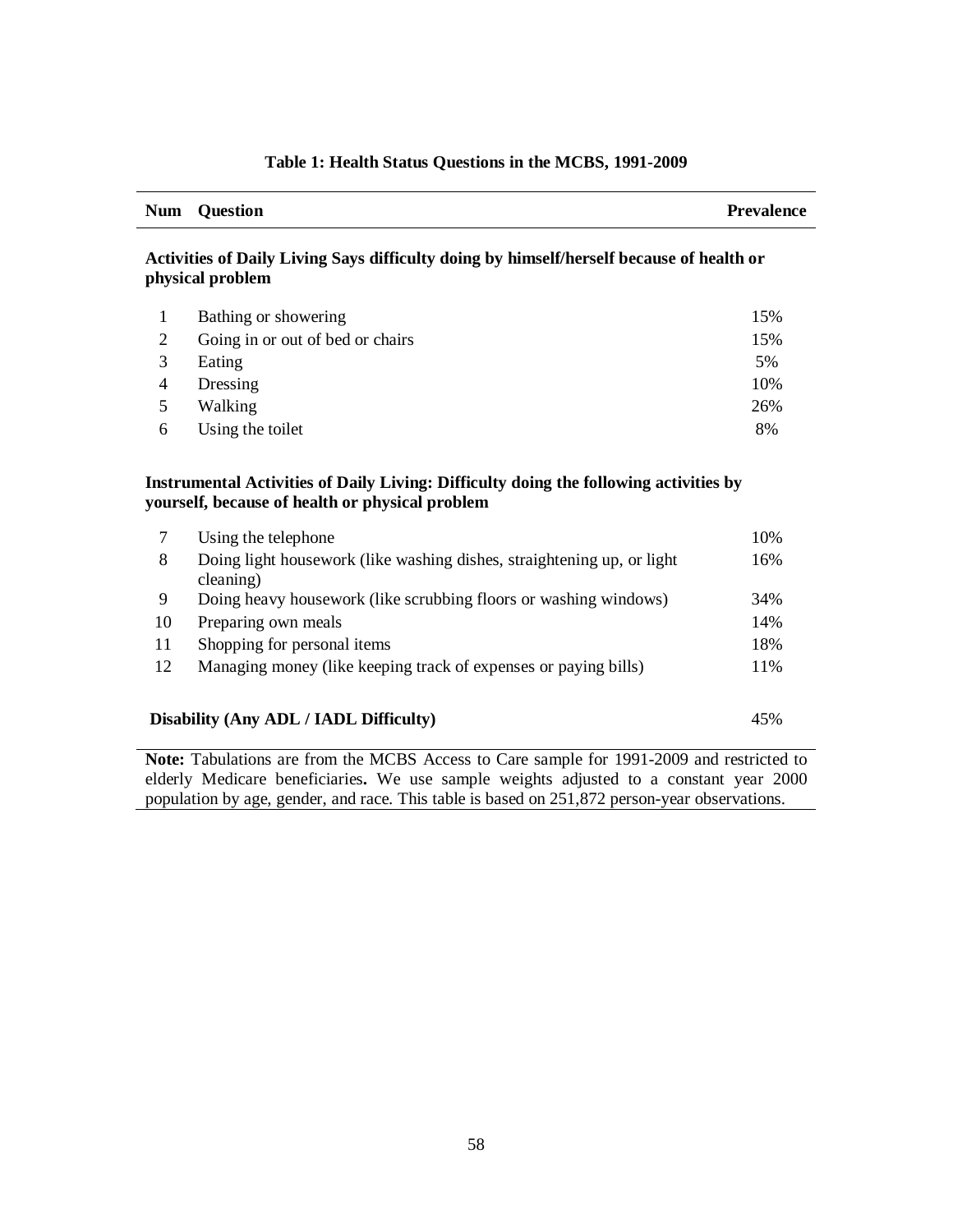| <b>Num</b>        | <b>Ever told have</b>                      | <b>Prevalence</b>            | Annual % point change<br>$(1991-94 \text{ to } 2006-09)$                                             |
|-------------------|--------------------------------------------|------------------------------|------------------------------------------------------------------------------------------------------|
|                   | <b>Cancer</b>                              |                              |                                                                                                      |
| $\mathbf{1}$      | Lung Cancer                                | 0.9%                         | 0.02%                                                                                                |
| $\overline{2}$    | <b>Breast Cancer</b>                       | 4.4%                         | 0.04%                                                                                                |
| 3                 | <b>Prostate Cancer</b>                     | 3.4%                         | 0.13%                                                                                                |
| $\overline{4}$    | <b>Colorectal Cancer</b>                   | 2.5%                         | $-0.04%$                                                                                             |
| 5                 | <b>Other Cancer</b>                        | 7.0%                         | $-0.13%$                                                                                             |
|                   | <b>Cardiovascular disease</b>              |                              |                                                                                                      |
| 6                 | Ischemic heart disease                     | 25.6%                        | $-0.44%$                                                                                             |
| $\overline{7}$    | <b>Stroke</b>                              | 11.2%                        | $-0.03%$                                                                                             |
|                   | <b>Central Nervous System</b>              |                              |                                                                                                      |
| 8                 | Alzheimer's disease                        | 5.2%                         | 0.07%                                                                                                |
| 9                 | Parkinson's disease                        | 1.6%                         | $-0.01%$                                                                                             |
|                   | Musculoskeletal disease                    |                              |                                                                                                      |
| 10                | <b>Rheumatoid Arthritis</b>                | 10.4%                        | $-0.11%$                                                                                             |
| 11                | Non-Rheumatoid Arthritis                   | 46.0%                        | 0.18%                                                                                                |
| 12                | Broken hip                                 | 4.1%                         | $-0.11%$                                                                                             |
| 13                | Pulmonary disease                          | 14.0%                        | 0.17%                                                                                                |
| 14                | Diabetes                                   | 18.7%                        | 0.51%                                                                                                |
| 15<br><b>BT</b> 4 | Vision problems<br>$T = 1 + t$ $T = 1 + t$ | 31.4%<br>⌒<br>$\blacksquare$ | $-0.91%$<br>$\mathbf{C}$<br>$\sim$ $\sim$ $\sim$ $\sim$ $\sim$ $\sim$<br>1001.2000<br>$\blacksquare$ |

### **Table 2: Self-Reported Medical Event Questions in the MCBS**

**Note:** Tabulations are from the MCBS Access to Care sample for 1991-2009 and restricted to the elderly Medicare beneficiaries. We use sample weights adjusted to the year 2000 population by age, gender, and race. This table is based on 251,872 person-year observations.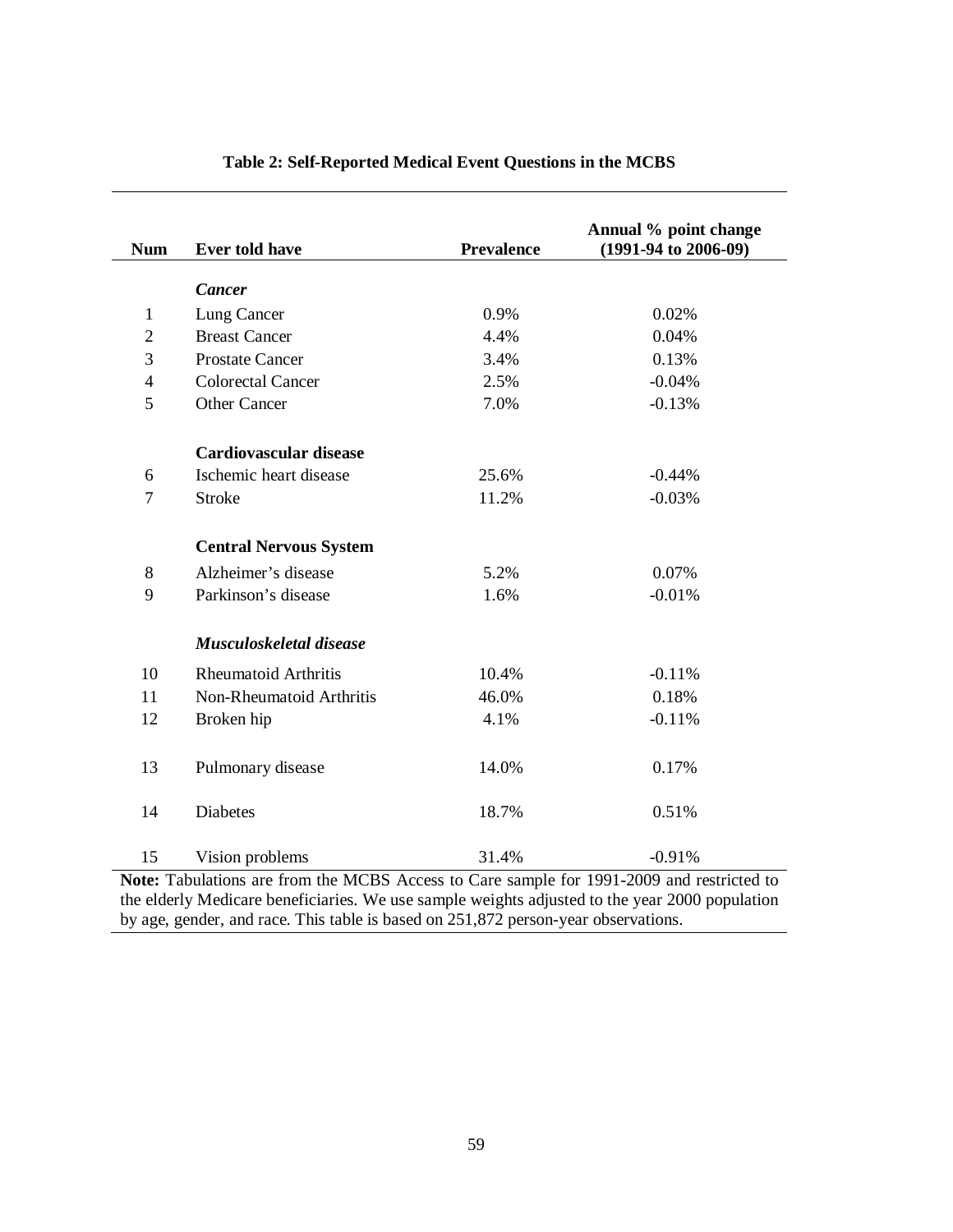|                                                               |                |                                           |                |                                             | <b>Oaxaca Decomposition</b>                                    |                                                                        |                             |  |
|---------------------------------------------------------------|----------------|-------------------------------------------|----------------|---------------------------------------------|----------------------------------------------------------------|------------------------------------------------------------------------|-----------------------------|--|
|                                                               | Prev.<br>91-94 | Coeffs.<br>(Robust<br>Std. Err.)<br>91-94 | Prev.<br>06-09 | Coeffs.<br>(Robust<br>Std. Err.)<br>$06-09$ | <b>Effect of</b><br><b>Change</b> in<br><b>Beta</b><br>X*DBETA | <b>Effect of</b><br><b>Change</b> in<br>$\mathbf{X}$<br><b>BETA*DX</b> | <b>Net</b><br><b>Effect</b> |  |
| <b>Total</b>                                                  |                |                                           |                |                                             | $-5.6%$                                                        | $-1.8%$                                                                | $-7.4%$                     |  |
| <b>Central Nervous System</b>                                 |                |                                           |                |                                             | 0.3%                                                           | 0.2%                                                                   | 0.5%                        |  |
| <b>ALZHEIMERS</b>                                             | 4.7%           | 0.25(0.01)                                | 5.8%           | 0.28(0.01)                                  | 0.1%                                                           | 0.2%                                                                   | 0.4%                        |  |
| <b>PARKINSONS</b>                                             | 1.8%           | 0.18(0.02)                                | 1.6%           | 0.24(0.02)                                  | 0.1%                                                           | 0.0%                                                                   | 0.1%                        |  |
| <b>Cardiovascular disease</b>                                 |                |                                           |                |                                             | $-1.7%$                                                        | $-0.8%$                                                                | $-2.5%$                     |  |
| <b>ISCHEMIC HEART</b><br><b>DISEASE</b>                       | 29.5%          | 0.11(0.01)                                | 22.9%          | 0.06(0.01)                                  | $-1.5%$                                                        | $-0.7%$                                                                | $-2.2%$                     |  |
| <b>STROKE</b>                                                 | 11.3%          | 0.16(0.01)                                | 10.9%          | 0.14(0.01)                                  | $-0.2%$                                                        | $-0.1%$                                                                | $-0.3%$                     |  |
| <b>Pulmonary disease</b>                                      |                |                                           |                |                                             |                                                                |                                                                        |                             |  |
| <b>PULMONARY</b>                                              | 13.3%          | 0.14(0.01)                                | 15.9%          | 0.13(0.01)                                  | $-0.02%$                                                       | 0.4%                                                                   | 0.3%                        |  |
| <b>Diabetes</b>                                               | 16.2%          | 0.11(0.01)                                | 23.8%          | 0.12(0.01)                                  | 0.1%                                                           | 0.9%                                                                   | 0.9%                        |  |
| <b>Musculoskeletal disease</b>                                |                |                                           |                |                                             | $-0.3%$                                                        | $-0.2%$                                                                | $-0.5%$                     |  |
| <b>RHEUMATOID</b><br><b>ARTHRITIS</b><br><b>NONRHEUMATOID</b> | 12.3%          | 0.22(0.01)                                | 10.7%          | 0.20(0.01)                                  | $-0.3%$                                                        | $-0.4%$                                                                | $-0.6%$                     |  |
| <b>ARTH</b>                                                   | 43.5%          | 0.13(0.01)                                | 46.2%          | 0.12(0.01)                                  | $-0.2%$                                                        | 0.4%                                                                   | 0.2%                        |  |
| <b>BROKEN HIP</b>                                             | 5.2%           | 0.13(0.01)                                | 3.5%           | 0.16(0.01)                                  | 0.2%                                                           | $-0.2%$                                                                | $-0.1%$                     |  |
| <b>Cancer</b>                                                 |                |                                           |                |                                             | $-0.3%$                                                        | $-0.03\%$                                                              | $-0.3\%$                    |  |
| <b>LUNG CANCER</b>                                            | 0.7%           | 0.09(0.03)                                | 1.1%           | 0.08(0.02)                                  | 0.0%                                                           | 0.0%                                                                   | 0.0%                        |  |
| <b>BREAST CANCER</b>                                          | 4.2%           | 0.04(0.02)                                | 4.8%           | 0.00(0.01)                                  | $-0.2%$                                                        | 0.0%                                                                   | $-0.1%$                     |  |
| PROSTATE CANCER<br><b>COLORECTAL</b>                          | 2.2%           | 0.02(0.02)                                | 4.1%           | $-0.01(0.01)$                               | $-0.1%$                                                        | 0.0%                                                                   | 0.0%                        |  |
| <b>CANCER</b>                                                 | 2.9%           | 0.03(0.02)                                | 2.3%           | 0.03(0.02)                                  | 0.0%                                                           | 0.0%                                                                   | 0.0%                        |  |
| <b>OTHER CANCER</b>                                           | 8.4%           | 0.05(0.01)                                | 6.5%           | 0.05(0.01)                                  | $-0.1%$                                                        | $-0.1%$                                                                | $-0.2%$                     |  |
| <b>Vision Problem</b>                                         |                |                                           |                |                                             |                                                                |                                                                        |                             |  |
| <b>VISION PROBLEM</b>                                         | 38.4%          | 0.13(0.01)                                | 24.7%          | 0.13(0.01)                                  | 0.1%                                                           | $-1.7%$                                                                | $-1.7\%$                    |  |

## **Table 3: Regressions Explaining Disability in elderly Medicare beneficiaries**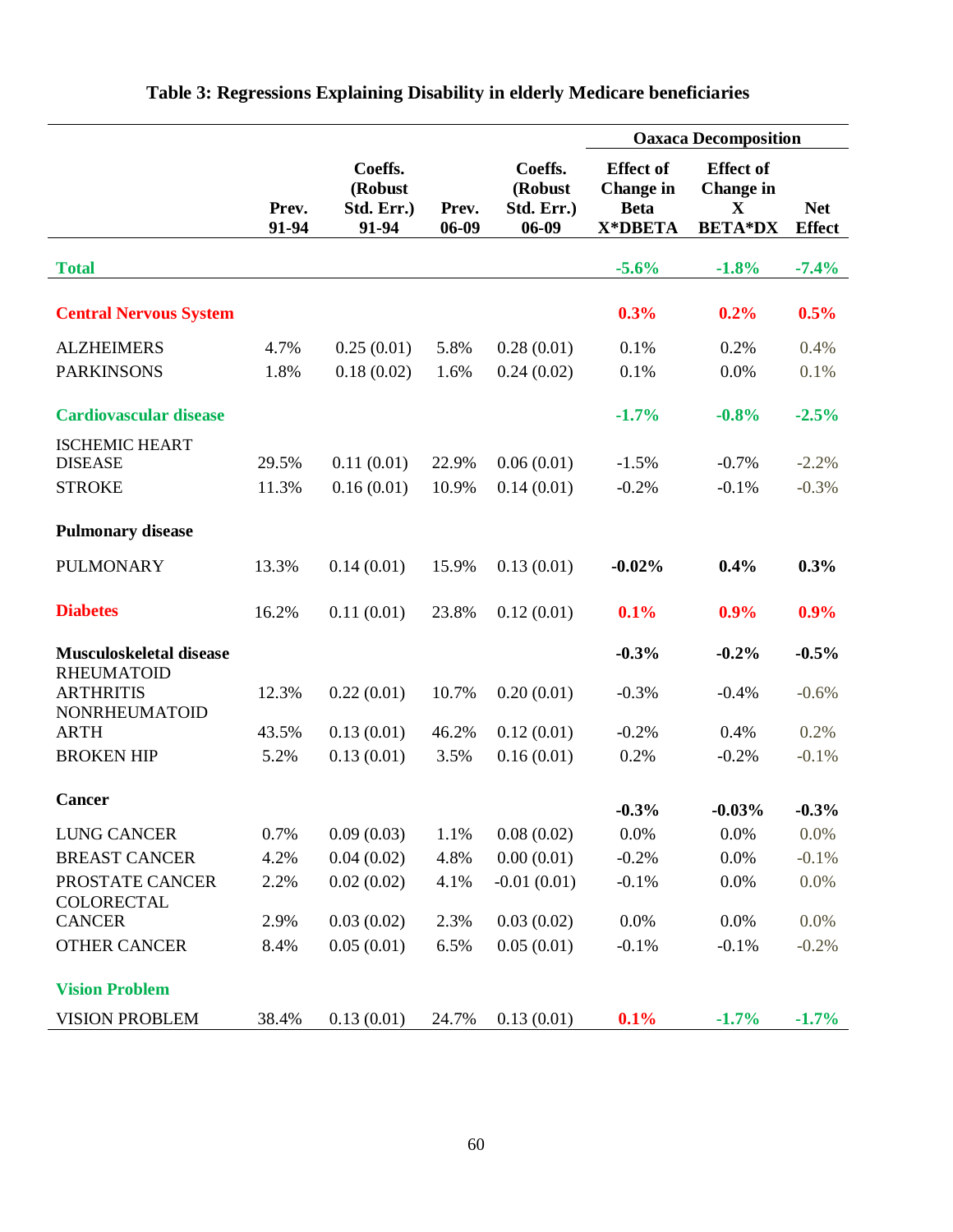|                           |        |                                  |        |                                  | <b>Oaxaca Decomposition</b>                         |                                           |               |
|---------------------------|--------|----------------------------------|--------|----------------------------------|-----------------------------------------------------|-------------------------------------------|---------------|
|                           | Prev.  | Coeffs.<br>(Robust<br>Std. Err.) | Prev.  | Coeffs.<br>(Robust<br>Std. Err.) | <b>Effect of</b><br><b>Change in</b><br><b>Beta</b> | <b>Effect of</b><br><b>Change in</b><br>X | <b>Net</b>    |
|                           | 91-94  | 91-94                            | 06-09  | $06-09$                          | X*DBETA                                             | <b>BETA*DX</b>                            | <b>Effect</b> |
| <b>Time to death</b>      |        |                                  |        |                                  | $-4.5%$                                             | $-0.4%$                                   | $-4.9%$       |
| 12 - 24 months            | 5.5%   | $-0.04(0.01)$                    | 4.8%   | $-0.04(0.01)$                    | 0.0%                                                | 0.0%                                      | 0.0%          |
| 24 - 36 months            | 5.4%   | $-0.04(0.01)$                    | 4.6%   | $-0.07(0.01)$                    | $-0.1%$                                             | 0.0%                                      | $-0.1%$       |
| $>$ 36 months             | 83.6%  | $-0.19(0.01)$                    | 86.2%  | $-0.24(0.01)$                    | $-4.4%$                                             | $-0.5%$                                   | $-4.9%$       |
|                           |        |                                  |        |                                  |                                                     |                                           |               |
| <b>Other demographics</b> |        |                                  |        |                                  | 0.9%                                                | $0.0\%$                                   | $0.9\%$       |
| Male 70 to 74 years       | 11.9%  | 0.01(0.01)                       | 11.9%  | 0.00(0.01)                       | $-0.1%$                                             | 0.0%                                      | $-0.1%$       |
| Male 75 to 79 years       | 9.5%   | 0.06(0.01)                       | 9.5%   | 0.04(0.01)                       | $-0.2%$                                             | 0.0%                                      | $-0.2%$       |
| Male 80 to 84 years       | 5.6%   | 0.14(0.01)                       | 5.6%   | 0.13(0.01)                       | $-0.1%$                                             | 0.0%                                      | $-0.1%$       |
| Male $85$ years +         | 3.8%   | 0.28(0.02)                       | 3.8%   | 0.22(0.01)                       | $-0.2%$                                             | 0.0%                                      | $-0.2%$       |
| Female 65 to 69           | 12.7%  | 0.10(0.01)                       | 12.7%  | 0.08(0.01)                       | $-0.3%$                                             | 0.0%                                      | $-0.3%$       |
| Female 70 to 74           | 14.5%  | 0.12(0.01)                       | 14.5%  | 0.09(0.01)                       | $-0.4%$                                             | 0.0%                                      | $-0.4%$       |
| Female 75 to 79           | 13.1%  | 0.19(0.01)                       | 13.1%  | 0.15(0.01)                       | $-0.5%$                                             | 0.0%                                      | $-0.5%$       |
| Female 80 to 84           | 9.2%   | 0.28(0.01)                       | 9.2%   | 0.22(0.01)                       | $-0.5%$                                             | 0.0%                                      | $-0.5%$       |
| Female 85 years +         | 9.1%   | 0.37(0.01)                       | 9.1%   | 0.35(0.01)                       | $-0.2%$                                             | 0.0%                                      | $-0.2%$       |
| Constant                  | 100.0% | 0.27(0.01)                       | 100.0% | 0.30(0.01)                       | 3.3%                                                | 0.0%                                      | 3.3%          |

**Table 3 (continued)**

**Note:** The table is a decomposition of changes in the measure of disability indicated in the columns. We estimate equations of the form:  $D_{it} = X_{it} \beta_t + \varepsilon_{it}$ , for two time periods: 1991-1994 and 2006-09. The table shows Oaxaca decomposition, the predicted percentage point change in  $D_{it}$  resulting from changes in the X variables, decomposed into demographics and condition prevalence, and changes in the β's, decomposed into those for conditions, those for demographics, and the constant term. Robust standard errors are reported in parenthesis.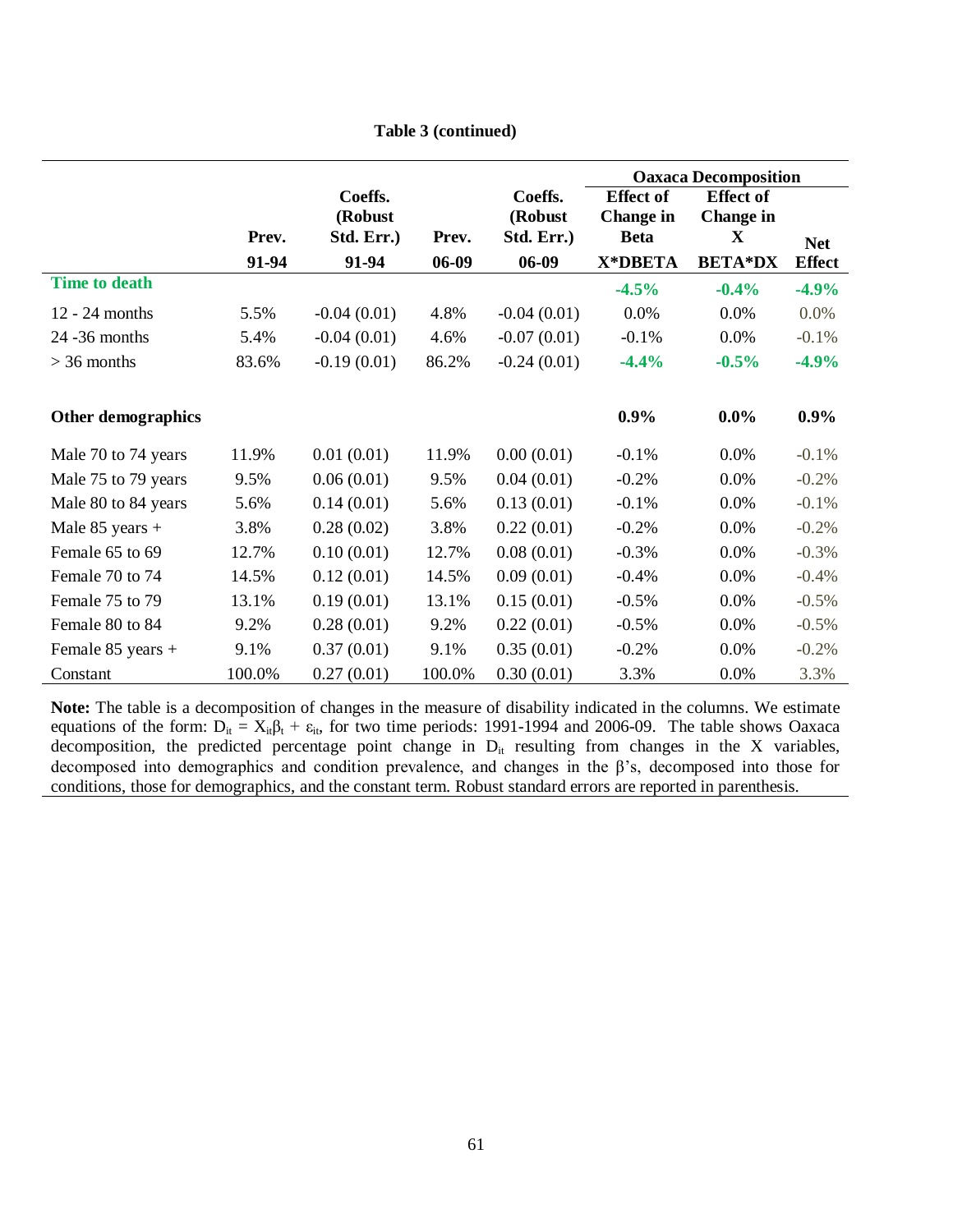|                         | Men           |               |               |               | Women         |               |               |               |               |               |
|-------------------------|---------------|---------------|---------------|---------------|---------------|---------------|---------------|---------------|---------------|---------------|
|                         | 1988-<br>1994 | 1999-<br>2000 | 2001-<br>2004 | 2005-<br>2008 | 2009-<br>2012 | 1988-<br>1994 | 1999-<br>2000 | 2001-<br>2004 | 2005-<br>2008 | 2009-<br>2012 |
| Age                     | 73            | 73            | 74            | 73            | 73            | 74            | 74            | 74            | 74            | 74            |
| <b>Diabetes</b>         | 12%           | 14%           | 18%           | 20%           | 22%           | 12%           | 14%           | 17%           | 19%           | 20%           |
| HbA1c > 6.5%            | 11%           | 13%           | 12%           | 13%           | 15%           | 10%           | 10%           | 10%           | 12%           | 13%           |
| Current smoker          | 14%           | 12%           | 9%            | 9%            | 7%            | 11%           | 9%            | 6%            | 6%            | 6%            |
| Systolic blood pressure | 139           | 138           | 134           | 134           | 132           | 142           | 147           | 142           | 140           | 136           |
| Total cholesterol       | 209           | 202           | 194           | 181           | 178           | 231           | 224           | 216           | 207           | 205           |
| HDL cholesterol         | 46            | 47            | 48            | 49            | 50            | 56            | 57            | 61            | 60            | 60            |
| <b>Body Mass Index</b>  | 26            | 28            | 28            | 29            | 28            | 27            | 28            | 28            | 28            | 29            |

## **Table 4: Prevalence of Cardiovascular Risk Factors in NHANES Subjects Aged ≥ 65 years During years and Medicare Enrolled 1988-1994, 1999-2000, 2001-2004, 2005-2008 and 2009-2012**

**Notes:** The table combines NHANES 2001-02 and 2003-04; NHANES 2005-06 and 2007-08; and NHANES 2009-10 and 2011-12.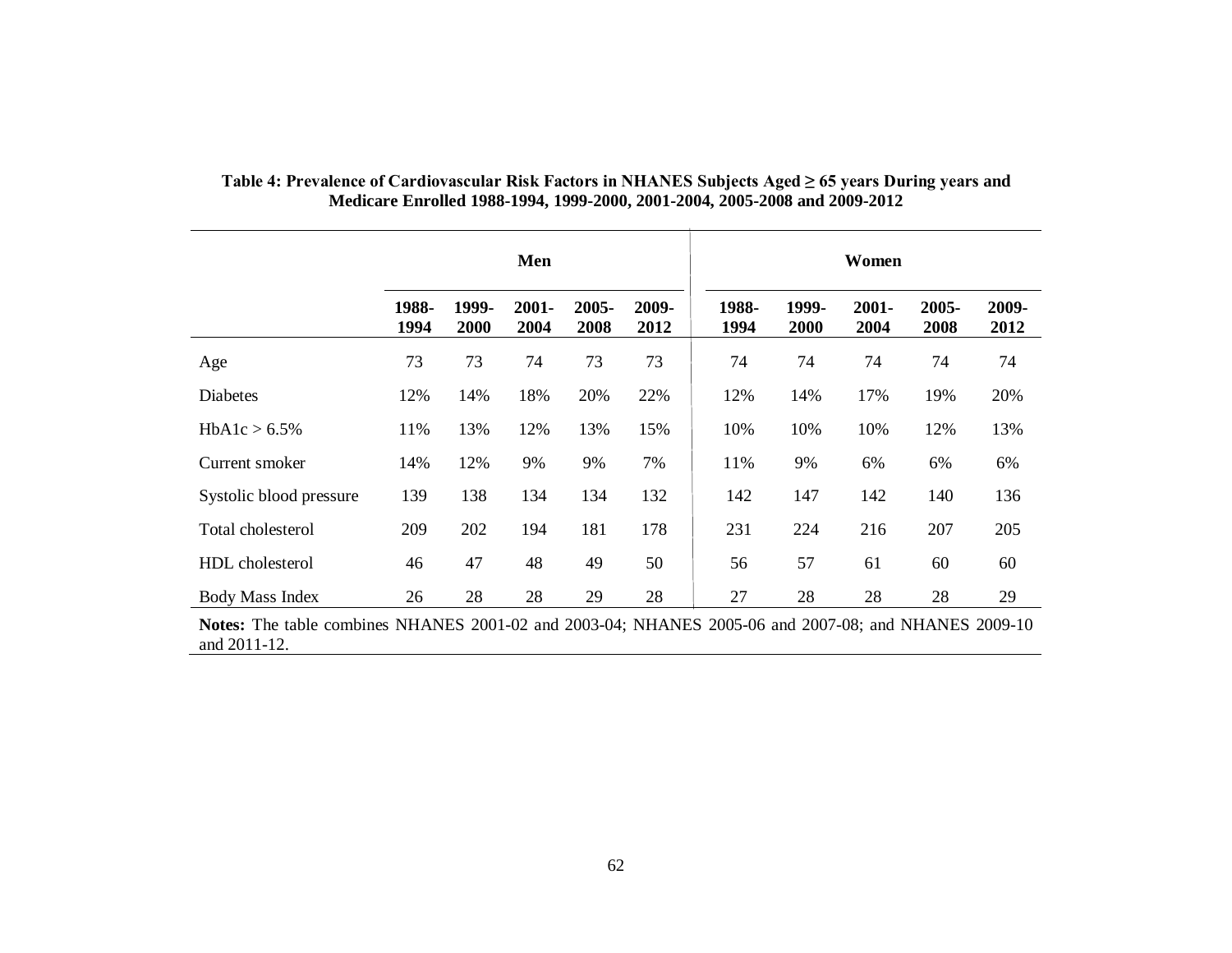|                                                                                                              | <b>Number of</b><br>deaths | Percent of<br>total change |
|--------------------------------------------------------------------------------------------------------------|----------------------------|----------------------------|
| <b>TOTAL CHANGE RELATIVE TO EXPECTATIONS</b>                                                                 | $-228,910$                 |                            |
| <b>TREATMENTS</b>                                                                                            | $-117,521$                 | 51%                        |
| Ischemic heart disease hospitalization (Aspirin, Beta-blockers,<br>ACE inhibitors, Primary PCI and CABG)     | $-18,158$                  | 8%                         |
| Secondary Prevention after MI                                                                                |                            |                            |
| Aspirin                                                                                                      | $-2,399$                   | 1%                         |
| Beta-blocker                                                                                                 | $-25,476$                  | 11%                        |
| <b>ACE</b> inhibitor                                                                                         | $-12,752$                  | 6%                         |
| <b>Statins</b>                                                                                               | $-19,827$                  | 9%                         |
| Warfarin                                                                                                     | $-2,195$                   | 1%                         |
| Rehabilitation                                                                                               | $-9,299$                   | 4%                         |
| Secondary prevention after CABG or PTCA (Aspirin, Beta-<br>blockers, ACE inhibitor, Statins, Rehabilitation) | $-2,270$                   | 1%                         |
| Chronic angina (CABG, Angioplasty, Aspirin, Statins)                                                         | 1,268                      | $-1\%$                     |
| Antihypertensive for hypertension treatment                                                                  | $-8,895$                   | 4%                         |
| Statins for lipid reduction treatment                                                                        | $-17,538$                  | 8%                         |
| <b>RISK FACTORS</b>                                                                                          | $-100,511$                 | 44%                        |
| Smoking prevalence (%)                                                                                       | $-19,299$                  | 8%                         |
| Systolic blood pressure (mm Hg)                                                                              | $-51,270$                  | 22%                        |
| Total cholesterol (mmol/liter)                                                                               | $-68,787$                  | 30%                        |
| Physical inactivity (%)                                                                                      | $-3,924$                   | 2%                         |
| Body mass index (BMI)                                                                                        | 13,254                     | $-6%$                      |
| Diabetes prevalence (%)                                                                                      | 29,515                     | $-13%$                     |

**Table 5: IMPACT Mortality Model Estimated Deaths Prevented or Postponed in the Elderly United States population in 2009** 

**Note:** In the risk factor calculations, for systolic blood pressure, the number of deaths excludes people receiving treatment for hypertension and for total cholesterol. Risk factor estimates are from NHANES. The treatment data comes from several sources including NHDS, Medicare data, MCBS and some other studies.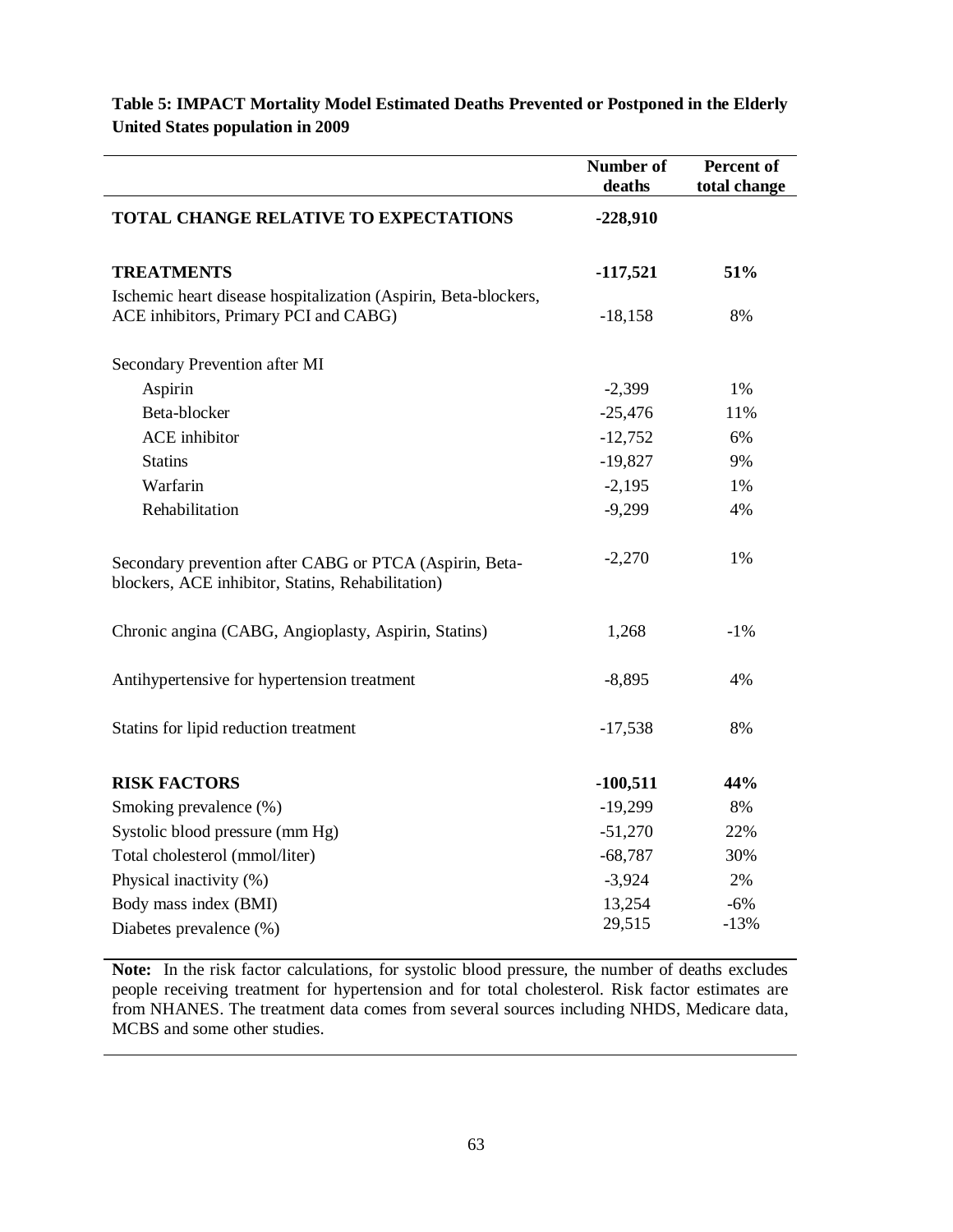| <b>Findings</b>                                                                                                                                          | <b>Study</b>                                                                |
|----------------------------------------------------------------------------------------------------------------------------------------------------------|-----------------------------------------------------------------------------|
| <b>Vision Problems</b>                                                                                                                                   |                                                                             |
| Improvement in Snellen visual acuity                                                                                                                     | Steinberg et al. (1994)<br>Mangione et al. (1994)<br>Javitt et al. (1993)   |
| Improvement in self-reported trouble with vision                                                                                                         | Steinberg et al. (1994)                                                     |
| Improvements in VF-14 score                                                                                                                              | Steinberg et al. (1994)<br>Owsley et al. (2007)                             |
| Improvements in NEI-VFQ25 score                                                                                                                          | Groessl et al. $(2013)$                                                     |
| <b>Health Related Quality of Life (HRQOL)</b>                                                                                                            |                                                                             |
| EQ-5D shows insignificant change                                                                                                                         | Foss et al. $(2006)$                                                        |
| SF-12 shows insignificant change                                                                                                                         | Castells et al. (2006)                                                      |
| No significant impact on SF-36 physical functioning<br>$\alpha$ <b>1</b> $\alpha$ <b>1</b> $\alpha$ <b>1</b> $\alpha$ <b>1 1</b> $\alpha$ <b>1 1 1 1</b> | Mangione et al. (1994)<br>Owsley et al. (2007)<br>$\mathbf{r}$ $\mathbf{a}$ |

### **Table 6: Effectiveness and Use of Cataract Surgery on vision problems and disability**

**Snellen visual acuity** test is decimal acuity with 1.0 representing 20/20 vision.

**VF-14** is a method for assessing the quality of the visual function of those with cataracts in daily living from the patient's viewpoint, developed in 1994 by Steinberg et al.

**VFQ-25** is the product of an item-reduction analysis of the longer field test version of the survey called the 51-item National Eye Institute Vision Function Questionnaire (NEI-VFQ).

**EQ-5D** is a standardized instrument for use as a measure of health outcomes.

**SF-12** is a short form 12 health survey was developed for the Medical Outcomes Study (MOS).

**SF-36** is a 36-item, patient-reported survey of patient health commonly used to determine the [cost-effectiveness](http://en.wikipedia.org/wiki/Cost-effectiveness) of medical treatments.